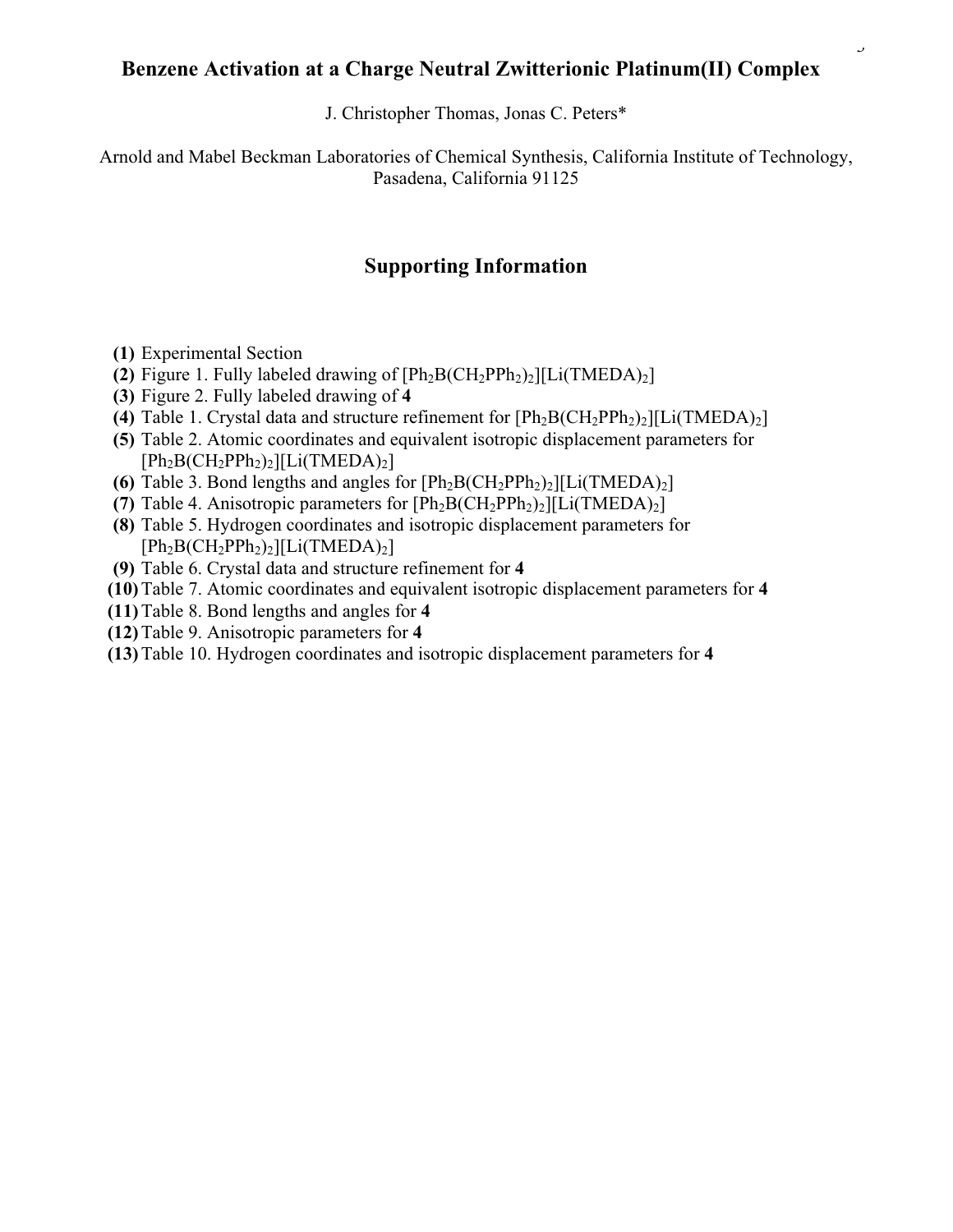#### **Experimental Section**

Unless otherwise noted, all syntheses were carried out in the absence of water and dioxygen, using standard Schlenk and glovebox techniques. Tetrahydrofuran, diethyl ether, petroleum ether, dichloromethane, acetonitrile, toluene, and benzene were deoxygenated and dried by thorough sparging with  $N<sub>2</sub>$  gas followed by passage through an activated alumina column and were stored over 3-Å molecular sieves. Pentane, hexanes, and ethanol were deoxygenated by repeated evacuation under reduced pressure followed by introduction of dinitrogen and were dried by storing over 3-Å molecular sieves. Nonhalogenated solvents were typically tested with a standard solution of sodium benzophenone ketyl in tetrahydrofuran in order to confirm effective oxygen and moisture removal. Deuterated chloroform, benzene, dichloromethane, acetonitrile, and acetone were purchased from Cambridge Isotope Laboratories, Inc. and were degassed by repeated freeze-pump-thaw cycles and dried over activated 3-Å molecular sieves prior to use.  $B(C_6F_5)$  was recrystallized from pentane at -35 °C prior to use.  $(COD)Pt(Cl)_2$ ,  $(COD)Pt(Me)(Cl)$ ,  $(COD)Pt(Me)_2$ ,  $Ph_2BCl$ ,  $Ph_2PMe$ ,  $Ph_2PCH_2Li(TMEDA)$ , and 5-azoniaspiro[4.4]nonane bromide  $(ASNBr)^6$  were prepared by literature methods. [ ${}^1Pr_2EtNH][BPh_4]$  was prepared by acidifying an aqueous solution of  $Pr_2EtN$  and NaBPh<sub>4</sub> with aqueous HCl. (COD)Pt(Me)(Ph)<sup>7</sup> was prepared by addition of PhMgBr to a cold (-35 ºC) dichloromethane solution of (COD)Pt(Me)(Cl). All other chemicals were purchased from Aldrich, Strem, Alfa Aesar, or Pressure Chemicals and used without further purification. NMR spectra were recorded at ambient temperature on Varian Mercury 300 MHz and Inova 500 MHz, and Joel 400 MHz spectrometers, unless otherwise noted. <sup>1</sup>H and <sup>13</sup>C NMR chemical shifts were referenced to residual solvent. <sup>31</sup>P NMR and <sup>11</sup>B NMR chemical shifts are reported relative to an external standard of 85%  $H_3PO_4$  or neat  $BF_3E_2O$  respectively. IR spectra were recorded on a Bio-Rad Excalibur FTS 3000 spectrometer controlled by Win-IR Pro software. Elemental Analyses were performed by Desert Analytics, Tucson, AZ. Xray diffraction experiments were carried out by the Beckmann Institute Crystallographic Facility on a Bruker Smart 1000 CCD diffractometer.

 $[Ph_2B(CH_2PPh_2)_2][ASN]$  (1). Solid yellow  $Ph_2PCH_2Li(TMEDA)$  (4.82 g, 15.0 mmol) was dissolved in diethyl ether (180) mL) in a Schlenk flask with a stir bar and sealed with a septum. The reaction vessel was cooled to  $-78$  °C in a dry ice/acetone bath. Ph<sub>2</sub>BCl (1.514 g, 7.553 mmol), dissolved in toluene (10 mL), was introduced dropwise via syringe to the cooled reaction flask. The reaction was stirred and warmed gradually to r.t. over 14 h, providing a pale yellow precipitate. Volatiles were removed in vacuo, and the resulting solids were isolated in a drybox on a sintered glass frit and washed with diethyl ether [5 x 10 mL]. Drying in vacuo provided pale yellow solid  $[Ph_2B(CH_2PPh_2)_2][Li(TMEDA)_2]$  (5.67 g). Crystals suitable for an X-ray diffraction experiment were grown by slowly cooling a hot toluene solution of  $[Ph<sub>2</sub>B(CH<sub>2</sub>PPh<sub>2</sub>)<sub>2</sub>][Li(TMEDA)<sub>2</sub>].$ 

Solid  $[Ph_2B(CH_2PPh_2)_2][Li(TMEDA)_2]$  was dissolved in ethanol (40 mL). ASNBr (1.8 g, 8.7 mmol) was dissolved in ethanol (8 mL) and added to stirring **1**. A white precipitate formed immediately. The mixture was stirred for 10 min, and white solids were subsequently collected by filtration. The solids were washed with ethanol  $[2 \times 10 \text{ mL}]$  and diethyl ether  $[3 \text{$ x 10 mL] and dried in vacuo for 24 h, providing **1** as a pure, white solid (4.30 g, 6.23 mmol, 83.1 %). <sup>1</sup>

<sup>1</sup>H NMR (300 MHz, d<sub>6</sub>-acetone):  $\delta$  = 7.29 (b, 4H, *ortho* B(C<sub>6</sub>H<sub>5</sub>)<sub>2</sub>),  $\delta$  = 7.17 (m, 8H, *ortho* P(C<sub>6</sub>H<sub>5</sub>)<sub>2</sub>),  $\delta$  = 7.00 (m, 12H, *meta*  $B(C_6H_5)$ <sub>2</sub> and  $P(C_6H_5)$ <sub>2</sub>),  $\delta = 6.74$  (m, 4H, *para*  $P(C_6H_5)$ <sub>2</sub>),  $\delta = 6.62$  (m, 2H, *para*  $B(C_6H_5)$ <sub>2</sub>),  $\delta = 3.65$  (m, 8H,  $((CH_2CH_2)_2)_2N)$ ,  $\delta = 2.23$  (m, 8H,  $((CH_2CH_2)_2)_2N)$ ,  $\delta = 1.64$  (b, 4H, Ph<sub>2</sub>B(C<u>H</u><sub>2</sub>PPh<sub>2</sub>)<sub>2</sub>). <sup>13</sup>C{<sup>1</sup>H} NMR (125.7 MHz, d<sub>6</sub>acetone):  $\delta = 165$  (b, *ipso* B(C<sub>6</sub>H<sub>5</sub>)<sub>2</sub>),  $\delta = 147.4$  (d, *ipso* P(C<sub>6</sub>H<sub>5</sub>)<sub>2</sub>, <sup>1</sup>J<sub>P-C</sub> = 22 Hz),  $\delta = 134.7$  (s, *ortho* B(C<sub>6</sub>H<sub>5</sub>)<sub>2</sub>),  $\delta = 133.6$  (d, *ortho* P(C<sub>6</sub>H<sub>5</sub>)<sub>2</sub>, <sup>2</sup>J<sub>P-C</sub> = 19 Hz), δ = 127.1 (s, *meta* P(C<sub>6</sub>H<sub>5</sub>)<sub>2</sub>, <sup>3</sup>J<sub>P-C</sub> = 6 Hz), δ = 126.0 (s, *para* P(C<sub>6</sub>H<sub>5</sub>)<sub>2</sub>), δ = 125.3 (s, *meta* B(C<sub>6</sub>H<sub>5</sub>)<sub>2</sub>), δ = 121.5 (s, *para* B(C<sub>6</sub>H<sub>5</sub>)<sub>2</sub>), δ = 63.1 (((CH<sub>2</sub>CH<sub>2</sub>)<sub>2</sub>)<sub>2</sub>N), δ = 25.7 (b, [Ph<sub>2</sub>B(<u>C</u>H<sub>2</sub>PPh<sub>2</sub>)<sub>2</sub>]), δ = 22.1  $(((\underline{CH}_2CH_2)_2)_2N)$ . <sup>31</sup>P{<sup>1</sup>H} NMR (121.4 MHz, d<sub>6</sub>-acetone):  $\delta$  = -8.78 (<sup>2</sup>J<sub>P-B</sub> = 10.0 Hz). <sup>11</sup>B{<sup>1</sup>H} NMR (128.3 MHz, d<sub>6</sub>acetone):  $\delta$  = -12.6. Anal. Calcd. for C<sub>46</sub>H<sub>50</sub>BNP<sub>2</sub>: C, 80.11; H, 7.31; N, 2.03. Found: C, 79.89; H, 7.45; N, 2.15.

**[Ph2B(CH2PPh2)2Pt(CH3)2][ASN] (2).** Solid **1** (391.8 mg, 0.5680 mmol) was suspended in THF (6 mL). A solution of  $(COD)Pt(Me)_2$  (189.3 mg, 0.5679 mmol) in THF (2 mL) was added to the suspension, and the reaction homogenized as it stirred. A white precipitate formed after 1 h. The resulting mixture was concentrated in vacuo and triturated with pentane [2 x 2 mL]. The off white solids were dried in vacuo, providing **2** as an off-white solid (511.2 mg, 98.4 %). Crystals suitable for X-ray diffraction were grown from slow evaporation of an acetonitrile solution of **2**. <sup>1</sup>

<sup>1</sup>H NMR (300 MHz, d<sub>6</sub>-acetone): δ = 7.40 (m, 8H, P(C<sub>6</sub>H<sub>5</sub>)<sub>2</sub>), δ = 7.07 (m, 12H, B(C<sub>6</sub>H<sub>5</sub>)<sub>2</sub>), (P(C<sub>6</sub>H<sub>5</sub>)<sub>2</sub>)<sub>2</sub>), δ = 6.88 (m, 4H, B(C<sub>6</sub>H<sub>5</sub>)<sub>2</sub>), δ = 6.64 (m, 4H, *para*-(P(C<sub>6</sub>H<sub>5</sub>)<sub>2</sub>)<sub>2</sub>), δ = 6.58 (m, 2H, *para*-B(C<sub>6</sub>H<sub>5</sub>)<sub>2</sub>), δ = 3.71 (m, 8H, ((CH<sub>2</sub>C<u>H<sub>2</sub>)<sub>2</sub>)<sub>2</sub>N), δ = 2.26</u> (m, 8H,  $((C\underline{H}_2CH_2)_2)_2N$ ),  $\delta = 1.98$  (b, 4H, Ph<sub>2</sub>B(C<u>H</u><sub>2</sub>PPh<sub>2</sub>)<sub>2</sub>),  $\delta = 0.08$  (t, 6H, Pt(C<u>H</u><sub>3</sub>)<sub>2</sub>, <sup>3</sup>J<sub>P+H</sub> = 12 Hz, <sup>2</sup>J<sub>Pt-H</sub> = 68 Hz).

<sup>|&</sup>lt;br>|<br>| Clark, H.C.; Manzer, L.E. *J. Organomet. Chem.* **1973,** *59*, 411-428. <sup>2</sup>

Costa, E.; Pringle, P.G.; Ravetz, M. *Inorg. Syn.* **1995,** *31*, 284-286. <sup>3</sup>

Treichel, P.M.; Benedict, J.; Haines, R.G. *Inorg. Syn.* **1973,** *13*, 32-38. <sup>4</sup>

Seyferth, D.; Burlitch, J.M. *J. Org. Chem.* **1963**, 28, 2463-2464.

Schore, N.E.; Benner, L.S.; Labelle, B.E. *Inorg. Chem.* **<sup>1981</sup>**, *20*, 3200-3208. <sup>6</sup>

Blicke, F.F.; Hotelling, E.B. *J. Org. Chem.* **1954,** *76*, 5099-5103. <sup>7</sup>

 <sup>(</sup>a) Clark, H.C.; von Werner, K. *J. Organomet. Chem.* **1975**, *101*, 347-358. (b) Hackett, M.; Whitesides, G.M.

*Organometallics* **1987**, *6*, 403-410.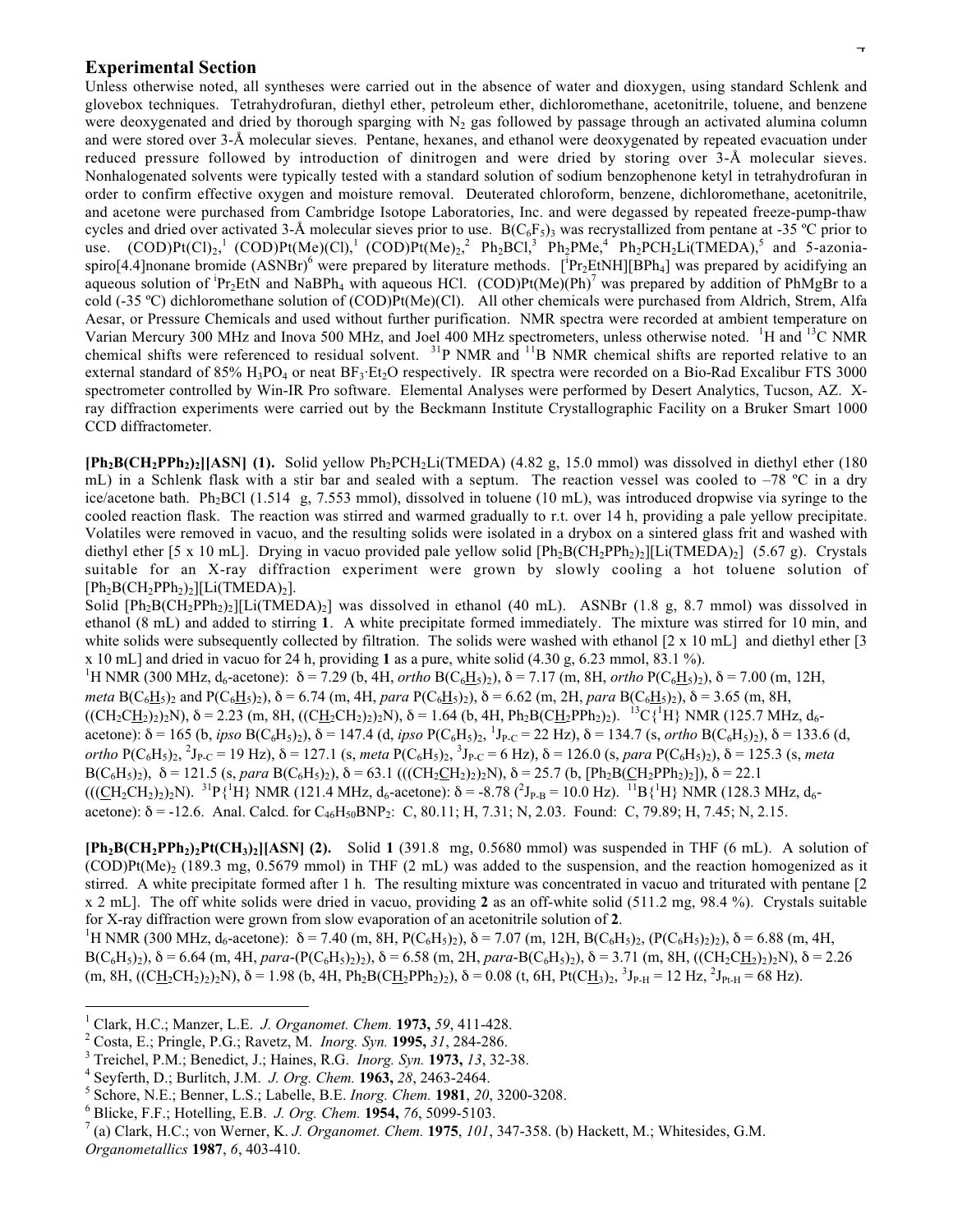${}^{13}C\{{}^{1}H\}$  NMR (125.7 MHz, d<sub>6</sub>-acetone): δ = 167 (b, *ipso* B(C<sub>6</sub>H<sub>5</sub>)<sub>2</sub>), δ = 140.1 (d, *ipso* P(C<sub>6</sub>H<sub>5</sub>)<sub>2</sub>, <sup>1</sup>J<sub>P-C</sub> = 39.0 Hz), δ = 134.4 (m, *ortho* P(C6H5)2), δ = 133.5 (s, *ortho* B(C6H5)2,), δ = 128.2 (s, *meta* B(C6H5)2), δ = 127.3 (m, *meta* P(C6H5)2), δ = 126.3 (m, *para* P(C<sub>6</sub>H<sub>5</sub>)<sub>2</sub>), δ = 122.0 (s, *para* B(C<sub>6</sub>H<sub>5</sub>)<sub>2</sub>), δ = 63.7 (((CH<sub>2</sub>CH<sub>2</sub>)<sub>2</sub>)<sub>2</sub>N), δ = 22.9 (b, [Ph<sub>2</sub>B(CH<sub>2</sub>PPh<sub>2</sub>)<sub>2</sub>]), δ = 22.8  $(((\underline{CH}_2CH_2)_2)_2N)$ ,  $\delta = 5.5$  (dd, Pt( $\underline{CH}_3)_2$ ,  ${}^1J_{PLC} = 600$  Hz,  ${}^2J_{P\cdot C} = 103$  Hz,  ${}^2J_{P\cdot C} = 9.1$  Hz).  ${}^{31}P\{{}^1H\}$  NMR (121.4 MHz,  $d_6$ acetone):  $\delta = 20.60 \, (^1J_{Pt\text{-}P} = 1892 \, \text{Hz})$ .  $^{11}B\{^1H\}$  NMR (128.3 MHz, d<sub>6</sub>-acetone):  $\delta = -13.7$ . Anal. Calcd. for C<sub>48</sub>H<sub>56</sub>BNP<sub>2</sub>Pt: C, 63.02; H, 6.17; N, 1.53. Found: C, 62.97; H, 5.90; N, 1.81.

 $[Ph_2B(CH_2PPh_2)_2Pt(CH_3)(C_6H_5)[[ASN]$  (3). A THF solution (1 mL) of (COD)Pt(Me)(Ph) (70.6 mg, 0.179 mmol) was added to a stirring suspension of **1** (123.1 mg, 0.1785 mmol) in THF (2 mL). The reaction was stirred for 30 min and became homogeneous. The solution was concentrated in vacuo, and off-white solids were precipitated with diethyl ether (2 mL). The supernatent was removed, and the solids were washed with ethanol  $[2 \times 2mL]$  and diethyl ether  $[2 \times 2mL]$  and dried in vacuo, producing off-white **3** (122.4 mg, 70.2%). <sup>1</sup>

<sup>1</sup>H NMR (300 MHz, d<sub>6</sub>-acetone):  $\delta$  = 7.47 (m, 4H),  $\delta$  = 7.24 (m, 4H),  $\delta$  = 7.12 (m, 2H),  $\delta$  = 7.09 (m, 4H),  $\delta$  = 6.98 (m, 4H), δ = 6.87 (m, 8H), δ = 6.62 (m, 4H), δ = 6.57 (m, 2H), δ = 6.43 (m, 2H), δ = 6.29 (m, 1H, *para* Pt-C6H5), δ = 3.69 (m, 8H,  $((CH_2CH_2)_2)_2N$ ,  $\delta = 2.26$  (m, 8H,  $((CH_2CH_2)_2)_2N$ ,  $\delta = 2.10$  (b,  $Ph_2B(CH_2PPh_2)_2$ ),  $\delta = 2.02$  (b,  $Ph_2B(CH_2PPh_2)_2$ ),  $\delta = 0.08$ (dd, 3H, Pt(C<u>H<sub>3</sub>)</u>, <sup>3</sup>J<sub>P-H(cis)</sub> = 6.9 Hz, <sup>3</sup>J<sub>P-H(trans)</sub> = 7.8 Hz, <sup>2</sup>J<sub>Pt-H</sub> = 69 Hz). <sup>13</sup>C{<sup>1</sup>H} NMR (125.7 MHz, d<sub>6</sub>-acetone): δ = 166 (b, *ipso* B(C<sub>6</sub>H<sub>5</sub>)<sub>2</sub>), δ =144 (b, *ipso* Pt(C<sub>6</sub>H<sub>5</sub>)) δ =140.5 (d, *ipso* P(C<sub>6</sub>H<sub>5</sub>)<sub>2</sub>, <sup>1</sup>J<sub>P-C</sub> = 39.5 Hz), δ =139.8 (d, *ipso* P(C<sub>6</sub>H<sub>5</sub>)<sub>2</sub>, <sup>1</sup>J<sub>P-C</sub> = 22.5 Hz),  $\delta$  = 138.7 (s, *ortho* Pt(C<sub>6</sub>H<sub>5</sub>)<sup>1</sup>J<sub>Pt-C</sub> = 32 Hz),  $\delta$  = 135.0 (m, *ortho* P(C<sub>6</sub>H<sub>5</sub>)<sub>2</sub>),  $\delta$  = 134.7 (m, *ortho* P(C<sub>6</sub>H<sub>5</sub>)<sub>2</sub>),  $\delta$  = 133.8 (s, *ortho* B(C<sub>6</sub>H<sub>5</sub>)<sub>2</sub>), δ = 128.9 (s, *meta* P(C<sub>6</sub>H<sub>5</sub>)<sub>2</sub>), δ = 128.4 (s, *meta* P(C<sub>6</sub>H<sub>5</sub>)<sub>2</sub>), δ = 127.9 (d, *para* P(C<sub>6</sub>H<sub>5</sub>)<sub>2</sub>, <sup>4</sup>J<sub>P-C</sub> = 8.5 Hz), δ = 127.5 (d, para P(C<sub>6</sub>H<sub>5</sub>)<sub>2</sub>, <sup>4</sup>J<sub>P-C</sub> = 8.5 Hz), δ = 127.0 (s, meta Pt(C<sub>6</sub>H<sub>5</sub>)), δ = 126.8 (s, meta B(C<sub>6</sub>H<sub>5</sub>)<sub>2</sub>), δ = 122.4 (s, *para* B(C<sub>6</sub>H<sub>5</sub>)<sub>2</sub>),  $\delta$  = 120.0 (s, *para* Pt(C<sub>6</sub>H<sub>5</sub>)),  $\delta$  = 64.3 (((CH<sub>2</sub>CH<sub>2</sub>)<sub>2</sub>)<sub>2</sub>N),  $\delta$  = 23.3 (((CH<sub>2</sub>CH<sub>2</sub>)<sub>2</sub>)<sub>2</sub>N),  $\delta$  = 23.3  $[Ph_2B(\underline{CH}_2PPh_2)_2]$ ),  $\delta = 22$  (b,  $[Ph_2B(\underline{CH}_2PPh_2)_2]$ ),  $\delta = 5.5$  (dd, Pt- $\underline{CH}_3$ ,  ${}^2J_{P\text{-}C(trans)} = 93$  Hz).  ${}^{31}P\{{}^1H\}$  NMR (121.4 MHz,  $d_6$ acetone):  $\delta = 18.3$  (d,  $^{1}$ J<sub>Pt-P</sub> = 1775 Hz,  $^{2}$ J<sub>P-P</sub> = 19 Hz),  $\delta = 17.29$  (d,  $^{1}$ J<sub>Pt-P</sub> = 1868 Hz,  $^{2}$ J<sub>P-P</sub> = 19 Hz). <sup>11</sup>B{<sup>1</sup>H} NMR (128.3 MHz,  $d_6$ -acetone):  $\delta$  = -13.8. Anal. Calcd. for  $C_{53}H_{57}BNP_2Pt$ : C, 65.16; H, 5.98; N, 1.43. Found: C, 64.90; H, 6.05; N, 1.54.

**Ph<sub>2</sub>B(CH<sub>2</sub>PPh<sub>2</sub>)<sub>2</sub>Pt(CH<sub>3</sub>)(THF) (4).** Solid 2 (49.3 mg, 53.9 µmol) was dissolved in THF (2 mL). A THF solution (1 mL) of [<sup>i</sup> Pr2EtNH][BPh4] (24.3 mg, 54.1 µmol) was added to the stirring solution of **2**. The clear, colorless reaction rapidly produced a white precipitate. The mixture was stirred for 15 min, and the white solids (ASNBPh<sub>4</sub>) were filtered away. The solution was concentrated in vacuo, and pentane (2 mL) was added, precipitating solid **4** as a spectroscopically pure solid. The solid was collected by filtration. Due to the lability of the coordinated THF molecule, obtaining satisfactory combustion analysis was problematic.

<sup>1</sup>H NMR (300 MHz, C<sub>6</sub>D<sub>6</sub>): δ = 7.64 (m, 4H, aryl protons), δ = 7.48 (m, 4H, aryl protons), δ = 7.24 (m, 4H, aryl protons), δ = 7.00 (m, 18H, aryl protons), δ = 2.90 (b, 4H, Pt-O(C<u>H</u><sub>2</sub>CH<sub>2</sub>)<sub>2</sub>), δ = 2.51 (d, 2H, Ph<sub>2</sub>B(C<u>H<sub>2</sub></u>PPh<sub>2</sub>)<sub>2</sub>, <sup>2</sup>J<sub>P-H</sub> = 18 Hz), δ = 2.37 (d, 2H, Ph<sub>2</sub>B(C<u>H<sub>2</sub></u>PPh<sub>2</sub>)<sub>2</sub>, <sup>2</sup>J<sub>P-H</sub> = 14 Hz),  $\delta$  = 0.71 (b, 4H, Pt-O(CH<sub>2</sub>C<u>H<sub>2</sub>)<sub>2</sub>)</u>,  $\delta$  = 0.35 (bd, 3H, Pt-C<u>H</u><sub>3</sub>, <sup>3</sup>J<sub>P-H</sub> = 6 Hz, <sup>2</sup>J<sub>Pt-H</sub> = 40 Hz). <sup>13</sup>C{<sup>1</sup>H} NMR (125.7 MHz, THF, -5 °C): δ = 160.3 (b, *ipso* B(C<sub>6</sub>H<sub>5</sub>)<sub>2</sub>), δ =134.1 (d, *ipso* P(C<sub>6</sub>H<sub>5</sub>)<sub>2</sub>, <sup>1</sup>J<sub>P-C</sub> = 42.1 Hz), δ = 130.9 (d, *ortho* P(C<sub>6</sub>H<sub>5</sub>)<sub>2</sub>, <sup>2</sup>J<sub>P-C</sub> = 11.2 Hz), δ = 130.8 (d, *ortho* P(C<sub>6</sub>H<sub>5</sub>)<sub>2</sub>, <sup>2</sup>J<sub>P-C</sub> = 10.7 Hz), δ =130.1 (d, *ipso* P(C<sub>6</sub>H<sub>5</sub>)<sub>2</sub>, <sup>1</sup>J<sub>P-C</sub>  $=$  32.6 Hz), δ = 129.7 (s, *ortho* B(C<sub>6</sub>H<sub>5</sub>)<sub>2</sub>), δ = 127.3 (s, *meta* P(C<sub>6</sub>H<sub>5</sub>)<sub>2</sub>), δ = 126.9 (s, *meta* P(C<sub>6</sub>H<sub>5</sub>)<sub>2</sub>), δ = 125.5 (d, *para*  $P(C_6H_5)_2$ ,  ${}^4J_{P-C} = 9.1$  Hz),  $\delta = 125.1$  (d, *para*  $P(C_6H_5)_2$ ,  ${}^4J_{P-C} = 11.2$  Hz),  $\delta = 123.5$  (s, *meta*  $B(C_6H_5)_2$ ),  $\delta = 119.2$  (s, *para* B(C<sub>6</sub>H<sub>5</sub>)<sub>2</sub>),  $\delta$  = 64.9 (Pt-O(CH<sub>2</sub>CH<sub>2</sub>)<sub>2</sub>),  $\delta$  = 22.6 (Pt-O(CH<sub>2</sub>CH<sub>2</sub>)<sub>2</sub>),  $\delta$  = 21.2 (b, [Ph<sub>2</sub>B(CH<sub>2</sub>PPh<sub>2</sub>)<sub>2</sub>]),  $\delta$  = 15.3 (b,  $[Ph_2B(\underline{CH}_2PPh_2)_2]$ ),  $\delta = 8.2$  (dd, Pt- $\underline{CH}_3$ ,  ${}^2J_{P\text{-}C(trans)} = 85.5$  Hz,  ${}^2J_{P\text{-}C(cis)} = 4.8$  Hz).  ${}^{31}P\{{}^1H\}$  NMR (121.4 MHz, THF):  $\delta =$ 33.44 ( ${}^{1}$ J<sub>Pt-P</sub> = 1820 Hz,  ${}^{2}$ J<sub>P-P</sub> = 22 Hz),  $\delta$  = 15.96 ( ${}^{1}$ J<sub>Pt-P</sub> = 4478 Hz,  ${}^{2}$ J<sub>P-P</sub> = 22 Hz).  ${}^{11}B\{{}^{1}H\}$  NMR (128.3 MHz, THF):  $\delta$  = -14.5.

**Generation of**  $Ph_2B(CH_2PPh_2)_2Pt(C_6H_5)(THF)$  **(5).** (a) Solid 3 (23.6 mg, 24.2 µmol) was dissolved in THF (2 mL). Solid  $B(C_6F_5)$ <sub>3</sub> (12.5 mg, 24.4 µmol) was added to the stirring solution of **3**. After 10 min, <sup>31</sup>P NMR analysis showed the formation of one major product, consistent with the formulation of **5** (see (b)).

(b) Solid  $3$  (51.4 mg, 52.6 µmol) was dissolved in THF (2 mL). A THF solution (2 mL) of  $[^{i}Pr_{2}EtNH][BPh_{4}]$  (23.5 mg, 52.3 µmol) was added to the stirring solution of **3**. The clear, colorless reaction slowly produced a white precipitate. The mixture was stirred for 1 h, and the white solids were filtered away. The solution was concentrated in vacuo, and pentane (2 mL) was added, precipitating white solid**s**. The solids were collected by filtration. NMR analysis of the solids was consistent with the formulation of  $5$  as the major product  $(\sim 80\%)$ . Due to the lability of the coordinated THF molecule, obtaining satisfactory combustion analysis was problematic.

<sup>1</sup>H NMR (300 MHz, C<sub>6</sub>D<sub>6</sub>):  $\delta$  = 7.56 (m, 4H, aryl protons),  $\delta$  = 7.46 (m, 4H, aryl protons),  $\delta$  = 7.21 (m, 4H, aryl protons),  $\delta$  $= 6.95$  (m, 18H, aryl protons),  $δ = 6.88$  (m, 2H, Pt(C<sub>6</sub>H<sub>5</sub>)),  $δ = 6.78$  (m, 2H, Pt-C<sub>6</sub>H<sub>5</sub>),  $δ = 6.73$  (m, 1H, *para* Pt-C<sub>6</sub>H<sub>5</sub>),  $δ =$ 2.87 (b, 4H, Pt-O(C<u>H</u><sub>2</sub>CH<sub>2</sub>)<sub>2</sub>),  $\delta$  = 2.64 (d, 2H, Ph<sub>2</sub>B(C<u>H<sub>2</sub></u>PPh<sub>2</sub>)<sub>2</sub>, <sup>2</sup>J<sub>P-H</sub> = 17 Hz),  $\delta$  = 2.42 (d, 2H, Ph<sub>2</sub>B(C<u>H</u><sub>2</sub>PPh<sub>2</sub>)<sub>2</sub>, <sup>2</sup>J<sub>P-H</sub> = 14 Hz),  $δ = 0.46$  (b, 4H, Pt-O(CH<sub>2</sub>C<u>H<sub>2</sub>)</u><sub>2</sub>). <sup>13</sup>C{<sup>1</sup>H} NMR (125.7 MHz, THF): δ = 161 (b, *ipso* B(C<sub>6</sub>H<sub>5</sub>)<sub>2</sub>), δ = 136.3 (s, *ortho* Pt(C<sub>6</sub>H<sub>5</sub>)),  $\delta$  = 135.4 (d, *ipso* P(C<sub>6</sub>H<sub>5</sub>)<sub>2</sub>, <sup>1</sup>J<sub>P-C</sub> = 43.8 Hz),  $\delta$  = 133.0 (d, *ortho* P(C<sub>6</sub>H<sub>5</sub>)<sub>2</sub>, <sup>2</sup>J<sub>P-C</sub> = 10.7 Hz),  $\delta$  = 132.9 (d, *ortho*  $P(C_6H_5)_2$ ,  ${}^2J_{P-C} = 11.2$  Hz),  $\delta = 132.1$  (d, *ipso*  $P(C_6H_5)_2$ ,  ${}^1J_{P-C} = 57.7$  Hz),  $\delta = 131.5$  (s, *ortho* B( $C_6H_5)_2$ ),  $\delta = 129.2$  (s, *meta*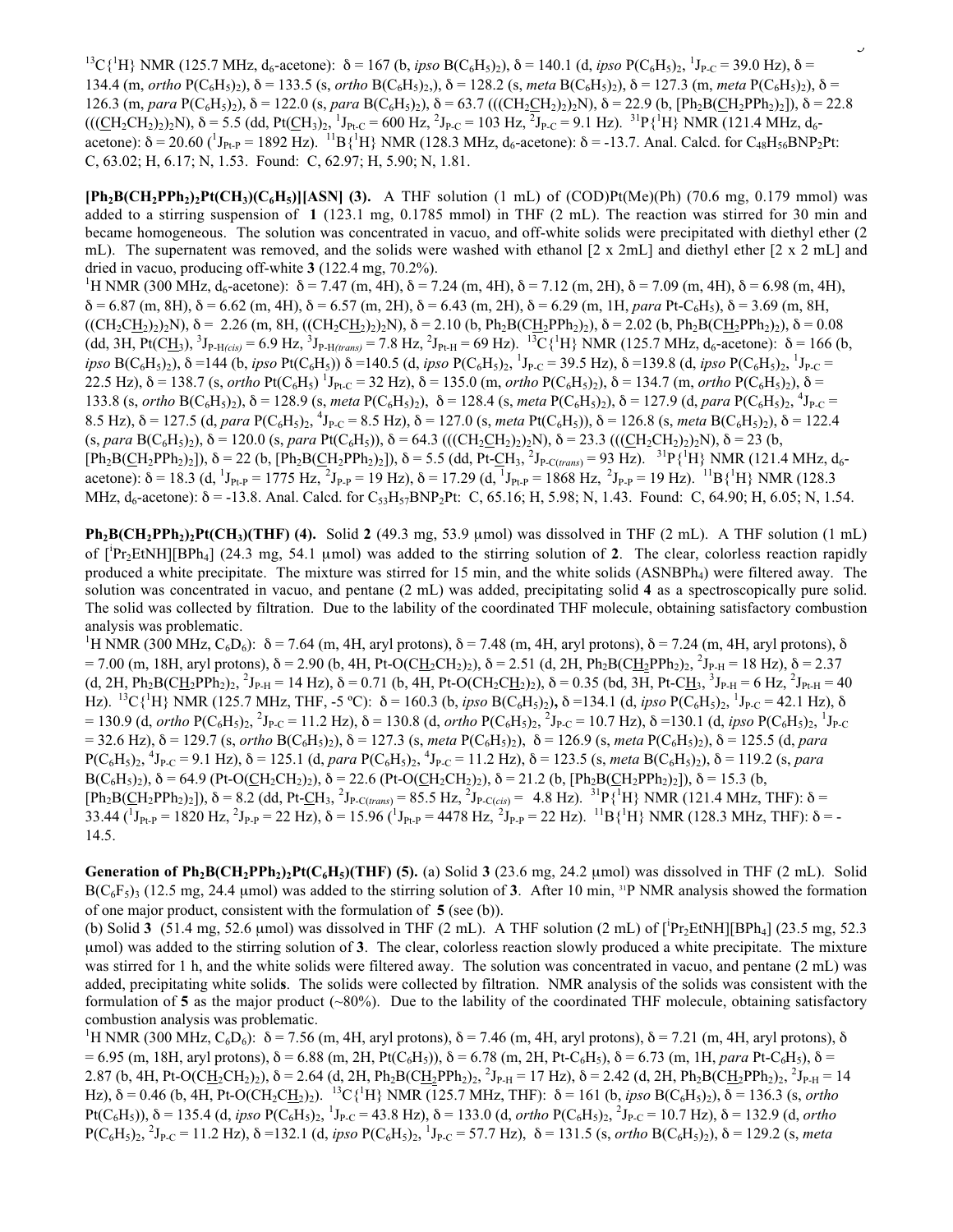P(C<sub>6</sub>H<sub>5</sub>)<sub>2</sub>), δ = 129.1 (s, meta P(C<sub>6</sub>H<sub>5</sub>)<sub>2</sub>), δ = 127.6 (d, *para* P(C<sub>6</sub>H<sub>5</sub>)<sub>2</sub>, <sup>4</sup>J<sub>P-C</sub> = 9.1 Hz), δ = 126.9 (d, *para* P(C<sub>6</sub>H<sub>5</sub>)<sub>2</sub>, <sup>4</sup>J<sub>P-C</sub> = 11.2 Hz),  $\delta$  = 126.4 (d, *meta* Pt(C<sub>6</sub>H<sub>5</sub>), <sup>4</sup>J<sub>P-C</sub> = 9.6 Hz),  $\delta$  = 125.5 (s, *meta* B(C<sub>6</sub>H<sub>5</sub>)<sub>2</sub>),  $\delta$  = 122.6 (s, *para* Pt(C<sub>6</sub>H<sub>5</sub>)),  $\delta$  = 121.2 (s, *para* B(C<sub>6</sub>H<sub>5</sub>)<sub>2</sub>),  $\delta$  = 67 (Pt-O(CH<sub>2</sub>CH<sub>2</sub>)<sub>2</sub>),  $\delta$  = 26 (Pt-O(CH<sub>2</sub>CH<sub>2</sub>)<sub>2</sub>),  $\delta$  = 21 (b, [Ph<sub>2</sub>B(CH<sub>2</sub>PPh<sub>2</sub>)<sub>2</sub>]),  $\delta$  = 17 (b,  $[Ph_2B(\underline{CH}_2PPh_2)_2])$ . <sup>31</sup>P{<sup>1</sup>H} NMR (121.4 MHz, THF):  $\delta = 28.60(^1J_{Pt-P} = 1740 \text{ Hz}, ^2J_{P-P} = 23 \text{ Hz}), \delta = 11.20(^1J_{Pt-P} = 4393 \text{ Hz})$ Hz, <sup>2</sup>J<sub>P-P</sub> = 23 Hz). <sup>11</sup>B{<sup>1</sup>H} NMR (128.3 MHz, THF): δ = -14.9.

**Reaction of 4 with benzene.** Solid **4** was generated as above and dissolved in benzene (2 mL). The solution was concentrated *in vacuo* (vol ≈ 0.5 mL). Benzene was added (1 mL), and the solution was again concentrated *in vacuo* (vol ≈ 0.7 mL). Concentration of the benzene solution serves to ensure complete removal of residual pentane. The solution was placed in an NMR tube, and an initial 31P NMR spectrum showed the presence of one species (**4**). The NMR tube was heated to 50 °C and monitored by <sup>31</sup>P NMR spectroscopy. After 4 h, <sup>31</sup>P NMR spectroscopy showed the presence of 4 products, where **5** was the major product (ca. 80%). The identities of the three minor byproducts have yet to be confirmed. They may result from (i) ligand activation, (ii) THF activation, or (iii) bimolecular reaction pathways.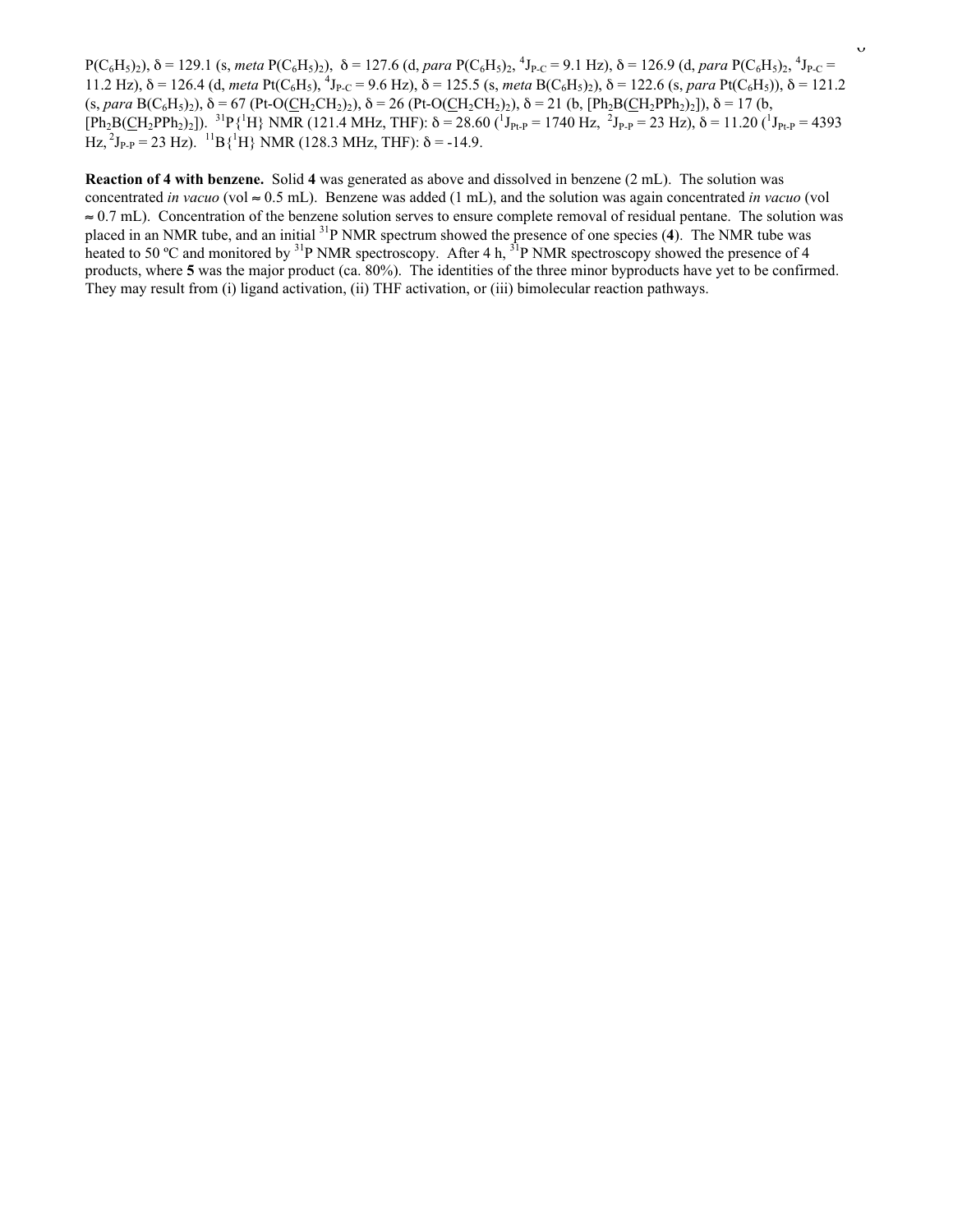**Figure 1.** Fully labeled drawing of  $[Ph_2B(CH_2PPh_2)_2][Li(TMEDA)_2]$ . Hydrogens have been omitted for clarity. One TMEDA molecule coordinated to lithium was found to be disordered over two positions: only one position is shown in the figure below.

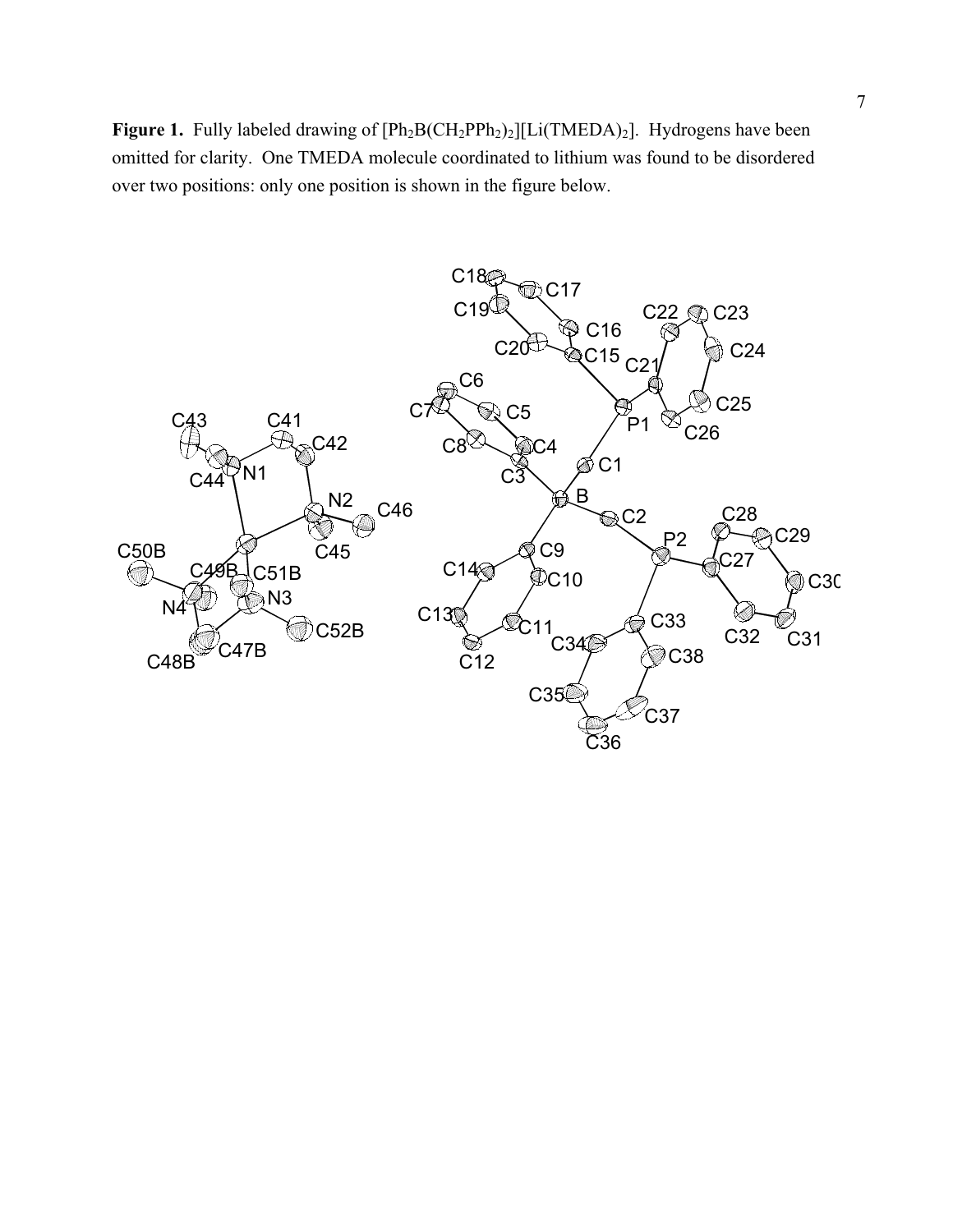**Figure 2.** Fully labeled drawing of **4**. Hydrogens and solvent THF molecules have been omitted for clarity.

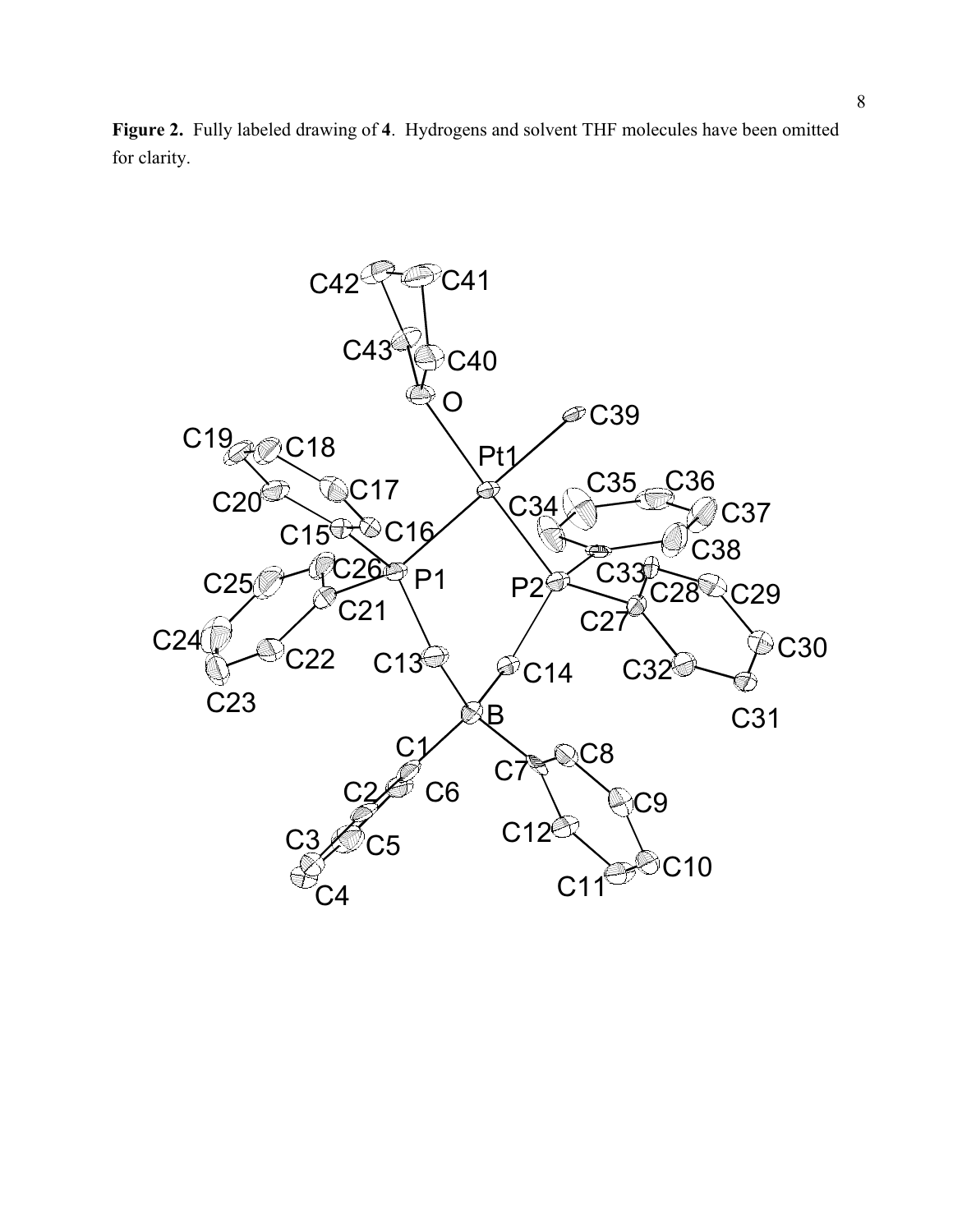| Empirical formula                                 | $C_{50}H_{65}BLiN_4P_2$                                         |                                                                        |  |
|---------------------------------------------------|-----------------------------------------------------------------|------------------------------------------------------------------------|--|
| Formula weight                                    | 801.75                                                          |                                                                        |  |
| Crystal Habit                                     | Prisms                                                          |                                                                        |  |
| Crystal size                                      | $0.41 \times 0.34 \times 0.16$ mm <sup>3</sup>                  |                                                                        |  |
| Crystal color                                     | Colorless                                                       |                                                                        |  |
| <b>Data Collection</b>                            |                                                                 |                                                                        |  |
| Type of diffractometer                            | CCD area detector                                               |                                                                        |  |
| Wavelength                                        | $0.71073$ Å MoK $\alpha$                                        |                                                                        |  |
| Data Collection Temperature                       | 98 K                                                            |                                                                        |  |
| Unit cell dimensions                              | $a = 11.7922(6)$ Å<br>$b = 11.7081(6)$ Å<br>$c = 33.1336(18)$ Å | $\alpha = 90^\circ$<br>$\beta$ = 94.0620(10)°<br>$\gamma = 90^{\circ}$ |  |
| Volume                                            | $4563.1(4)$ Å <sup>3</sup>                                      |                                                                        |  |
| Ζ                                                 | 4                                                               |                                                                        |  |
| Crystal system                                    | Monoclinic                                                      |                                                                        |  |
| Space group                                       | P2(1)/c                                                         |                                                                        |  |
| Density (calculated)                              | $1.167$ Mg/m <sup>3</sup>                                       |                                                                        |  |
| F(000)                                            | 1724                                                            |                                                                        |  |
| $\theta$ range for data collection                | 1.73 to 28.39°                                                  |                                                                        |  |
| Completeness to $\theta$ = 28.39°                 | 93.3 %                                                          |                                                                        |  |
| Index ranges                                      | $-15 \le h \le 15$ , $-15 \le k \le 15$ , $-44 \le k \le 43$    |                                                                        |  |
| Data collection scan type                         | omega scans at 5 f settings                                     |                                                                        |  |
| Reflections collected                             | 65068                                                           |                                                                        |  |
| Independent reflections                           | 10687 [ $R_{int}$ = 0.0648]                                     |                                                                        |  |
| Absorption coefficient                            | $0.133$ mm <sup>-1</sup>                                        |                                                                        |  |
| Absorption correction                             | None                                                            |                                                                        |  |
| Max. and min. transmission                        | 0.9786 and 0.9477                                               |                                                                        |  |
| <b>Structure solution and Refinement</b>          |                                                                 |                                                                        |  |
| Structure solution program                        | SHELXS-97 (Sheldrick, 1990)                                     |                                                                        |  |
| Primary solution method                           | Direct methods                                                  |                                                                        |  |
| Secondary solution method                         | Difference Fourier map                                          |                                                                        |  |
| Hydrogen placement                                | Difference Fourier map                                          |                                                                        |  |
| Structure refinement program                      | SHELXL-97 (Sheldrick, 1997)                                     |                                                                        |  |
| Refinement method                                 | Full matrix least-squares on $F^2$                              |                                                                        |  |
| 10687 / 0 / 714<br>Data / restraints / parameters |                                                                 |                                                                        |  |

# Table 1. Crystal data and structure refinement for  $[Ph_2B(CH_2PPh_2)_2][Li(TMEDA)_2]$ .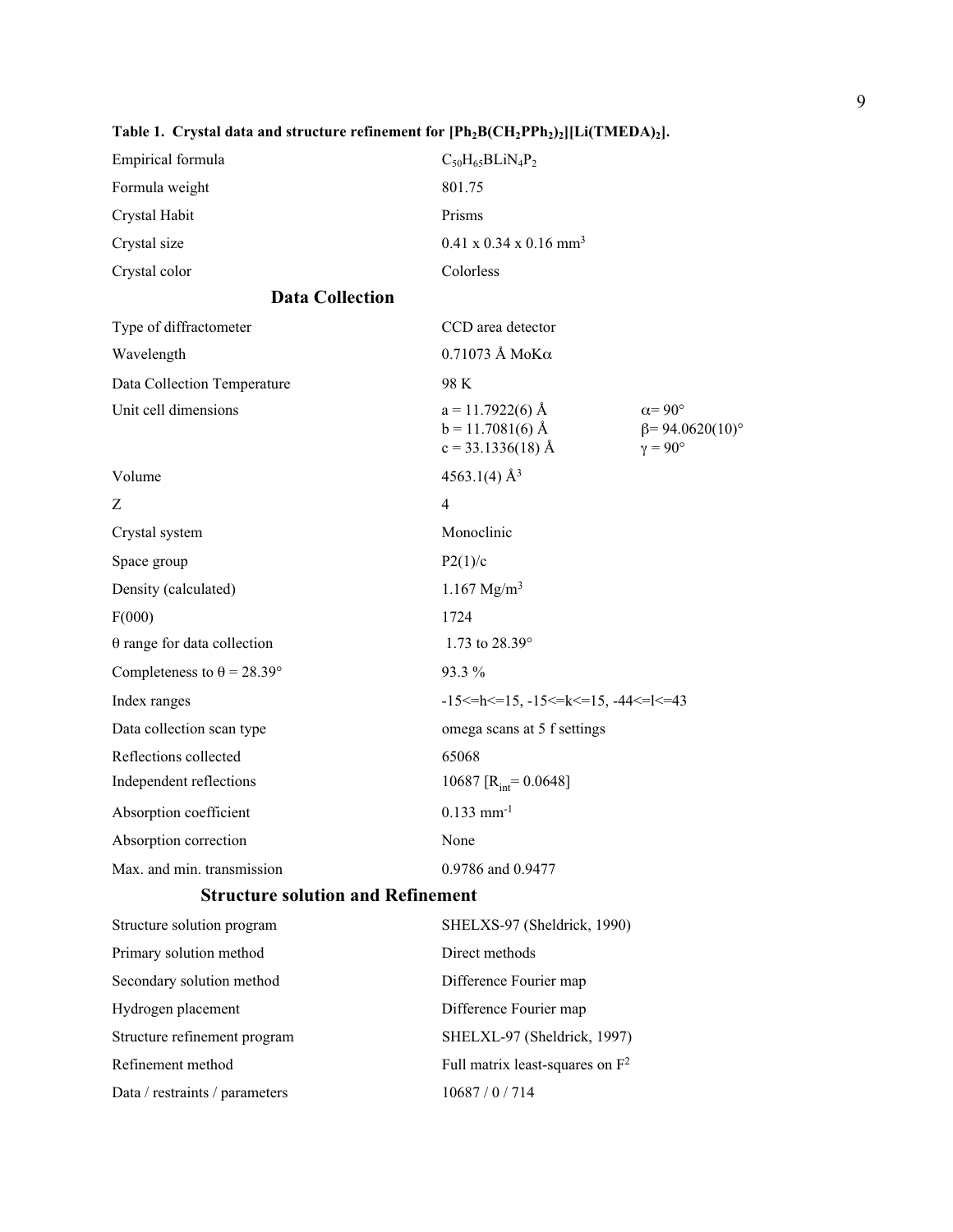| Treatment of hydrogen atoms      | Unrestrained                 |
|----------------------------------|------------------------------|
| Goodness-of-fit on $F^2$         | 1.952                        |
| Final R indices $[I>2\sigma(I)]$ | $R1 = 0.0608$ , wR2 = 0.0862 |
| R indices (all data)             | $R1 = 0.0882$ , wR2 = 0.0879 |
| Largest diff. peak and hole      | 1.130 and -0.580 e. $A^{-3}$ |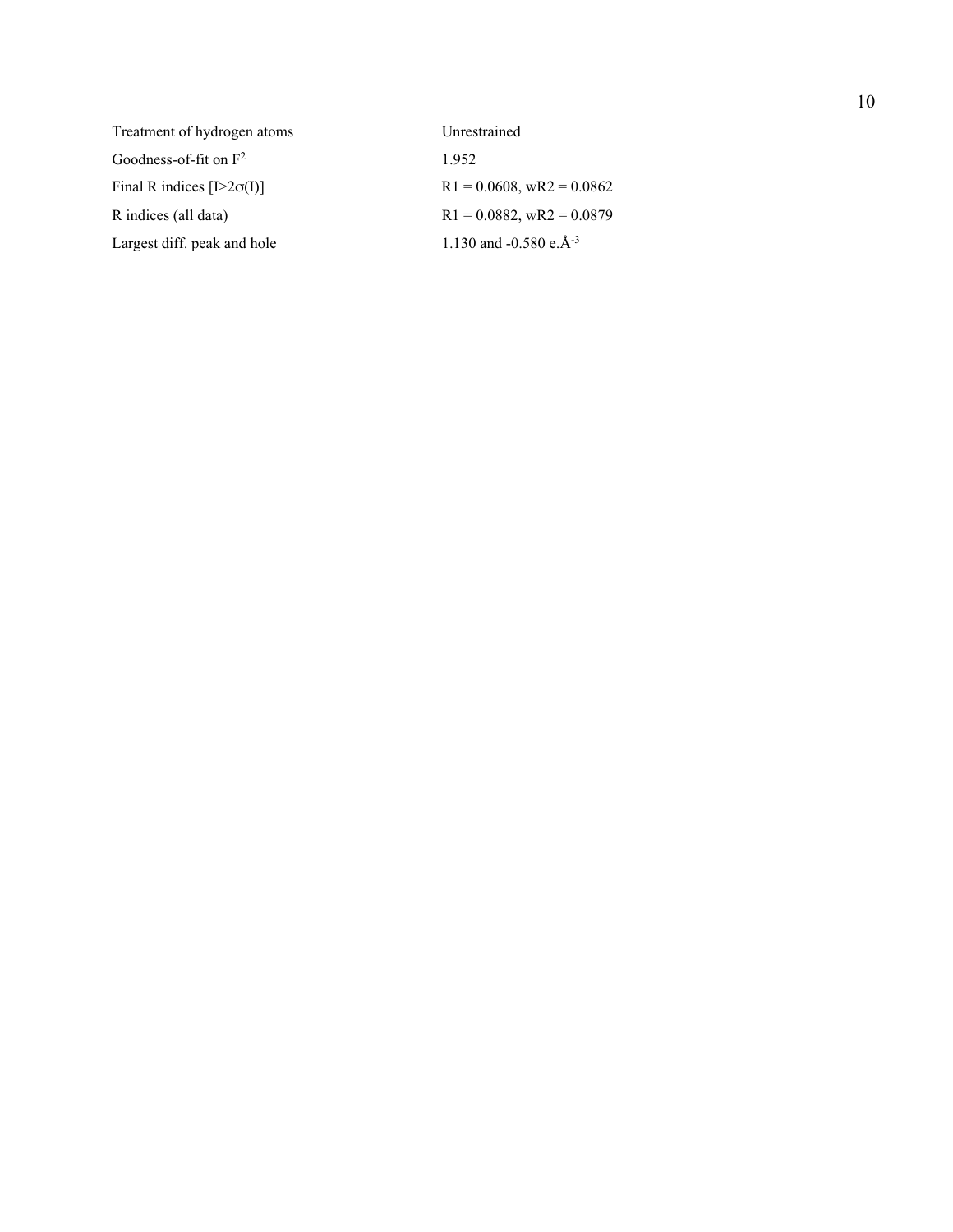|       | $\mathbf X$ | y         | Z         |       | $\overline{\mathbf{U}}_{\text{eq}}$ |
|-------|-------------|-----------|-----------|-------|-------------------------------------|
| P(1)  | 11110(1)    | 6033(1)   | 1606(1)   | 19(1) | $\mathbf{1}$                        |
| P(2)  | 9278(1)     | 7541(1)   | 688(1)    | 23(1) | $\mathbf{1}$                        |
| B     | 8947(2)     | 5458(2)   | 1165(1)   | 17(1) | $\mathbf 1$                         |
| C(1)  | 10337(2)    | 5271(2)   | 1191(1)   | 19(1) | $\mathbf{1}$                        |
| C(2)  | 8661(2)     | 6842(2)   | 1114(1)   | 22(1) | $\mathbf{1}$                        |
| C(3)  | 8455(2)     | 4973(2)   | 1581(1)   | 18(1) | $\mathbf{1}$                        |
| C(4)  | 7890(2)     | 5610(2)   | 1862(1)   | 22(1) | $\mathbf{1}$                        |
| C(5)  | 7531(2)     | 5144(2)   | 2217(1)   | 26(1) | $\mathbf{1}$                        |
| C(6)  | 7727(2)     | 4012(2)   | 2308(1)   | 27(1) | $\mathbf{1}$                        |
| C(7)  | 8281(2)     | 3345(2)   | 2037(1)   | 26(1) | $\mathbf{1}$                        |
| C(8)  | 8622(2)     | 3820(2)   | 1687(1)   | 21(1) | $\mathbf{1}$                        |
| C(9)  | 8348(2)     | 4741(2)   | 782(1)    | 17(1) | $\mathbf{1}$                        |
| C(10) | 8873(2)     | 4503(2)   | 425(1)    | 20(1) | $\mathbf{1}$                        |
| C(11) | 8327(2)     | 3958(2)   | 95(1)     | 23(1) | $\mathbf{1}$                        |
| C(12) | 7216(2)     | 3613(2)   | 107(1)    | 25(1) | $\mathbf{1}$                        |
| C(13) | 6661(2)     | 3818(2)   | 455(1)    | 25(1) | $\mathbf{1}$                        |
| C(14) | 7225(2)     | 4363(2)   | 781(1)    | 22(1) | $\mathbf{1}$                        |
| C(15) | 11059(2)    | 5044(2)   | 2038(1)   | 19(1) | $\mathbf{1}$                        |
| C(16) | 10612(2)    | 5422(2)   | 2389(1)   | 23(1) | $\mathbf{1}$                        |
| C(17) | 10512(2)    | 4700(2)   | 2716(1)   | 28(1) | $\mathbf{1}$                        |
| C(18) | 10860(2)    | 3584(2)   | 2696(1)   | 29(1) | $\mathbf{1}$                        |
| C(19) | 11325(2)    | 3191(2)   | 2351(1)   | 27(1) | $\mathbf{1}$                        |
| C(20) | 11421(2)    | 3913(2)   | 2026(1)   | 23(1) | $\mathbf{1}$                        |
| C(21) | 12617(2)    | 5878(2)   | 1506(1)   | 18(1) | $\mathbf{1}$                        |
| C(22) | 13449(2)    | 5947(2)   | 1827(1)   | 25(1) | $\mathbf{1}$                        |
| C(23) | 14593(2)    | 5932(2)   | 1764(1)   | 29(1) | $\mathbf{1}$                        |
| C(24) | 14949(2)    | 5867(2)   | 1378(1)   | 28(1) | $\mathbf{1}$                        |
| C(25) | 14147(2)    | 5812(2)   | 1056(1)   | 30(1) | $\mathbf{1}$                        |
| C(26) | 12996(2)    | 5817(2)   | 1120(1)   | 25(1) | $\mathbf{1}$                        |
| C(27) | 8910(2)     | 9065(2)   | 739(1)    | 23(1) | $\mathbf{1}$                        |
| C(28) | 8823(2)     | 9592(2)   | 1107(1)   | 23(1) | 1                                   |
| C(29) | 8657(2)     | 10761(2)  | 1136(1)   | 26(1) | 1                                   |
| C(30) | 8563(2)     | 11433(2)  | 795(1)    | 29(1) | 1                                   |
| C(31) | 8640(2)     | 10926(2)  | 424(1)    | 37(1) | $\mathbf 1$                         |
| C(32) | 8821(2)     | 9763(2)   | 393(1)    | 33(1) | $\mathbf{1}$                        |
| C(33) | 8301(2)     | 7182(2)   | 247(1)    | 24(1) | $\mathbf{1}$                        |
| C(34) | 7173(2)     | 6883(2)   | 276(1)    | 31(1) | $\mathbf{1}$                        |
| C(35) | 6493(2)     | 6575(2)   | $-59(1)$  | 41(1) | $\mathbf{1}$                        |
| C(36) | 6909(3)     | 6550(2)   | $-431(1)$ | 46(1) | $\mathbf{1}$                        |
| C(37) | 8021(3)     | 6839(2)   | $-476(1)$ | 46(1) | $\mathbf{1}$                        |
| C(38) | 8729(2)     | 7165(2)   | $-131(1)$ | 34(1) | $\mathbf{1}$                        |
| Li    | 4435(3)     | 316(3)    | 1368(1)   | 28(1) | $\mathbf{1}$                        |
| N(1)  | 5540(1)     | $-468(1)$ | 1820(1)   | 23(1) | $\mathbf{1}$                        |
| N(2)  | 4904(1)     | 1916(1)   | 1644(1)   | 25(1) | $\mathbf{1}$                        |
| N(3)  | 4686(2)     | $-98(2)$  | 767(1)    | 37(1) | $\mathbf{1}$                        |
| N(4)  | 2685(2)     | $-76(2)$  | 1245(1)   | 37(1) | $\mathbf{1}$                        |
| C(41) | 6222(2)     | 515(2)    | 1976(1)   | 28(1) | $\mathbf{1}$                        |
| C(42) | 5505(2)     | 1557(2)   | 2029(1)   | 30(1) | $\mathbf{1}$                        |

**Table 2. Atomic coordinates ( x 104) and equivalent isotropic displacement parameters (Å2x 103) for [Ph2B(CH2PPh2)2][Li(TMEDA)2]. U(eq) is defined as the trace of the orthogonalized Uij tensor.**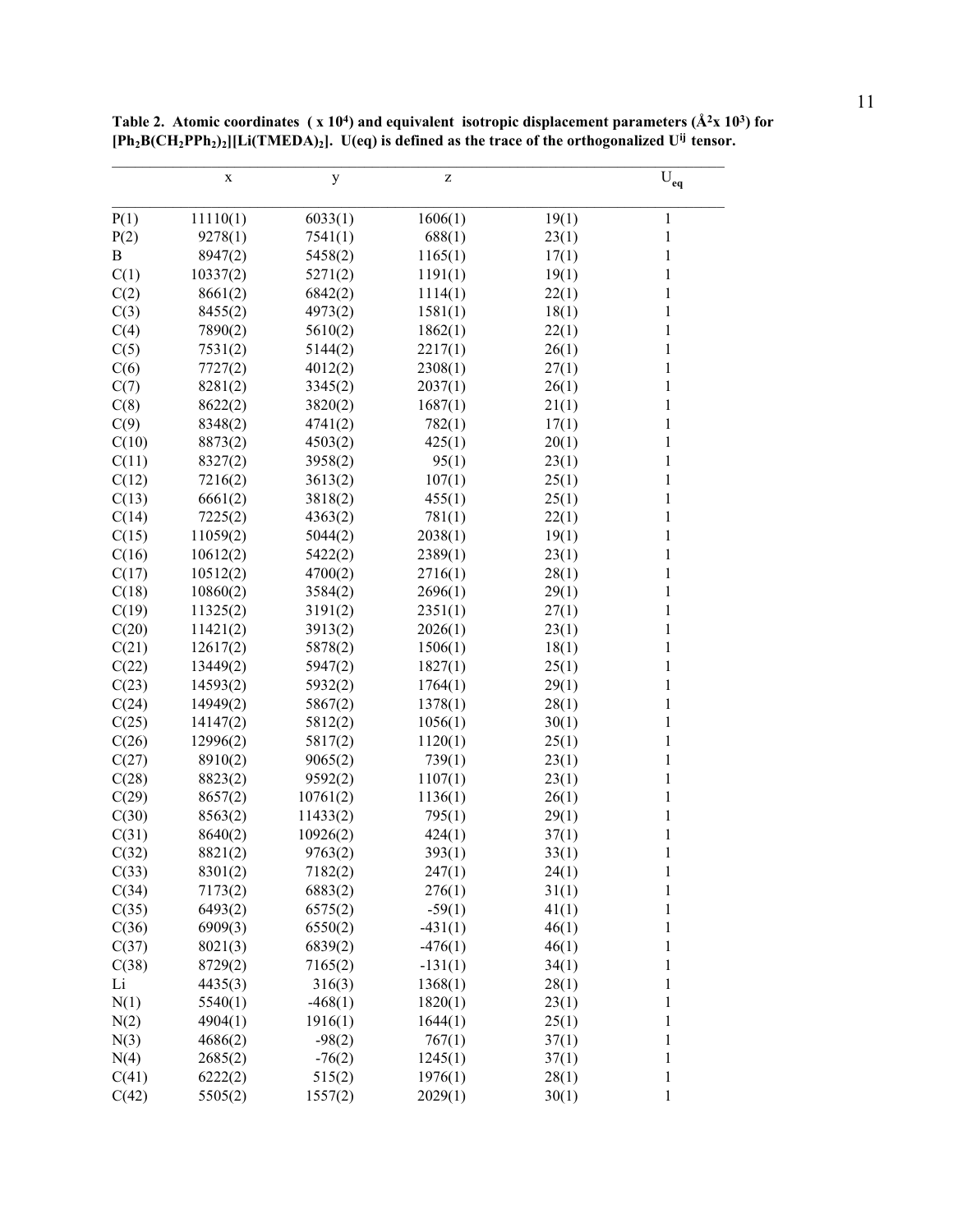| C(43)  | 4877(2) | $-927(2)$  | 2140(1) | 43(1) | 1        |
|--------|---------|------------|---------|-------|----------|
| C(44)  | 6322(2) | $-1372(2)$ | 1707(1) | 33(1) | 1        |
| C(45)  | 3979(2) | 2696(2)    | 1730(1) | 38(1) |          |
| C(46)  | 5692(2) | 2560(2)    | 1405(1) | 36(1) | 1        |
| C(47A) | 3547(5) | $-59(7)$   | 559(2)  | 51(2) | 0.445(6) |
| C(48A) | 2787(5) | $-741(6)$  | 809(2)  | 40(2) | 0.445(6) |
| C(49A) | 1975(5) | 842(5)     | 1180(2) | 47(2) | 0.445(6) |
| C(50A) | 2113(5) | $-936(5)$  | 1511(2) | 30(2) | 0.445(6) |
| C(51A) | 5197(6) | $-1183(5)$ | 711(2)  | 37(2) | 0.445(6) |
| C(52A) | 5387(6) | 844(4)     | 554(2)  | 33(2) | 0.445(6) |
| C(47B) | 3576(4) | $-616(5)$  | 643(2)  | 42(1) | 0.555(6) |
| C(48B) | 2562(4) | $-33(5)$   | 821(1)  | 42(2) | 0.555(6) |
| C(49B) | 1850(4) | 817(4)     | 1410(2) | 44(1) | 0.555(6) |
| C(50B) | 2453(5) | $-1161(4)$ | 1412(2) | 43(1) | 0.555(6) |
| C(51B) | 5624(4) | $-936(4)$  | 695(1)  | 36(1) | 0.555(6) |
| C(52B) | 4837(5) | 924(4)     | 555(1)  | 45(1) | 0.555(6) |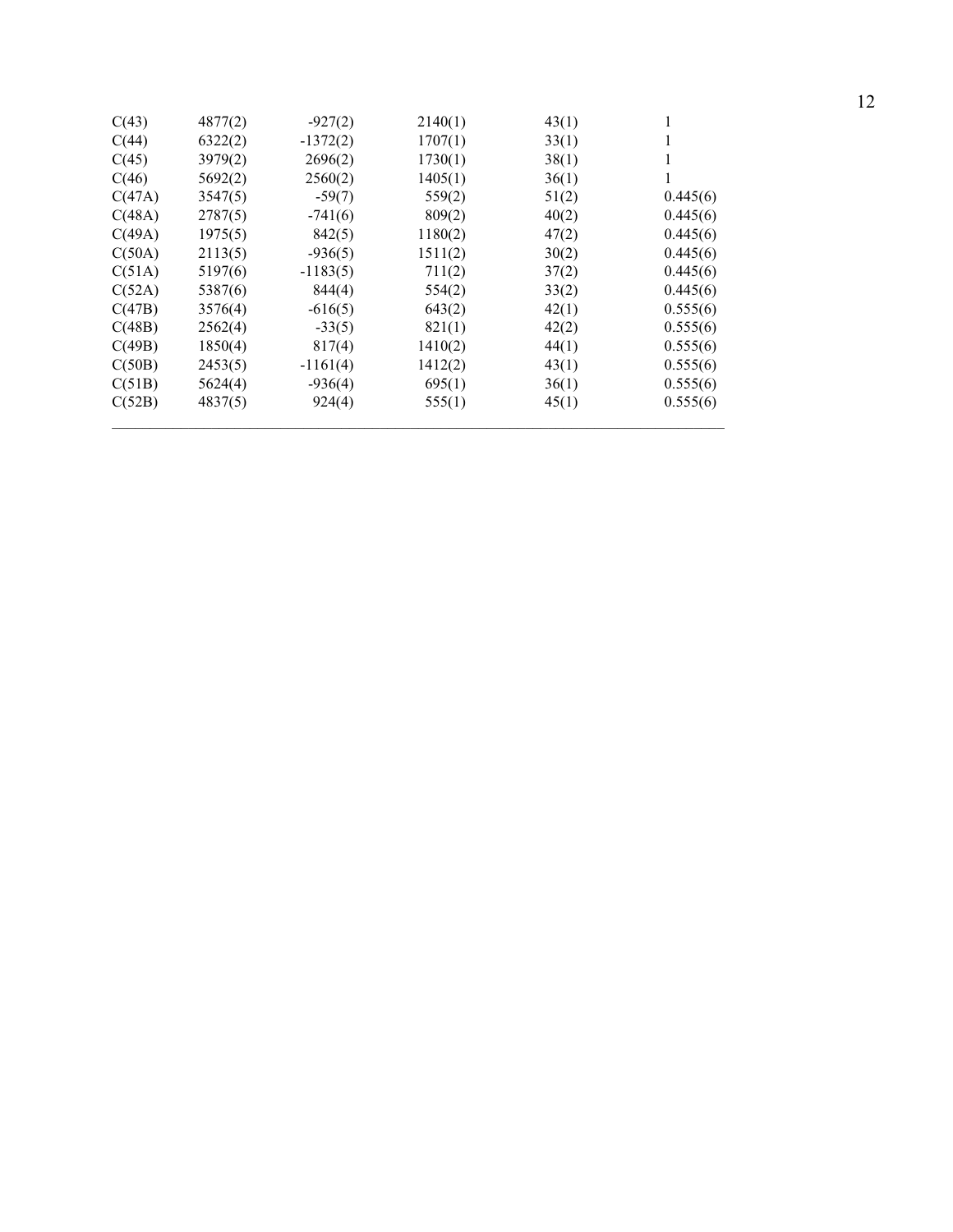|  | Table 3. Bond lengths [Å] and angles [°] for $[Ph_2B(CH_2PPh_2)_2][Li(TMEDA)_2]$ . |  |  |  |  |  |  |
|--|------------------------------------------------------------------------------------|--|--|--|--|--|--|
|--|------------------------------------------------------------------------------------|--|--|--|--|--|--|

| $P(1)-C(1)$       | 1.829(2)   | $C(23) - H(23)$   | 0.956(18) |
|-------------------|------------|-------------------|-----------|
| $P(1)-C(21)$      | 1.8401(19) | $C(24)-C(25)$     | 1.376(3)  |
| $P(1)-C(15)$      | 1.8438(19) | $C(24)$ -H $(24)$ | 0.941(18) |
| $P(2)-C(2)$       | 1.825(2)   | $C(25)-C(26)$     | 1.389(3)  |
| $P(2)-C(33)$      | 1.844(2)   | $C(25)$ -H $(25)$ | 0.907(18) |
| $P(2)-C(27)$      | 1.847(2)   | $C(26)$ -H $(26)$ | 0.901(16) |
| $B-C(3)$          | 1.636(3)   | $C(27) - C(28)$   | 1.379(3)  |
| $B-C(9)$          | 1.639(3)   | $C(27) - C(32)$   | 1.404(3)  |
| $B-C(1)$          | 1.650(3)   | $C(28)-C(29)$     | 1.386(3)  |
| $B-C(2)$          | 1.662(3)   | $C(28)$ -H $(28)$ | 0.921(17) |
| $C(1)-H(1A)$      | 0.924(16)  | $C(29) - C(30)$   | 1.374(3)  |
| $C(1)-H(1B)$      | 0.999(17)  | $C(29)$ -H $(29)$ | 0.927(17) |
| $C(2)-H(2A)$      | 1.14(2)    | $C(30)-C(31)$     | 1.373(3)  |
| $C(2)-H(2B)$      | 0.947(17)  | $C(30)$ -H $(30)$ | 0.925(17) |
| $C(3)-C(4)$       | 1.397(3)   | $C(31)-C(32)$     | 1.383(3)  |
| $C(3)-C(8)$       | 1.405(3)   | $C(31)$ -H $(31)$ | 0.986(19) |
| $C(4)-C(5)$       | 1.389(3)   | $C(32) - H(32)$   | 0.932(19) |
| $C(4)-H(4)$       | 0.925(15)  | $C(33)-C(38)$     | 1.384(3)  |
| $C(5)-C(6)$       | 1.375(3)   | $C(33)-C(34)$     | 1.385(3)  |
| $C(5)-H(5)$       | 0.964(17)  | $C(34)-C(35)$     | 1.369(3)  |
| $C(6)-C(7)$       | 1.385(3)   | $C(34)$ -H $(34)$ | 1.001(19) |
| $C(6)-H(6)$       | 0.960(18)  | $C(35)-C(36)$     | 1.360(3)  |
| $C(7)-C(8)$       | 1.375(3)   | $C(35)$ -H $(35)$ | 1.00(2)   |
| $C(7)-H(7)$       | 0.981(18)  | $C(36)-C(37)$     | 1.373(4)  |
| $C(8)-H(8)$       | 0.914(16)  | $C(36)$ -H $(36)$ | 0.97(2)   |
| $C(9) - C(14)$    | 1.396(3)   | $C(37) - C(38)$   | 1.420(3)  |
| $C(9) - C(10)$    | 1.400(3)   | $C(37)$ -H $(37)$ | 0.85(2)   |
| $C(10)-C(11)$     | 1.384(3)   | $C(38)$ -H $(38)$ | 0.913(17) |
| $C(10)$ -H $(10)$ | 0.894(15)  | $Li-N(3)$         | 2.091(4)  |
| $C(11)-C(12)$     | 1.374(3)   | $Li-N(1)$         | 2.122(4)  |
| $C(11) - H(11)$   | 0.922(16)  | $Li-N(4)$         | 2.126(4)  |
| $C(12)-C(13)$     | 1.385(3)   | $Li-N(2)$         | 2.140(4)  |
| $C(12)$ -H $(12)$ | 0.940(17)  | $Li-C(47B)$       | 2.766(6)  |
| $C(13)-C(14)$     | 1.384(3)   | $Li-C(48B)$       | 2.787(6)  |
| $C(13)$ -H $(13)$ | 0.952(17)  | $N(1)-C(43)$      | 1.463(3)  |
| $C(14)$ -H $(14)$ | 0.962(15)  | $N(1)-C(44)$      | 1.470(3)  |
| $C(15)-C(16)$     | 1.384(3)   | $N(1)-C(41)$      | 1.477(2)  |
| $C(15)-C(20)$     | 1.393(3)   | $N(2)$ -C(45)     | 1.466(3)  |
| $C(16)-C(17)$     | 1.384(3)   | $N(2)$ -C(46)     | 1.471(3)  |
| $C(16)-H(16)$     | 0.942(16)  | $N(2)$ -C(42)     | 1.474(3)  |
| $C(17)-C(18)$     | 1.372(3)   | $N(3)-C(52B)$     | 1.404(5)  |
| $C(17)$ -H $(17)$ | 0.951(16)  | $N(3)-C(51A)$     | 1.424(6)  |
| $C(18)-C(19)$     | 1.380(3)   | $N(3)-C(47A)$     | 1.467(6)  |
| $C(18)$ -H $(18)$ | 0.908(17)  | $N(3)-C(47B)$     | 1.475(5)  |
| $C(19)-C(20)$     | 1.381(3)   | $N(3)-C(51B)$     | 1.510(5)  |
| $C(19) - H(19)$   | 0.938(19)  | $N(3)-C(52A)$     | 1.574(5)  |
| $C(20)$ -H $(20)$ | 0.924(16)  | $N(4)-C(49A)$     | 1.370(5)  |
| $C(21)-C(26)$     | 1.386(3)   | $N(4)-C(48B)$     | 1.404(4)  |
| $C(21)-C(22)$     | 1.396(3)   | $N(4)-C(50B)$     | 1.420(5)  |
| $C(22)-C(23)$     | 1.379(3)   | $N(4)-C(50A)$     | 1.526(5)  |
| $C(22)$ -H $(22)$ | 0.941(17)  | $N(4)-C(49B)$     | 1.561(5)  |
| $C(23)-C(24)$     | 1.375(3)   | $N(4) - C(48A)$   | 1.651(6)  |
|                   |            |                   |           |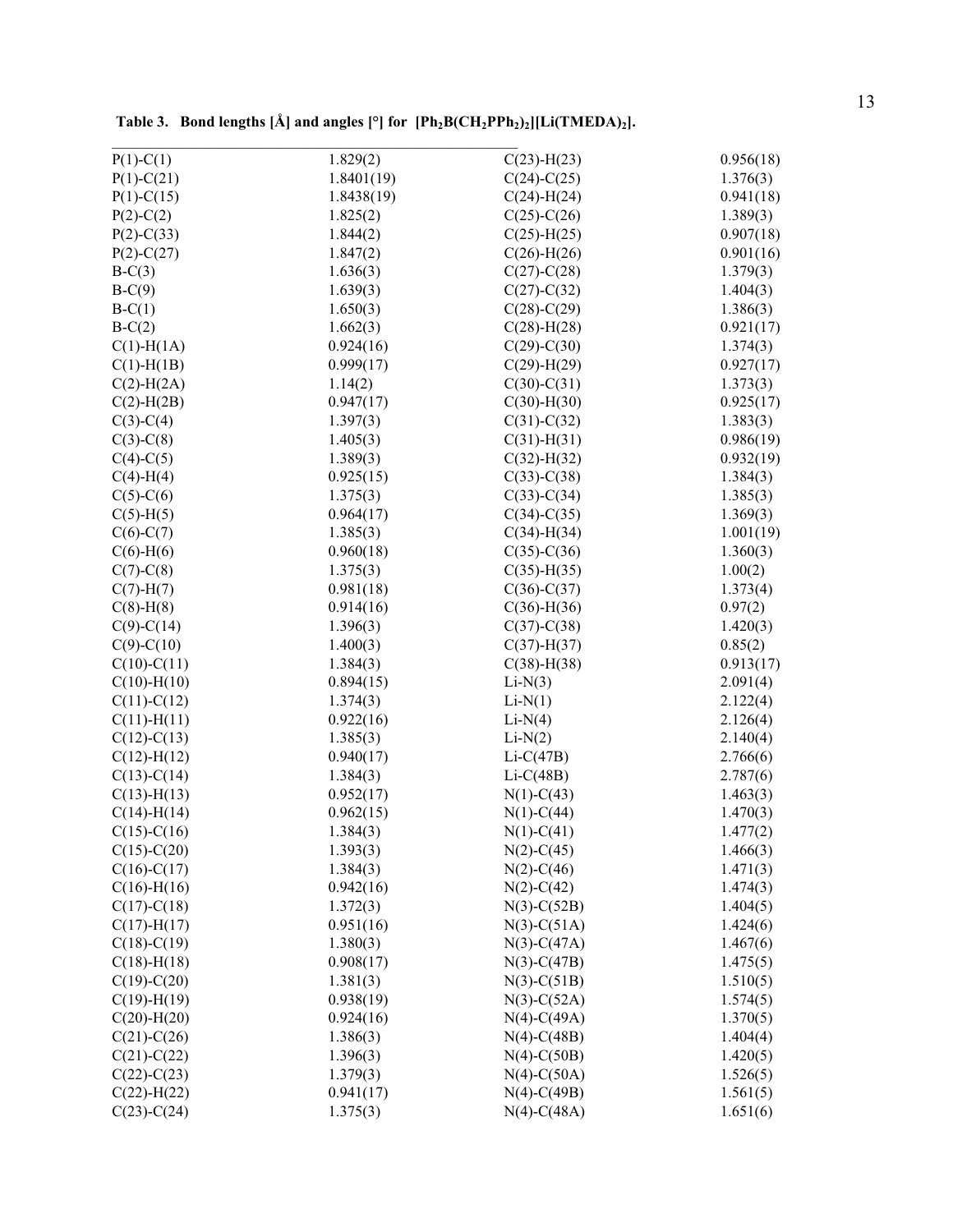| $C(41) - C(42)$        | 1.502(3)  | $C(2)-P(2)-C(33)$        | 104.45(10) |
|------------------------|-----------|--------------------------|------------|
| $C(41)$ -H(41A)        | 0.993(18) | $C(2)-P(2)-C(27)$        | 104.73(9)  |
| $C(41)$ -H $(41B)$     | 0.982(19) | $C(33)-P(2)-C(27)$       | 98.88(9)   |
| $C(42)$ -H $(42A)$     | 1.026(18) | $C(3)$ -B- $C(9)$        | 108.43(15) |
| $C(42)$ -H $(42B)$     | 0.988(18) | $C(3)$ -B-C(1)           | 108.70(16) |
| $C(43)$ -H $(43A)$     | 0.834(18) | $C(9)$ -B-C(1)           | 110.14(15) |
| $C(43)$ -H $(43B)$     | 0.907(17) | $C(3)-B-C(2)$            | 110.01(16) |
| $C(44)$ -H $(44A)$     | 1.01(2)   | $C(9)$ -B-C(2)           | 110.34(16) |
| $C(44)$ -H $(44B)$     | 0.961(18) | $C(1)$ -B-C(2)           | 109.18(16) |
| $C(44)$ -H $(44C)$     | 1.00(2)   | $B-C(1)-P(1)$            | 114.46(13) |
| $C(45)$ -H(45A)        | 1.01(2)   | $B-C(1)-H(1A)$           | 109.4(11)  |
| $C(45)$ -H $(45B)$     | 1.02(2)   | $P(1)-C(1)-H(1A)$        | 104.4(11)  |
| $C(45)$ -H $(45C)$     | 0.98(2)   | $B-C(1)-H(1B)$           | 111.8(10)  |
| $C(46)$ -H $(46A)$     | 0.981(19) | $P(1)-C(1)-H(1B)$        | 108.9(10)  |
| $C(46)$ -H $(46B)$     | 0.96(2)   | $H(1A)-C(1)-H(1B)$       | 107.4(14)  |
| $C(46)$ -H $(46C)$     | 1.05(2)   | $B-C(2)-P(2)$            | 115.25(14) |
| $C(47A) - C(48A)$      | 1.496(9)  | $B-C(2)-H(2A)$           | 123.9(10)  |
| $C(47A) - H(47A)$      | 0.9900    | $P(2)-C(2)-H(2A)$        | 91.4(10)   |
| $C(47A) - H(47B)$      | 0.9900    | $B-C(2)-H(2B)$           | 107.3(10)  |
| $C(48A) - H(48A)$      | 0.9900    | $P(2)-C(2)-H(2B)$        | 101.8(10)  |
| $C(48A) - H(48B)$      | 0.9900    | $H(2A)-C(2)-H(2B)$       | 114.4(15)  |
| $C(49A)$ -H $(49A)$    | 0.9800    | $C(4)-C(3)-C(8)$         | 114.38(18) |
| $C(49A)$ -H $(49B)$    | 0.9800    | $C(4)-C(3)-B$            | 126.21(17) |
| $C(49A)$ -H $(49C)$    | 0.9800    | $C(8)-C(3)-B$            | 119.38(17) |
| $C(50A)$ -H $(50A)$    | 0.9800    | $C(5)-C(4)-C(3)$         | 122.8(2)   |
| $C(50A)$ -H $(50B)$    | 0.9800    | $C(5)-C(4)-H(4)$         | 118.6(10)  |
| $C(50A)$ -H $(50C)$    | 0.9800    | $C(3)-C(4)-H(4)$         | 118.6(10)  |
| $C(51A)$ -H $(51A)$    | 0.9800    | $C(6)-C(5)-C(4)$         | 120.5(2)   |
| $C(51A) - H(51B)$      | 0.9800    | $C(6)-C(5)-H(5)$         | 120.1(10)  |
| $C(51A)$ -H $(51C)$    | 0.9800    | $C(4)-C(5)-H(5)$         | 119.4(11)  |
| $C(52A)$ -H $(52A)$    | 0.9800    | $C(5)-C(6)-C(7)$         | 118.7(2)   |
| $C(52A)$ -H $(52B)$    | 0.9800    | $C(5)-C(6)-H(6)$         | 120.6(11)  |
| $C(52A)$ -H $(52C)$    | 0.9800    | $C(7)$ - $C(6)$ - $H(6)$ | 120.6(11)  |
| $C(47B) - C(48B)$      | 1.532(7)  | $C(8)-C(7)-C(6)$         | 119.9(2)   |
| $C(47B)$ -H $(47C)$    | 0.9900    | $C(8)-C(7)-H(7)$         | 121.0(11)  |
| $C(47B)$ -H $(47D)$    | 0.9900    | $C(6)-C(7)-H(7)$         | 119.1(11)  |
| $C(48B)$ -H $(48C)$    | 0.9900    | $C(7)$ -C(8)-C(3)        | 123.7(2)   |
| $C(48B)$ -H $(48D)$    | 0.9900    | $C(7)$ - $C(8)$ - $H(8)$ | 119.8(10)  |
| $C(49B)$ -H $(49D)$    | 0.9800    | $C(3)-C(8)-H(8)$         | 116.6(10)  |
| $C(49B) - H(49E)$      | 0.9800    | $C(14)-C(9)-C(10)$       | 114.32(18) |
| $C(49B)$ -H $(49F)$    | 0.9800    | $C(14)-C(9)-B$           | 121.37(17) |
| $C(50B) - H(50D)$      | 0.9800    | $C(10)-C(9)-B$           | 124.24(17) |
| $C(50B) - H(50E)$      | 0.9800    | $C(11)-C(10)-C(9)$       | 123.2(2)   |
| $C(50B) - H(50F)$      | 0.9800    | $C(11)-C(10)-H(10)$      | 118.1(10)  |
| $C(51B) - H(51D)$      | 0.9800    | $C(9) - C(10) - H(10)$   | 118.6(10)  |
| $C(51B)$ -H $(51E)$    | 0.9800    | $C(12)-C(11)-C(10)$      | 120.3(2)   |
| $C(51B)$ -H $(51F)$    | 0.9800    | $C(12)-C(11)-H(11)$      | 119.7(10)  |
| $C(52B) - H(52D)$      | 0.9800    | $C(10)-C(11)-H(11)$      | 120.0(11)  |
| $C(52B)$ -H $(52E)$    | 0.9800    | $C(11)-C(12)-C(13)$      | 118.7(2)   |
| $C(52B)$ -H $(52F)$    | 0.9800    | $C(11)-C(12)-H(12)$      | 119.8(11)  |
|                        |           | $C(13)-C(12)-H(12)$      | 121.4(11)  |
| $C(1)$ -P(1)-C(21)     | 104.59(9) | $C(14)-C(13)-C(12)$      | 119.9(2)   |
| $C(1)$ -P(1)-C(15)     | 103.67(9) | $C(14)-C(13)-H(13)$      | 120.7(10)  |
| $C(21) - P(1) - C(15)$ | 99.35(8)  | $C(12)-C(13)-H(13)$      | 119.3(10)  |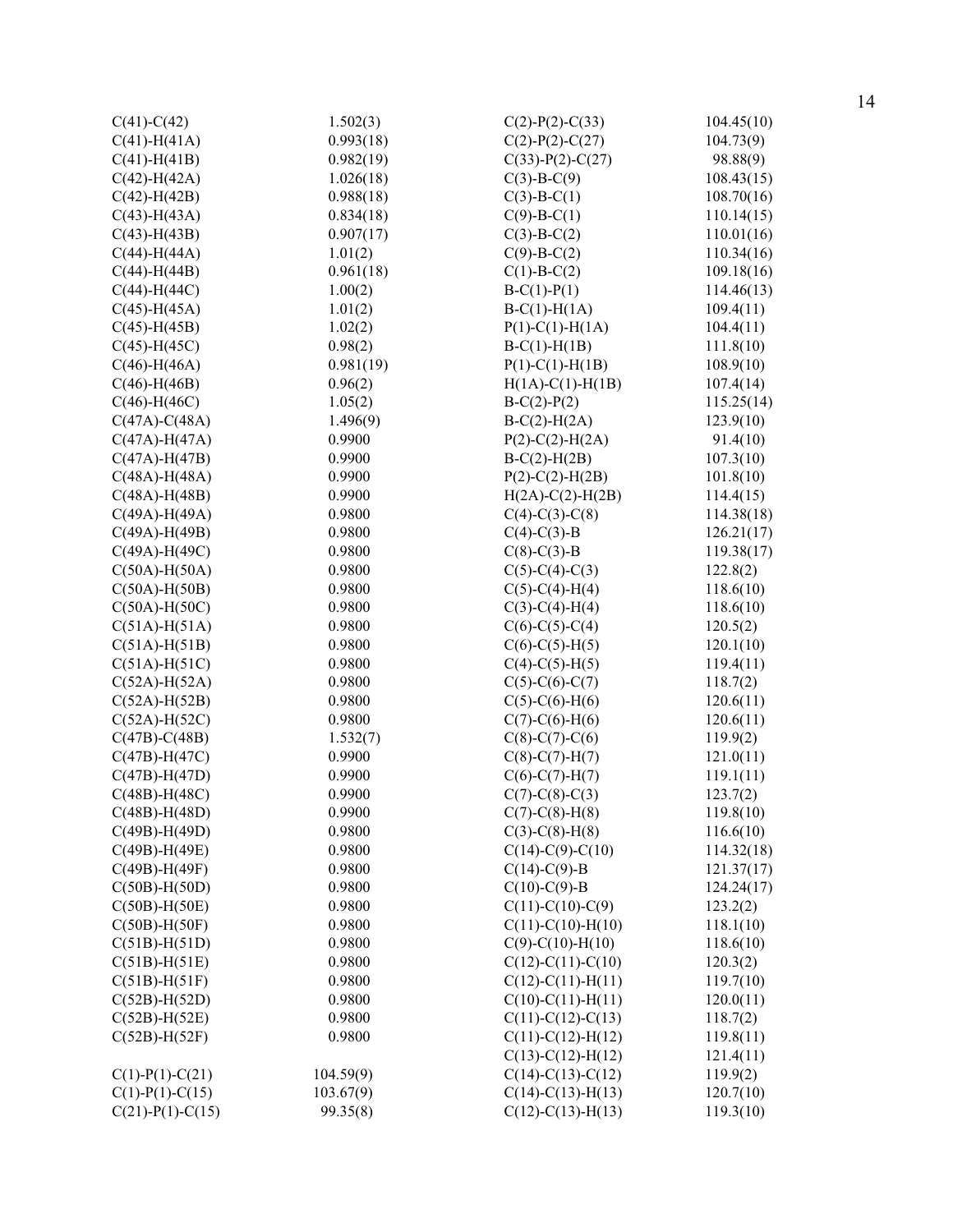| $C(13)-C(14)-C(9)$          | 123.47(19) | $C(31)-C(32)-C(27)$         | 121.0(2)   |
|-----------------------------|------------|-----------------------------|------------|
| $C(13)-C(14)-H(14)$         | 117.9(10)  | $C(31)-C(32)-H(32)$         | 118.9(12)  |
| $C(9)$ -C(14)-H(14)         | 118.6(10)  | $C(27)$ -C(32)-H(32)        | 120.0(12)  |
| $C(16)-C(15)-C(20)$         | 117.60(18) | $C(38)-C(33)-C(34)$         | 118.1(2)   |
| $C(16)-C(15)-P(1)$          | 119.14(15) | $C(38)-C(33)-P(2)$          | 118.29(18) |
| $C(20)-C(15)-P(1)$          | 123.23(15) | $C(34)-C(33)-P(2)$          | 123.54(16) |
| $C(17)-C(16)-C(15)$         | 121.4(2)   | $C(35)-C(34)-C(33)$         | 121.4(2)   |
| $C(17)-C(16)-H(16)$         | 120.5(10)  | $C(35)-C(34)-H(34)$         | 118.2(12)  |
| $C(15)-C(16)-H(16)$         | 118.2(10)  | $C(33)-C(34)-H(34)$         | 120.4(12)  |
| $C(18)-C(17)-C(16)$         | 120.2(2)   | $C(36)-C(35)-C(34)$         | 120.8(3)   |
| $C(18)-C(17)-H(17)$         | 118.5(10)  | $C(36)-C(35)-H(35)$         | 123.8(14)  |
| $C(16)-C(17)-H(17)$         | 121.3(10)  | $C(34)-C(35)-H(35)$         | 115.4(14)  |
| $C(17) - C(18) - C(19)$     | 119.6(2)   | $C(35)-C(36)-C(37)$         | 120.2(3)   |
| $C(17)-C(18)-H(18)$         | 122.4(12)  | $C(35)-C(36)-H(36)$         | 120.9(14)  |
| $C(19)-C(18)-H(18)$         | 118.0(12)  | $C(37)$ -C $(36)$ -H $(36)$ | 118.8(14)  |
| $C(18)-C(19)-C(20)$         | 120.1(2)   | $C(36)-C(37)-C(38)$         | 119.3(3)   |
| $C(18)-C(19)-H(19)$         | 121.0(12)  | $C(36)-C(37)-H(37)$         | 125.4(16)  |
| $C(20)-C(19)-H(19)$         | 118.9(12)  | $C(38)-C(37)-H(37)$         | 115.3(16)  |
| $C(19)-C(20)-C(15)$         | 121.2(2)   | $C(33)-C(38)-C(37)$         | 120.2(3)   |
| $C(19)-C(20)-H(20)$         | 118.9(11)  | $C(33)-C(38)-H(38)$         | 117.5(12)  |
| $C(15)-C(20)-H(20)$         | 119.9(11)  | $C(37)-C(38)-H(38)$         | 122.3(12)  |
| $C(26)$ -C $(21)$ -C $(22)$ | 116.73(19) | $N(3)$ -Li- $N(1)$          | 116.79(17) |
| $C(26)-C(21)-P(1)$          | 123.35(15) | $N(3)$ -Li- $N(4)$          | 88.19(15)  |
| $C(22)-C(21)-P(1)$          | 119.55(15) | $N(1)$ -Li- $N(4)$          | 125.50(17) |
| $C(23)-C(22)-C(21)$         | 121.8(2)   | $N(3)$ -Li- $N(2)$          | 124.06(17) |
| $C(23)-C(22)-H(22)$         | 120.8(11)  | $N(1)$ -Li- $N(2)$          | 87.14(14)  |
| $C(21)-C(22)-H(22)$         | 117.3(11)  | $N(4)$ -Li- $N(2)$          | 119.27(17) |
|                             |            |                             |            |
| $C(24)-C(23)-C(22)$         | 120.5(2)   | $N(3)$ -Li-C(47B)           | 31.65(12)  |
| $C(24)-C(23)-H(23)$         | 118.4(11)  | $N(1)$ -Li-C(47B)           | 127.66(19) |
| $C(22)-C(23)-H(23)$         | 121.1(11)  | $N(4)$ -Li-C $(47B)$        | 57.13(14)  |
| $C(25)$ -C $(24)$ -C $(23)$ | 119.0(2)   | $N(2)$ -Li-C(47B)           | 141.7(2)   |
| $C(25)-C(24)-H(24)$         | 122.0(11)  | $N(3)$ -Li-C(48B)           | 60.36(13)  |
| $C(23)-C(24)-H(24)$         | 118.8(11)  | $N(1)$ -Li-C(48B)           | 144.50(19) |
| $C(24)-C(25)-C(26)$         | 120.4(2)   | $N(4)$ -Li-C $(48B)$        | 29.48(10)  |
| $C(24)-C(25)-H(25)$         | 118.5(13)  | $N(2)$ -Li-C(48B)           | 125.11(19) |
| $C(26)-C(25)-H(25)$         | 121.1(13)  | $C(47B)$ -Li-C $(48B)$      | 32.02(15)  |
| $C(21)$ -C(26)-C(25)        | 121.6(2)   | $C(43)-N(1)-C(44)$          | 107.32(18) |
| $C(21)$ -C(26)-H(26)        | 121.5(11)  | $C(43)-N(1)-C(41)$          | 109.73(18) |
| $C(25)-C(26)-H(26)$         | 116.9(11)  | $C(44)$ -N(1)-C(41)         | 108.29(17) |
| $C(28)-C(27)-C(32)$         | 117.11(19) | $C(43)$ -N(1)-Li            | 109.75(17) |
| $C(28)-C(27)-P(2)$          | 123.04(16) | $C(44)-N(1)-Li$             | 119.77(17) |
| $C(32) - C(27) - P(2)$      | 119.54(16) | $C(41)$ -N(1)-Li            | 101.65(15) |
| $C(27)$ -C(28)-C(29)        | 121.4(2)   | $C(45)-N(2)-C(46)$          | 107.02(19) |
| $C(27)$ -C(28)-H(28)        | 120.2(11)  | $C(45)-N(2)-C(42)$          | 109.16(17) |
| $C(29)$ -C $(28)$ -H $(28)$ | 118.4(11)  | $C(46)$ -N(2)-C(42)         | 109.18(18) |
| $C(30)-C(29)-C(28)$         | 120.9(2)   | $C(45)-N(2)-Li$             | 117.09(17) |
| $C(30)-C(29)-H(29)$         | 120.5(11)  | $C(46)-N(2)$ -Li            | 111.83(17) |
| $C(28)-C(29)-H(29)$         | 118.6(11)  | $C(42)$ -N(2)-Li            | 102.33(15) |
| $C(31)-C(30)-C(29)$         | 118.7(2)   | $C(52B)$ -N(3)-C(51A)       | 128.7(3)   |
| $C(31)-C(30)-H(30)$         | 120.9(11)  | $C(52B)$ -N(3)-C(47A)       | 83.3(3)    |
| $C(29)$ -C(30)-H(30)        | 120.4(11)  | $C(51A)-N(3)-C(47A)$        | 110.4(4)   |
| $C(30)-C(31)-C(32)$         | 120.8(2)   | $C(52B)$ -N(3)-C(47B)       | 110.7(3)   |
| $C(30)-C(31)-H(31)$         | 121.9(11)  | $C(51A)-N(3)-C(47B)$        | 88.3(3)    |
| $C(32)-C(31)-H(31)$         | 117.3(11)  | $C(47A)$ -N(3)-C(47B)       | 27.9(3)    |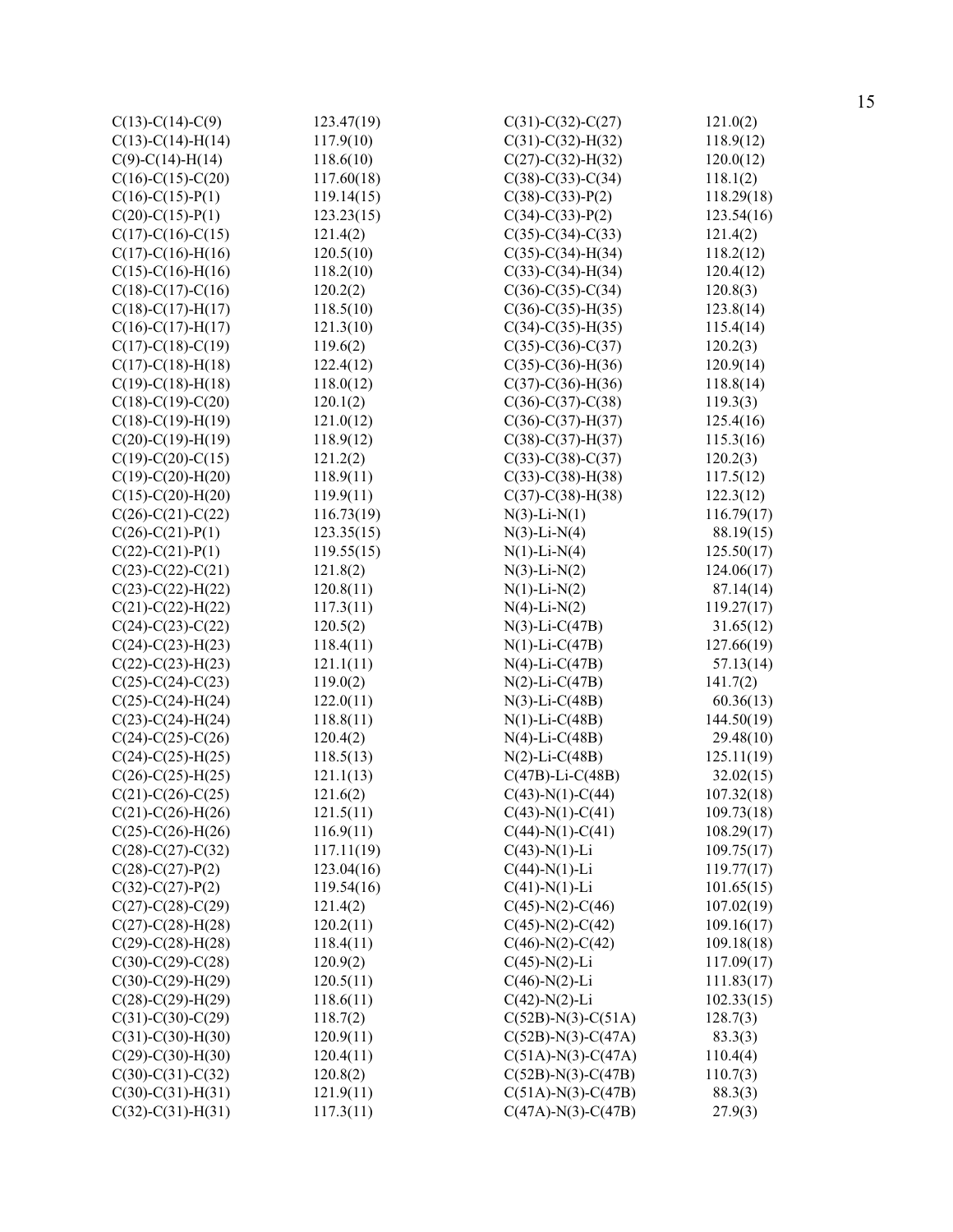| $C(52B) - N(3) - C(51B)$                         | 110.8(3)   | $N(1)$ -C(44)-H(44C)       | 110.9(11) |
|--------------------------------------------------|------------|----------------------------|-----------|
| $C(51A)-N(3)-C(51B)$                             | 22.8(3)    | $H(44A)-C(44)-H(44C)$      | 113.3(16) |
| $C(47A)-N(3)-C(51B)$                             | 127.1(3)   | $H(44B) - C(44) - H(44C)$  | 107.4(16) |
| $C(47B) - N(3) - C(51B)$                         | 109.5(3)   | $N(2)$ -C(45)-H(45A)       | 108.2(11) |
| $C(52B) - N(3) - C(52A)$                         | 24.6(3)    | $N(2)$ -C(45)-H(45B)       | 110.1(11) |
| $C(51A)-N(3)-C(52A)$                             | 109.0(3)   | $H(45A)-C(45)-H(45B)$      | 109.2(16) |
| $C(47A)-N(3)-C(52A)$                             | 105.1(3)   | $N(2)$ -C(45)-H(45C)       | 111.2(12) |
| $C(47B)-N(3)-C(52A)$                             | 130.4(3)   | $H(45A)-C(45)-H(45C)$      | 109.6(16) |
| $C(51B)-N(3)-C(52A)$                             | 88.3(3)    | $H(45B) - C(45) - H(45C)$  | 108.6(16) |
| $C(52B)$ -N(3)-Li                                | 108.1(2)   | $N(2)$ -C(46)-H(46A)       | 109.2(11) |
| $C(51A)-N(3)-Li$                                 | 114.9(3)   | $N(2)$ -C(46)-H(46B)       | 110.6(12) |
| $C(47A)-N(3)-Li$                                 | 104.7(3)   | $H(46A) - C(46) - H(46B)$  | 101.6(16) |
| $C(47B) - N(3) - Li$                             | 100.3(2)   | $N(2)$ -C(46)-H(46C)       | 111.2(12) |
| $C(51B)-N(3)$ -Li                                | 117.1(2)   | $H(46A) - C(46) - H(46C)$  | 113.6(16) |
| $C(52A)-N(3)-Li$                                 | 112.2(2)   | $H(46B) - C(46) - H(46C)$  | 110.3(17) |
| $C(49A) - N(4) - C(48B)$                         | 78.2(3)    | $N(3)-C(47A)-C(48A)$       | 106.7(5)  |
| $C(49A)-N(4)-C(50B)$                             | 129.1(3)   | $N(3)$ -C(47A)-H(47A)      | 110.4     |
| $C(48B) - N(4) - C(50B)$                         | 114.5(3)   | $C(48A) - C(47A) - H(47A)$ | 110.4     |
| $C(49A)-N(4)-C(50A)$                             | 108.6(3)   | $N(3)-C(47A)-H(47B)$       | 110.4     |
| $C(48B) - N(4) - C(50A)$                         | 125.7(3)   | $C(48A) - C(47A) - H(47B)$ | 110.4     |
| $C(50B) - N(4) - C(50A)$                         | 23.0(3)    | $H(47A) - C(47A) - H(47B)$ | 108.6     |
|                                                  |            |                            | 108.5(5)  |
| $C(49A)-N(4)-C(49B)$<br>$C(48B) - N(4) - C(49B)$ | 30.3(3)    | $C(47A) - C(48A) - N(4)$   |           |
|                                                  | 107.7(3)   | $C(47A) - C(48A) - H(48A)$ | 110.0     |
| $C(50B) - N(4) - C(49B)$                         | 108.6(3)   | $N(4)$ -C(48A)-H(48A)      | 110.0     |
| $C(50A)-N(4)-C(49B)$                             | 85.7(3)    | $C(47A) - C(48A) - H(48B)$ | 110.0     |
| $C(49A)-N(4)-C(48A)$                             | 108.3(3)   | $N(4)$ -C(48A)-H(48B)      | 110.0     |
| $C(48B) - N(4) - C(48A)$                         | 31.9(2)    | $H(48A) - C(48A) - H(48B)$ | 108.4     |
| $C(50B) - N(4) - C(48A)$                         | 87.0(3)    | $N(4)$ -C(49A)-H(49A)      | 109.5     |
| $C(50A) - N(4) - C(48A)$                         | 104.8(3)   | $N(4)$ -C(49A)-H(49B)      | 109.5     |
| $C(49B) - N(4) - C(48A)$                         | 135.1(3)   | H(49A)-C(49A)-H(49B)       | 109.5     |
| $C(49A)-N(4)-Li$                                 | 115.8(3)   | $N(4)$ -C(49A)-H(49C)      | 109.5     |
| $C(48B) - N(4) - Li$                             | 102.4(2)   | H(49A)-C(49A)-H(49C)       | 109.5     |
| $C(50B)-N(4)-Li$                                 | 109.2(2)   | H(49B)-C(49A)-H(49C)       | 109.5     |
| $C(50A)-N(4)-Li$                                 | 119.7(2)   | $N(4)$ -C(50A)-H(50A)      | 109.5     |
| $C(49B)-N(4)-Li$                                 | 114.6(2)   | $N(4)$ -C(50A)-H(50B)      | 109.5     |
| $C(48A)-N(4)-Li$                                 | 98.0(2)    | $H(50A) - C(50A) - H(50B)$ | 109.5     |
| $N(1)-C(41)-C(42)$                               | 112.13(18) | $N(4)-C(50A)-H(50C)$       | 109.5     |
| $N(1)$ -C(41)-H(41A)                             | 111.2(10)  | $H(50A) - C(50A) - H(50C)$ | 109.5     |
| $C(42)$ -C(41)-H(41A)                            | 110.0(10)  | $H(50B) - C(50A) - H(50C)$ | 109.5     |
| $N(1)$ -C(41)-H(41B)                             | 108.3(11)  | $N(3)-C(51A)-H(51A)$       | 109.5     |
| $C(42)$ - $C(41)$ - $H(41B)$                     | 107.2(11)  | $N(3)-C(51A)-H(51B)$       | 109.5     |
| $H(41A)-C(41)-H(41B)$                            | 107.7(15)  | $H(51A)-C(51A)-H(51B)$     | 109.5     |
| $N(2)$ -C(42)-C(41)                              | 111.82(18) | $N(3)-C(51A)-H(51C)$       | 109.5     |
| $N(2)$ -C(42)-H(42A)                             | 108.6(10)  | $H(51A)-C(51A)-H(51C)$     | 109.5     |
| $C(41) - C(42) - H(42A)$                         | 108.4(10)  | $H(51B)-C(51A)-H(51C)$     | 109.5     |
| $N(2)$ -C(42)-H(42B)                             | 111.4(11)  | $N(3)$ -C(52A)-H(52A)      | 109.5     |
| $C(41) - C(42) - H(42B)$                         | 107.8(10)  | $N(3)-C(52A)-H(52B)$       | 109.5     |
| $H(42A)-C(42)-H(42B)$                            | 108.7(15)  | $H(52A)-C(52A)-H(52B)$     | 109.5     |
| $N(1)$ -C(43)-H(43A)                             | 109.1(13)  | $N(3)-C(52A)-H(52C)$       | 109.5     |
| $N(1)-C(43)-H(43B)$                              | 106.8(11)  | $H(52A)-C(52A)-H(52C)$     | 109.5     |
| $H(43A)-C(43)-H(43B)$                            | 110.7(18)  | $H(52B) - C(52A) - H(52C)$ | 109.5     |
| $N(1)$ -C(44)-H(44A)                             | 109.0(11)  | $N(3)-C(47B)-C(48B)$       | 114.2(4)  |
| $N(1)$ -C(44)-H(44B)                             | 109.7(11)  | $N(3)-C(47B)-Li$           | 48.05(17) |
| $H(44A) - C(44) - H(44B)$                        | 106.4(16)  | $C(48B) - C(47B) - Li$     | 74.8(2)   |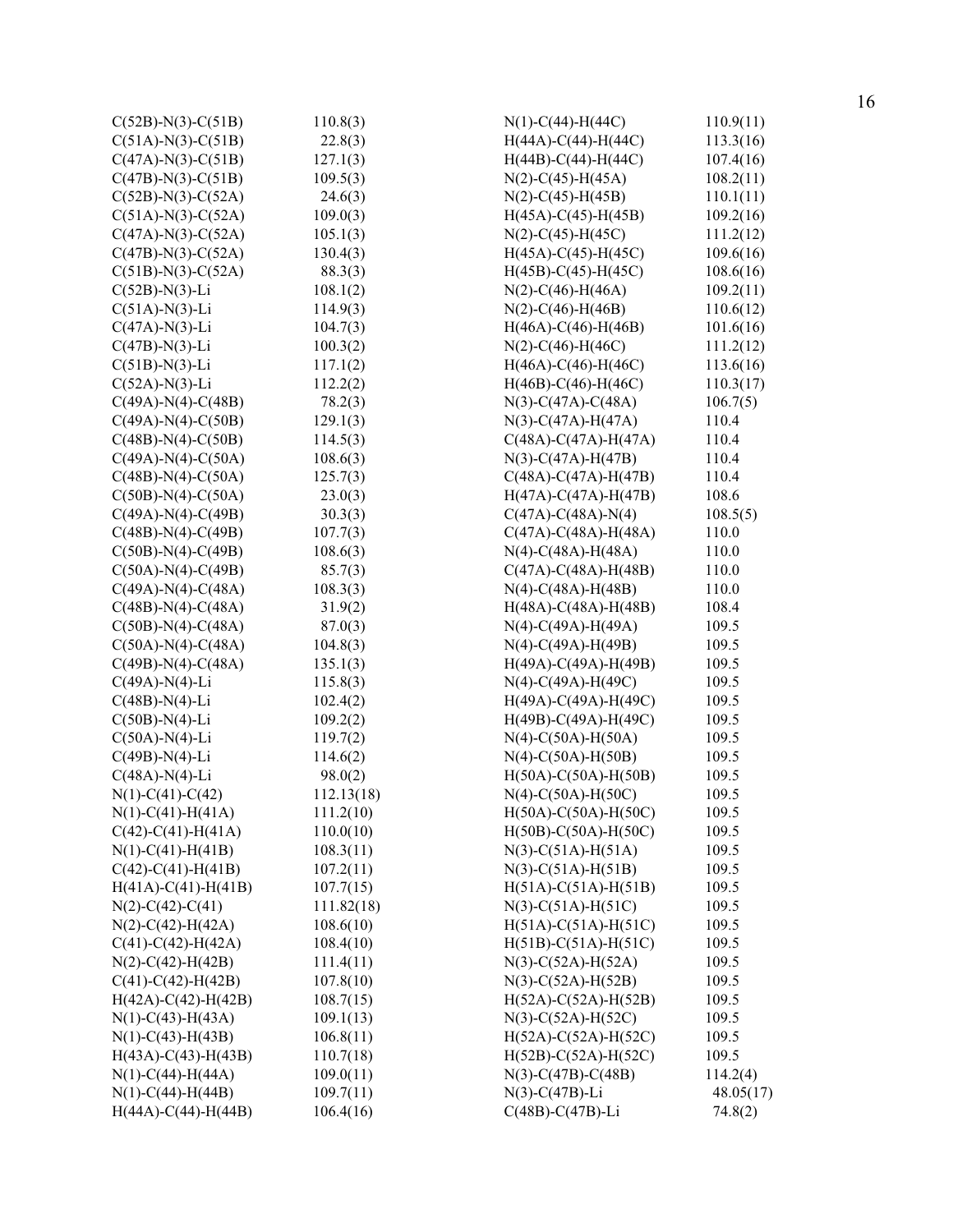| $N(3)-C(47B)-H(47C)$       | 108.7     | $H(49D) - C(49B) - H(49F)$ | 109.5 |
|----------------------------|-----------|----------------------------|-------|
| $C(48B) - C(47B) - H(47C)$ | 108.7     | H(49E)-C(49B)-H(49F)       | 109.5 |
| $Li-C(47B) - H(47C)$       | 98.0      | $N(4)$ -C(50B)-H(50D)      | 109.5 |
| $N(3) - C(47B) - H(47D)$   | 108.7     | $N(4)$ -C(50B)-H(50E)      | 109.5 |
| $C(48B) - C(47B) - H(47D)$ | 108.7     | $H(50D) - C(50B) - H(50E)$ | 109.5 |
| $Li-C(47B) - H(47D)$       | 150.8     | $N(4)$ -C(50B)-H(50F)      | 109.5 |
| $H(47C) - C(47B) - H(47D)$ | 107.6     | $H(50D) - C(50B) - H(50F)$ | 109.5 |
| $N(4)$ -C(48B)-C(47B)      | 110.0(4)  | $H(50E) - C(50B) - H(50F)$ | 109.5 |
| $N(4)$ -C(48B)-Li          | 48.16(17) | $N(3)-C(51B)-H(51D)$       | 109.5 |
| $C(47B) - C(48B) - Li$     | 73.2(2)   | $N(3)$ -C(51B)-H(51E)      | 109.5 |
| $N(4)$ -C(48B)-H(48C)      | 109.7     | $H(51D) - C(51B) - H(51E)$ | 109.5 |
| $C(47B) - C(48B) - H(48C)$ | 109.7     | $N(3) - C(51B) - H(51F)$   | 109.5 |
| $Li-C(48B) - H(48C)$       | 94.7      | $H(51D) - C(51B) - H(51F)$ | 109.5 |
| $N(4)$ -C(48B)-H(48D)      | 109.7     | $H(51E) - C(51B) - H(51F)$ | 109.5 |
| $C(47B) - C(48B) - H(48D)$ | 109.7     | $N(3)$ -C(52B)-H(52D)      | 109.5 |
| $Li-C(48B) - H(48D)$       | 153.6     | $N(3)-C(52B)-H(52E)$       | 109.5 |
| $H(48C) - C(48B) - H(48D)$ | 108.2     | $H(52D) - C(52B) - H(52E)$ | 109.5 |
| $N(4)$ -C(49B)-H(49D)      | 109.5     | $N(3)$ -C(52B)-H(52F)      | 109.5 |
| $N(4)$ -C(49B)-H(49E)      | 109.5     | $H(52D) - C(52B) - H(52F)$ | 109.5 |
| $H(49D) - C(49B) - H(49E)$ | 109.5     | $H(52E) - C(52B) - H(52F)$ | 109.5 |
| $N(4)$ -C(49B)-H(49F)      | 109.5     |                            |       |
|                            |           |                            |       |

 $\_$  ,  $\_$  ,  $\_$  ,  $\_$  ,  $\_$  ,  $\_$  ,  $\_$  ,  $\_$  ,  $\_$  ,  $\_$  ,  $\_$  ,  $\_$  ,  $\_$  ,  $\_$  ,  $\_$  ,  $\_$  ,  $\_$  ,  $\_$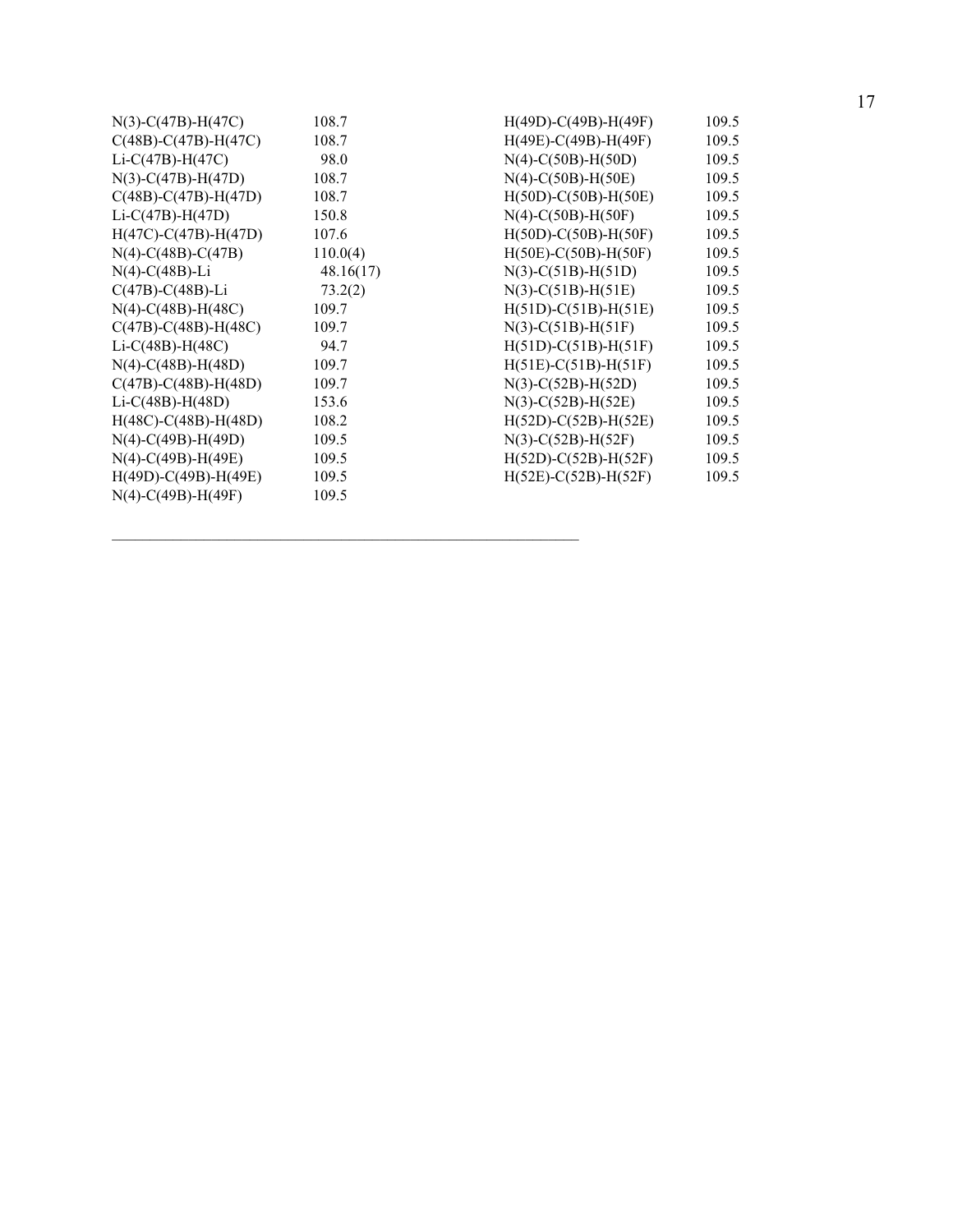|       | $\overline{U^{11}}$ | $U^{22}$ | $U^{33}$ | $U^{23}$  | $\overline{U^{13}}$ | $\overline{U^{12}}$ |
|-------|---------------------|----------|----------|-----------|---------------------|---------------------|
| P(1)  | 200(3)              | 181(3)   | 194(3)   | 3(2)      | $-10(2)$            | $-4(2)$             |
| P(2)  | 254(3)              | 209(3)   | 237(3)   | 17(2)     | 19(2)               | 19(3)               |
| B     | 186(13)             | 148(12)  | 180(13)  | $-4(10)$  | 10(10)              | 15(10)              |
| C(1)  | 228(12)             | 186(12)  | 148(12)  | 21(9)     | 13(9)               | $-14(10)$           |
| C(2)  | 272(13)             | 183(11)  | 198(12)  | $-10(9)$  | $-68(10)$           | $-4(10)$            |
| C(3)  | 117(10)             | 221(11)  | 192(11)  | $-26(9)$  | $-36(8)$            | $-16(9)$            |
| C(4)  | 174(12)             | 208(12)  | 269(13)  | $-19(10)$ | $-23(9)$            | 13(10)              |
| C(5)  | 179(12)             | 380(14)  | 213(13)  | $-71(11)$ | 24(10)              | $-9(10)$            |
| C(6)  | 220(12)             | 389(14)  | 207(12)  | 32(11)    | 5(10)               | $-70(11)$           |
| C(7)  | 217(12)             | 257(13)  | 288(13)  | 58(11)    | $-43(10)$           | $-33(10)$           |
| C(8)  | 188(12)             | 235(12)  | 217(12)  | $-39(10)$ | 27(9)               | 1(10)               |
| C(9)  | 176(11)             | 127(10)  | 201(11)  | 31(8)     | $-17(9)$            | 30(8)               |
| C(10) | 181(12)             | 175(11)  | 249(12)  | 31(9)     | $-15(10)$           | $-14(10)$           |
| C(11) | 296(13)             | 197(11)  | 186(12)  | 0(10)     | 19(10)              | 30(10)              |
| C(12) | 322(14)             | 210(12)  | 211(13)  | $-10(10)$ | $-93(11)$           | $-22(10)$           |
| C(13) | 203(13)             | 239(12)  | 308(13)  | 31(10)    | $-15(10)$           | $-49(10)$           |
| C(14) | 236(12)             | 193(11)  | 219(12)  | $-2(9)$   | 25(10)              | 20(9)               |
| C(15) | 140(11)             | 228(12)  | 188(11)  | 13(9)     | $-33(9)$            | $-13(9)$            |
| C(16) | 200(12)             | 240(13)  | 225(12)  | $-26(10)$ | $-40(9)$            | 5(10)               |
| C(17) | 232(13)             | 402(15)  | 192(13)  | $-14(11)$ | 11(10)              | $-5(11)$            |
| C(18) | 230(13)             | 382(15)  | 237(13)  | 131(11)   | $-32(10)$           | $-25(11)$           |
| C(19) | 229(13)             | 240(13)  | 332(14)  | 64(11)    | $-24(10)$           | 27(10)              |
| C(20) | 226(12)             | 254(12)  | 216(12)  | $-8(10)$  | 27(10)              | 37(10)              |
| C(21) | 197(11)             | 123(10)  | 229(12)  | 6(9)      | $-13(9)$            | $-14(8)$            |
| C(22) | 253(13)             | 279(12)  | 218(13)  | 25(10)    | 12(10)              | $-46(10)$           |
| C(23) | 226(13)             | 308(13)  | 313(14)  | 27(11)    | $-76(11)$           | $-28(10)$           |
| C(24) | 164(12)             | 228(12)  | 449(16)  | $-64(10)$ | 46(11)              | $-11(10)$           |
| C(25) | 281(14)             | 335(14)  | 291(14)  | $-93(11)$ | 77(11)              | $-58(11)$           |
| C(26) | 222(13)             | 282(13)  | 240(13)  | $-32(10)$ | $-35(10)$           | $-29(10)$           |
| C(27) | 210(12)             | 187(11)  | 287(13)  | 2(10)     | 7(9)                | 0(9)                |
| C(28) | 248(12)             | 218(12)  | 223(13)  | 40(10)    | 13(10)              | 0(10)               |
| C(29) | 259(13)             | 236(13)  | 281(14)  | $-47(11)$ | 41(10)              | $-1(10)$            |
| C(30) | 317(14)             | 159(12)  | 390(15)  | 10(11)    | $-7(11)$            | 6(10)               |
| C(31) | 582(17)             | 220(13)  | 286(14)  | 67(11)    | $-54(12)$           | $-4(12)$            |
| C(32) | 503(16)             | 233(13)  | 240(14)  | $-5(11)$  | $-1(12)$            | $-25(11)$           |
| C(33) | 380(14)             | 142(11)  | 198(12)  | $-1(9)$   | $-23(10)$           | 73(10)              |
| C(34) | 389(15)             | 243(13)  | 294(14)  | 21(11)    | $-82(12)$           | 76(11)              |
| C(35) | 519(19)             | 302(14)  | 394(17)  | 22(12)    | $-160(14)$          | 50(13)              |
| C(36) | 680(20)             | 283(15)  | 385(18)  | $-61(12)$ | $-254(16)$          | 138(14)             |
| C(37) | 900(30)             | 298(15)  | 194(15)  | 13(12)    | 91(16)              | 292(15)             |
| C(38) | 423(17)             | 249(13)  | 335(15)  | 44(10)    | 35(13)              | 126(12)             |
| Li    | 330(20)             | 260(20)  | 240(20)  | 8(16)     | 27(16)              | 19(17)              |
| N(1)  | 235(10)             | 208(9)   | 247(10)  | 0(8)      | 44(8)               | 13(8)               |
| N(2)  | 260(10)             | 233(10)  | 264(11)  | 12(8)     | 43(8)               | 22(8)               |
| N(3)  | 470(13)             | 365(12)  | 287(11)  | $-40(9)$  | 14(9)               | 78(10)              |
| N(4)  | 351(11)             | 353(12)  | 413(13)  | 151(9)    | $-8(9)$             | $-51(9)$            |
| C(41) | 263(13)             | 319(14)  | 245(14)  | $-14(11)$ | $-30(11)$           | 5(11)               |
| C(42) | 339(15)             | 258(13)  | 292(14)  | $-39(11)$ | 7(12)               | $-53(11)$           |

**Table 4. Anisotropic displacement parameters (Å2x 104 ) for [Ph2B(CH2PPh2)2][Li(TMEDA)2]. The anisotropic displacement factor exponent takes the form: -2**π**<sup>2</sup> [ h2 a\*2U 11 + ... + 2 h k a\* b\* U12 ]**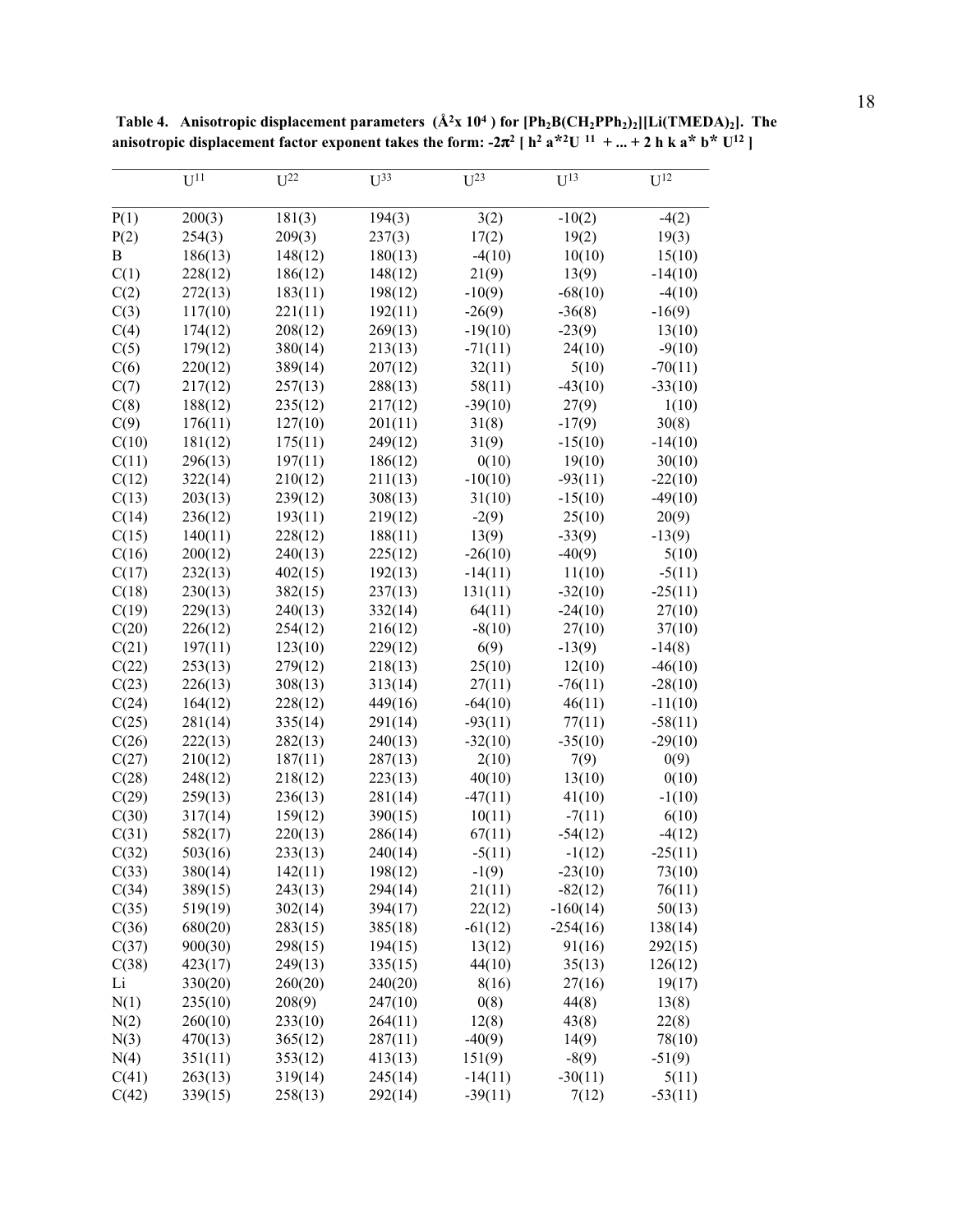| C(43) | 538(19) | 255(15) | 529(18) | $-32(13)$ | 292(15) | $-51(15)$ |
|-------|---------|---------|---------|-----------|---------|-----------|
| C(44) | 305(15) | 289(14) | 389(17) | $-44(12)$ | 19(13)  | 27(12)    |
| C(45) | 414(17) | 306(15) | 416(17) | $-23(13)$ | 45(14)  | 61(13)    |
| C(46) | 348(16) | 392(16) | 354(16) | 53(13)    | 38(13)  | $-37(13)$ |
|       |         |         |         |           |         |           |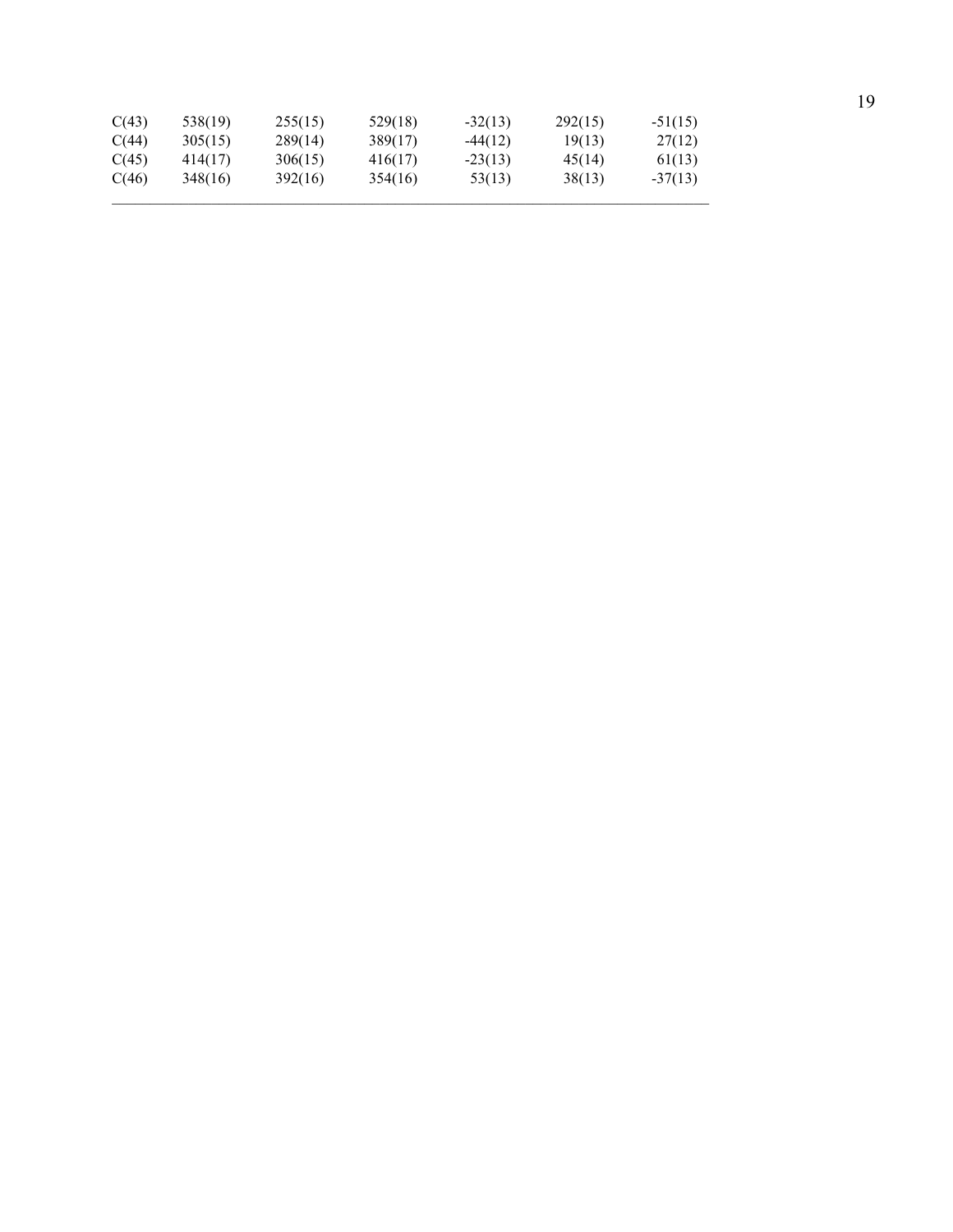|        | $\mathbf X$          | y                    | Z                 | $\rm \overline{U}_{iso}$ |
|--------|----------------------|----------------------|-------------------|--------------------------|
| H(47A) | 3558                 | $-390$               | 284               | 61                       |
| H(47B) | 3275                 | 740                  | 534               | 61                       |
| H(48A) | 3106                 | $-1515$              | 857               | 48                       |
| H(48B) | 2025                 | $-818$               | 666               | 48                       |
| H(49A) | 2334                 | 1404                 | 1011              | 71                       |
| H(49B) | 1826                 | 1191                 | 1440              | 71                       |
| H(49C) | 1256                 | 587                  | 1042              | 71                       |
| H(50A) | 2599                 | $-1610$              | 1552              | 46                       |
| H(50B) | 1378                 | $-1164$              | 1378              | 46                       |
| H(50C) | 1992                 | $-586$               | 1773              | 46                       |
| H(51A) | 5949                 | $-1203$              | 857               | 56                       |
| H(51B) | 5275                 | $-1310$              | 422               | 56                       |
| H(51C) | 4717                 | $-1782$              | 815               | 56                       |
| H(52A) | 5034                 | 1592                 | 589               | 49                       |
| H(52B) | 5396                 | 669                  | 265               | 49                       |
| H(52C) | 6168                 | 857                  | 677               | 49                       |
| H(47C) | 3591                 | $-1429$              | 725               | 51                       |
| H(47D) | 3464                 | $-593$               | 344               | 51                       |
| H(48C) | 2516                 | 773                  | 730               | 50                       |
| H(48D) | 1849                 | $-421$               | 723               | 50                       |
| H(49D) | 1925                 | 813                  | 1706              | 66                       |
| H(49E) | 1068                 | 619                  | 1316              | 66                       |
| H(49F) | 2033                 | 1579                 | 1311              | 66                       |
| H(50D) | 2564                 | $-1122$              | 1708              | 65                       |
| H(50E) | 2969                 | $-1732$              | 1311              | 65                       |
| H(50F) | 1665                 | $-1378$              | 1334              | 65                       |
| H(51D) | 5503                 | $-1642$              | 845               | 54                       |
| H(51E) | 6359                 | $-603$               | 788               | 54                       |
| H(51F) | 5620                 | $-1106$              | 405               | 54                       |
| H(52D) | 5572                 | 1263                 | 646               | 67                       |
| H(52E) | 4225                 | 1458                 | 608               | 67                       |
| H(52F) | 4821                 | 764                  | 265               | 67                       |
| H(1A)  | 10627(14)            | 5563(14)             | 960(5)            | 13(5)                    |
| H(1B)  | 10546(14)            | 4444(15)             | 1207(5)           | 17(5)                    |
| H(2A)  | 7784(19)             | 7196(17)             | 1017(6)           | 60(7)                    |
| H(2B)  | 9037(14)             | 7222(14)             | 1337(5)           | 18(5)                    |
| H(4)   | 7748(13)             | 6374(13)             | 1809(5)           | 4(4)                     |
| H(5)   | 7133(14)             | 5619(14)             | 2397(5)           | 21(5)                    |
| H(6)   | 7493(15)             | 3692(15)             | 2555(6)           | 27(6)                    |
| H(7)   | 8426(15)             | 2538(16)             | 2101(5)           | 29(6)                    |
| H(8)   | 8998(13)             | 3382(13)             | 1511(5)           | 9(5)                     |
| H(10)  | 9592(14)             | 4729(13)             | 406(5)            | 6(5)                     |
| H(11)  | 8713(14)             | 3809(13)             | $-131(5)$         | 11(5)                    |
| H(12)  | 6848(14)             | 3249(14)             | $-118(5)$         | 17(5)                    |
| H(13)  |                      |                      |                   |                          |
|        |                      |                      |                   |                          |
| H(14)  | 5895(15)<br>6811(13) | 3570(14)<br>4509(13) | 468(5)<br>1015(5) | 19(5)<br>6(4)            |

**Table 5. Hydrogen coordinates ( x 104) and isotropic displacement parameters (Å2x 10 3) for [Ph2B(CH2PPh2)2][Li(TMEDA)2].**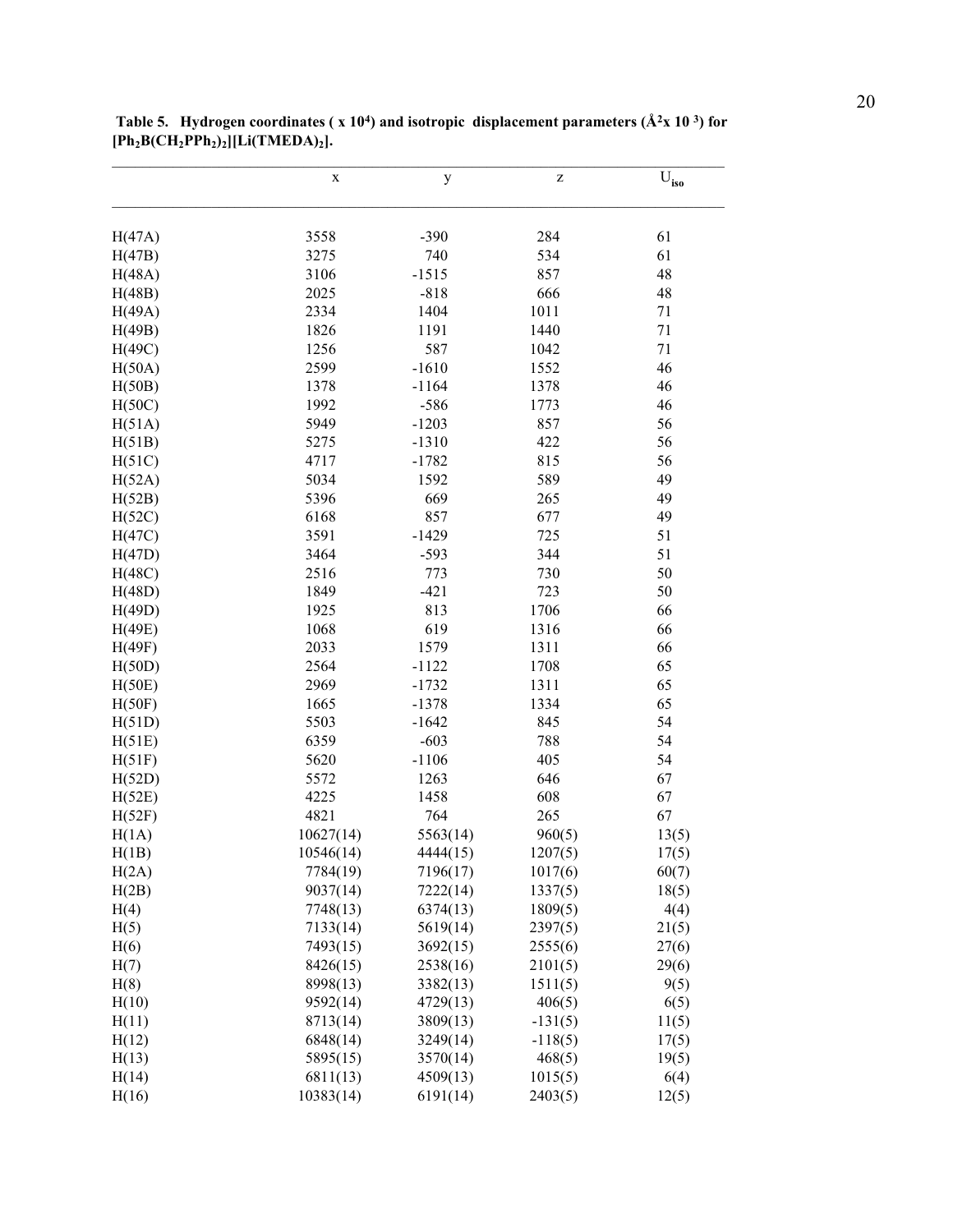| H(18)<br>10793(15)<br>3084(15)<br>2903(5)<br>25(6)<br>H(19)<br>11565(16)<br>2431(16)<br>2331(5)<br>34(6)<br>H(20)<br>11706(14)<br>3627(14)<br>1794(5)<br>14(5)<br>13201(15)<br>6040(14)<br>20(5)<br>H(22)<br>2088(5)<br>H(23)<br>15156(16)<br>5968(15)<br>1986(5)<br>27(6)<br>H(24)<br>15732(16)<br>5819(14)<br>1344(5)<br>23(5)<br>H(25)<br>14389(16)<br>5767(16)<br>803(6)<br>32(6)<br>12507(14)<br>900(5)<br>H(26)<br>5760(13)<br>12(5)<br>H(28)<br>8865(14)<br>9168(14)<br>1342(5)<br>20(5)<br>H(29)<br>8597(15)<br>11079(14)<br>1389(5)<br>20(5)<br>H(30)<br>8459(14)<br>12212(15)<br>816(5)<br>17(5)<br>8554(16)<br>11366(16)<br>170(6)<br>35(6)<br>H(31)<br>8880(16)<br>138(6)<br>H(32)<br>9444(16)<br>38(7)<br>H(34)<br>6832(17)<br>6892(17)<br>544(6)<br>44(7)<br>5700(20)<br>6360(20)<br>73(9)<br>H(35)<br>$-6(7)$<br>H(36)<br>6445(19)<br>6278(18)<br>$-666(7)$<br>60(8)<br>H(37)<br>8339(18)<br>6843(18)<br>$-699(7)$<br>45(8)<br>H(38)<br>9473(15)<br>7365(15)<br>$-147(5)$<br>23(6)<br>H(41A)<br>6655(15)<br>324(14)<br>2235(6)<br>23(5)<br>H(41B)<br>6773(16)<br>707(15)<br>1778(6)<br>32(6)<br>4913(16)<br>1368(15)<br>H(42A)<br>2231(5)<br>27(6)<br>H(42B)<br>6007(15)<br>2168(15)<br>2143(5)<br>26(6)<br>H(43A)<br>4392(16)<br>$-447(16)$<br>2197(6)<br>22(6)<br>H(43B)<br>4538(15)<br>$-1574(15)$<br>2041(5)<br>16(5)<br>H(44A)<br>6805(17)<br>$-1070(16)$<br>1489(6)<br>37(6)<br>H(44B)<br>5895(15)<br>$-2003(16)$<br>1589(5)<br>25(6)<br>H(44C)<br>6782(17)<br>$-1670(17)$<br>1951(6)<br>42(7)<br>H(45A)<br>3579(16)<br>2938(16)<br>38(6)<br>1463(6)<br>H(45B)<br>3413(17)<br>2292(16)<br>1900(6)<br>37(6)<br>H(45C)<br>4271(17)<br>3375(18)<br>1878(6)<br>44(7)<br>H(46A)<br>5299(16)<br>2781(15)<br>1146(6)<br>32(6)<br>6280(18)<br>2067(17)<br>H(46B)<br>1317(6)<br>38(7)<br>H(46C)<br>6051(18)<br>3250(20)<br>1569(7)<br>60(8) | H(17) | 10166(14) | 4948(13) | 2951(5) | 15(5) |
|---------------------------------------------------------------------------------------------------------------------------------------------------------------------------------------------------------------------------------------------------------------------------------------------------------------------------------------------------------------------------------------------------------------------------------------------------------------------------------------------------------------------------------------------------------------------------------------------------------------------------------------------------------------------------------------------------------------------------------------------------------------------------------------------------------------------------------------------------------------------------------------------------------------------------------------------------------------------------------------------------------------------------------------------------------------------------------------------------------------------------------------------------------------------------------------------------------------------------------------------------------------------------------------------------------------------------------------------------------------------------------------------------------------------------------------------------------------------------------------------------------------------------------------------------------------------------------------------------------------------------------------------------------------------------------------------------------------------------------------------------------------------------------------------------------------------------------------------------------|-------|-----------|----------|---------|-------|
|                                                                                                                                                                                                                                                                                                                                                                                                                                                                                                                                                                                                                                                                                                                                                                                                                                                                                                                                                                                                                                                                                                                                                                                                                                                                                                                                                                                                                                                                                                                                                                                                                                                                                                                                                                                                                                                         |       |           |          |         |       |
|                                                                                                                                                                                                                                                                                                                                                                                                                                                                                                                                                                                                                                                                                                                                                                                                                                                                                                                                                                                                                                                                                                                                                                                                                                                                                                                                                                                                                                                                                                                                                                                                                                                                                                                                                                                                                                                         |       |           |          |         |       |
|                                                                                                                                                                                                                                                                                                                                                                                                                                                                                                                                                                                                                                                                                                                                                                                                                                                                                                                                                                                                                                                                                                                                                                                                                                                                                                                                                                                                                                                                                                                                                                                                                                                                                                                                                                                                                                                         |       |           |          |         |       |
|                                                                                                                                                                                                                                                                                                                                                                                                                                                                                                                                                                                                                                                                                                                                                                                                                                                                                                                                                                                                                                                                                                                                                                                                                                                                                                                                                                                                                                                                                                                                                                                                                                                                                                                                                                                                                                                         |       |           |          |         |       |
|                                                                                                                                                                                                                                                                                                                                                                                                                                                                                                                                                                                                                                                                                                                                                                                                                                                                                                                                                                                                                                                                                                                                                                                                                                                                                                                                                                                                                                                                                                                                                                                                                                                                                                                                                                                                                                                         |       |           |          |         |       |
|                                                                                                                                                                                                                                                                                                                                                                                                                                                                                                                                                                                                                                                                                                                                                                                                                                                                                                                                                                                                                                                                                                                                                                                                                                                                                                                                                                                                                                                                                                                                                                                                                                                                                                                                                                                                                                                         |       |           |          |         |       |
|                                                                                                                                                                                                                                                                                                                                                                                                                                                                                                                                                                                                                                                                                                                                                                                                                                                                                                                                                                                                                                                                                                                                                                                                                                                                                                                                                                                                                                                                                                                                                                                                                                                                                                                                                                                                                                                         |       |           |          |         |       |
|                                                                                                                                                                                                                                                                                                                                                                                                                                                                                                                                                                                                                                                                                                                                                                                                                                                                                                                                                                                                                                                                                                                                                                                                                                                                                                                                                                                                                                                                                                                                                                                                                                                                                                                                                                                                                                                         |       |           |          |         |       |
|                                                                                                                                                                                                                                                                                                                                                                                                                                                                                                                                                                                                                                                                                                                                                                                                                                                                                                                                                                                                                                                                                                                                                                                                                                                                                                                                                                                                                                                                                                                                                                                                                                                                                                                                                                                                                                                         |       |           |          |         |       |
|                                                                                                                                                                                                                                                                                                                                                                                                                                                                                                                                                                                                                                                                                                                                                                                                                                                                                                                                                                                                                                                                                                                                                                                                                                                                                                                                                                                                                                                                                                                                                                                                                                                                                                                                                                                                                                                         |       |           |          |         |       |
|                                                                                                                                                                                                                                                                                                                                                                                                                                                                                                                                                                                                                                                                                                                                                                                                                                                                                                                                                                                                                                                                                                                                                                                                                                                                                                                                                                                                                                                                                                                                                                                                                                                                                                                                                                                                                                                         |       |           |          |         |       |
|                                                                                                                                                                                                                                                                                                                                                                                                                                                                                                                                                                                                                                                                                                                                                                                                                                                                                                                                                                                                                                                                                                                                                                                                                                                                                                                                                                                                                                                                                                                                                                                                                                                                                                                                                                                                                                                         |       |           |          |         |       |
|                                                                                                                                                                                                                                                                                                                                                                                                                                                                                                                                                                                                                                                                                                                                                                                                                                                                                                                                                                                                                                                                                                                                                                                                                                                                                                                                                                                                                                                                                                                                                                                                                                                                                                                                                                                                                                                         |       |           |          |         |       |
|                                                                                                                                                                                                                                                                                                                                                                                                                                                                                                                                                                                                                                                                                                                                                                                                                                                                                                                                                                                                                                                                                                                                                                                                                                                                                                                                                                                                                                                                                                                                                                                                                                                                                                                                                                                                                                                         |       |           |          |         |       |
|                                                                                                                                                                                                                                                                                                                                                                                                                                                                                                                                                                                                                                                                                                                                                                                                                                                                                                                                                                                                                                                                                                                                                                                                                                                                                                                                                                                                                                                                                                                                                                                                                                                                                                                                                                                                                                                         |       |           |          |         |       |
|                                                                                                                                                                                                                                                                                                                                                                                                                                                                                                                                                                                                                                                                                                                                                                                                                                                                                                                                                                                                                                                                                                                                                                                                                                                                                                                                                                                                                                                                                                                                                                                                                                                                                                                                                                                                                                                         |       |           |          |         |       |
|                                                                                                                                                                                                                                                                                                                                                                                                                                                                                                                                                                                                                                                                                                                                                                                                                                                                                                                                                                                                                                                                                                                                                                                                                                                                                                                                                                                                                                                                                                                                                                                                                                                                                                                                                                                                                                                         |       |           |          |         |       |
|                                                                                                                                                                                                                                                                                                                                                                                                                                                                                                                                                                                                                                                                                                                                                                                                                                                                                                                                                                                                                                                                                                                                                                                                                                                                                                                                                                                                                                                                                                                                                                                                                                                                                                                                                                                                                                                         |       |           |          |         |       |
|                                                                                                                                                                                                                                                                                                                                                                                                                                                                                                                                                                                                                                                                                                                                                                                                                                                                                                                                                                                                                                                                                                                                                                                                                                                                                                                                                                                                                                                                                                                                                                                                                                                                                                                                                                                                                                                         |       |           |          |         |       |
|                                                                                                                                                                                                                                                                                                                                                                                                                                                                                                                                                                                                                                                                                                                                                                                                                                                                                                                                                                                                                                                                                                                                                                                                                                                                                                                                                                                                                                                                                                                                                                                                                                                                                                                                                                                                                                                         |       |           |          |         |       |
|                                                                                                                                                                                                                                                                                                                                                                                                                                                                                                                                                                                                                                                                                                                                                                                                                                                                                                                                                                                                                                                                                                                                                                                                                                                                                                                                                                                                                                                                                                                                                                                                                                                                                                                                                                                                                                                         |       |           |          |         |       |
|                                                                                                                                                                                                                                                                                                                                                                                                                                                                                                                                                                                                                                                                                                                                                                                                                                                                                                                                                                                                                                                                                                                                                                                                                                                                                                                                                                                                                                                                                                                                                                                                                                                                                                                                                                                                                                                         |       |           |          |         |       |
|                                                                                                                                                                                                                                                                                                                                                                                                                                                                                                                                                                                                                                                                                                                                                                                                                                                                                                                                                                                                                                                                                                                                                                                                                                                                                                                                                                                                                                                                                                                                                                                                                                                                                                                                                                                                                                                         |       |           |          |         |       |
|                                                                                                                                                                                                                                                                                                                                                                                                                                                                                                                                                                                                                                                                                                                                                                                                                                                                                                                                                                                                                                                                                                                                                                                                                                                                                                                                                                                                                                                                                                                                                                                                                                                                                                                                                                                                                                                         |       |           |          |         |       |
|                                                                                                                                                                                                                                                                                                                                                                                                                                                                                                                                                                                                                                                                                                                                                                                                                                                                                                                                                                                                                                                                                                                                                                                                                                                                                                                                                                                                                                                                                                                                                                                                                                                                                                                                                                                                                                                         |       |           |          |         |       |
|                                                                                                                                                                                                                                                                                                                                                                                                                                                                                                                                                                                                                                                                                                                                                                                                                                                                                                                                                                                                                                                                                                                                                                                                                                                                                                                                                                                                                                                                                                                                                                                                                                                                                                                                                                                                                                                         |       |           |          |         |       |
|                                                                                                                                                                                                                                                                                                                                                                                                                                                                                                                                                                                                                                                                                                                                                                                                                                                                                                                                                                                                                                                                                                                                                                                                                                                                                                                                                                                                                                                                                                                                                                                                                                                                                                                                                                                                                                                         |       |           |          |         |       |
|                                                                                                                                                                                                                                                                                                                                                                                                                                                                                                                                                                                                                                                                                                                                                                                                                                                                                                                                                                                                                                                                                                                                                                                                                                                                                                                                                                                                                                                                                                                                                                                                                                                                                                                                                                                                                                                         |       |           |          |         |       |
|                                                                                                                                                                                                                                                                                                                                                                                                                                                                                                                                                                                                                                                                                                                                                                                                                                                                                                                                                                                                                                                                                                                                                                                                                                                                                                                                                                                                                                                                                                                                                                                                                                                                                                                                                                                                                                                         |       |           |          |         |       |
|                                                                                                                                                                                                                                                                                                                                                                                                                                                                                                                                                                                                                                                                                                                                                                                                                                                                                                                                                                                                                                                                                                                                                                                                                                                                                                                                                                                                                                                                                                                                                                                                                                                                                                                                                                                                                                                         |       |           |          |         |       |
|                                                                                                                                                                                                                                                                                                                                                                                                                                                                                                                                                                                                                                                                                                                                                                                                                                                                                                                                                                                                                                                                                                                                                                                                                                                                                                                                                                                                                                                                                                                                                                                                                                                                                                                                                                                                                                                         |       |           |          |         |       |
|                                                                                                                                                                                                                                                                                                                                                                                                                                                                                                                                                                                                                                                                                                                                                                                                                                                                                                                                                                                                                                                                                                                                                                                                                                                                                                                                                                                                                                                                                                                                                                                                                                                                                                                                                                                                                                                         |       |           |          |         |       |
|                                                                                                                                                                                                                                                                                                                                                                                                                                                                                                                                                                                                                                                                                                                                                                                                                                                                                                                                                                                                                                                                                                                                                                                                                                                                                                                                                                                                                                                                                                                                                                                                                                                                                                                                                                                                                                                         |       |           |          |         |       |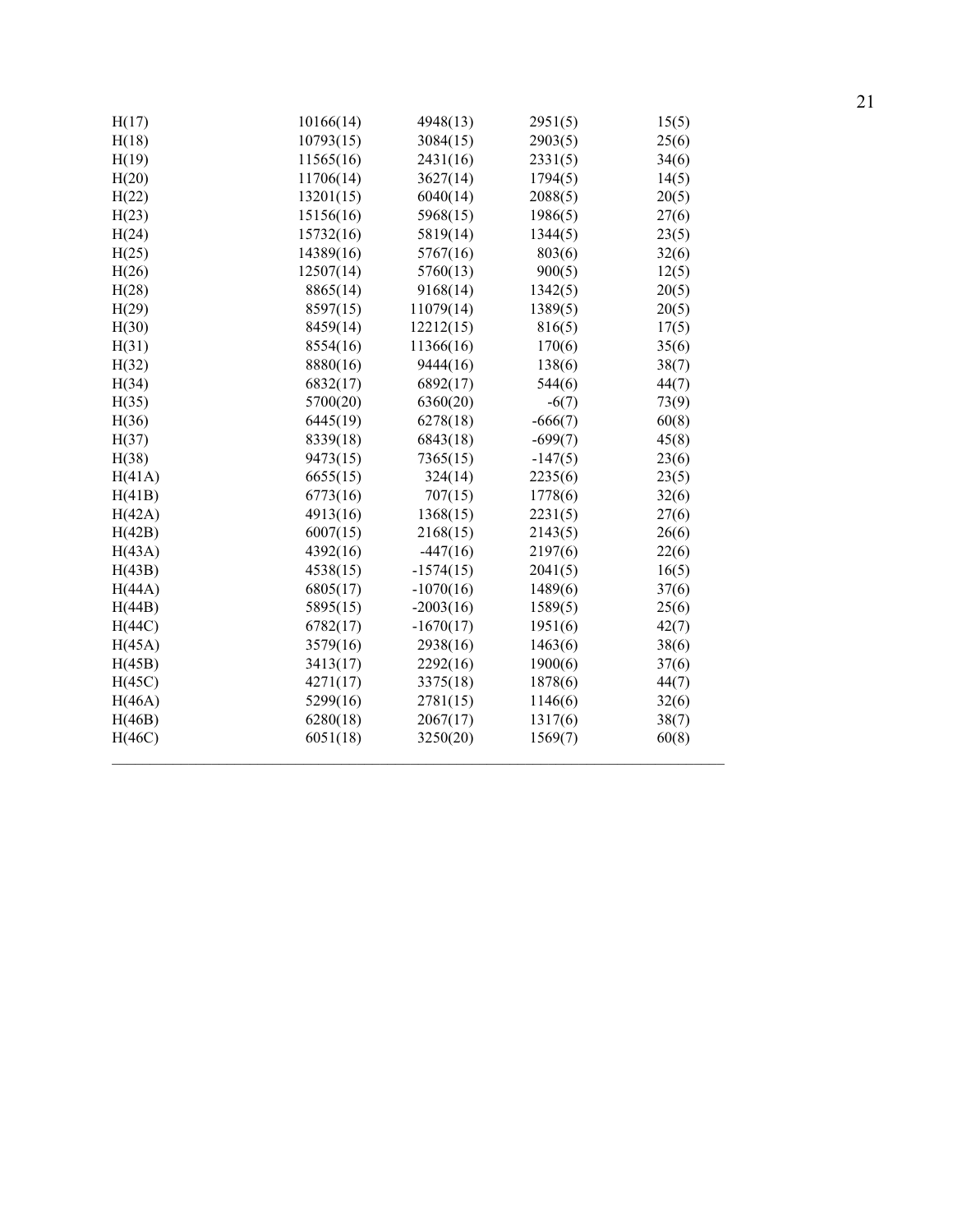### **Table 6. Crystal data and structure refinement for 4.**

| Empirical formula                        | $C_{51}H_{61}BO_3P_2Pt$ $[C_{43}H_{45}BOP_2Pt \cdot 2(C_4H_8O)]$ |                                    |
|------------------------------------------|------------------------------------------------------------------|------------------------------------|
| Formula weight                           | 989.87 [845.67 · 2(72.10)]                                       |                                    |
| Crystal Habit                            | blocks                                                           |                                    |
| Crystal size                             | Not measured                                                     |                                    |
| Crystal color                            | Colorless                                                        |                                    |
| <b>Data Collection</b>                   |                                                                  |                                    |
| Type of diffractometer                   | CCD area detector                                                |                                    |
| Wavelength                               | $0.71073$ Å MoK $\alpha$                                         |                                    |
| Temperature                              | 98 K                                                             |                                    |
| Unit cell dimensions                     | $a = 12.210(4)$ Å                                                | $\alpha$ = 109.614(5) <sup>o</sup> |
|                                          | $b = 12.803(4)$ Å                                                | $\beta$ = 104.361(5)°              |
|                                          | $c = 16.205(5)$ Å                                                | $\gamma = 96.489(5)$ °             |
| Volume                                   | 2257.6(12) $\AA$ <sup>3</sup>                                    |                                    |
| Ζ                                        | 2                                                                |                                    |
| Crystal system                           | Triclinic                                                        |                                    |
| Space group                              | P1 $(#2)$                                                        |                                    |
| Density (calculated)                     | 1.456 $g/cm^3$                                                   |                                    |
| F(000)                                   | 1008                                                             |                                    |
| Theta range for data collection          | 1.73 to 23.35°                                                   |                                    |
| Completeness to theta = $23.35^{\circ}$  | 99.1 %                                                           |                                    |
| Index ranges                             | $-13 \le h \le 13$ , $-13 \le k \le 14$ , $-18 \le k \le 18$     |                                    |
| Data collection scan type                | omega scans at 5 f settings                                      |                                    |
| Reflections collected                    | 18315                                                            |                                    |
| Independent reflections                  | 6521 [R(int) = $0.0837$ ]                                        |                                    |
| Absorption coefficient                   | $3.220$ mm <sup>-1</sup>                                         |                                    |
| Absorption correction                    | None                                                             |                                    |
| <b>Structure solution and Refinement</b> |                                                                  |                                    |
| Structure solution program               | SHELXS-97 (Sheldrick, 1990)                                      |                                    |
| Primary solution method                  | Direct methods                                                   |                                    |
| Secondary solution method                | Difference Fourier map                                           |                                    |
| Hydrogen placement                       | Difference Fourier map                                           |                                    |
| Structure refinement program             | SHELXL-97 (Sheldrick, 1997)                                      |                                    |
| Refinement method                        | Full-matrix least-squares on $F^2$                               |                                    |
| Data / restraints / parameters           | 6521/0/523                                                       |                                    |
| Treatment of hydrogen atoms              | Unrestrained                                                     |                                    |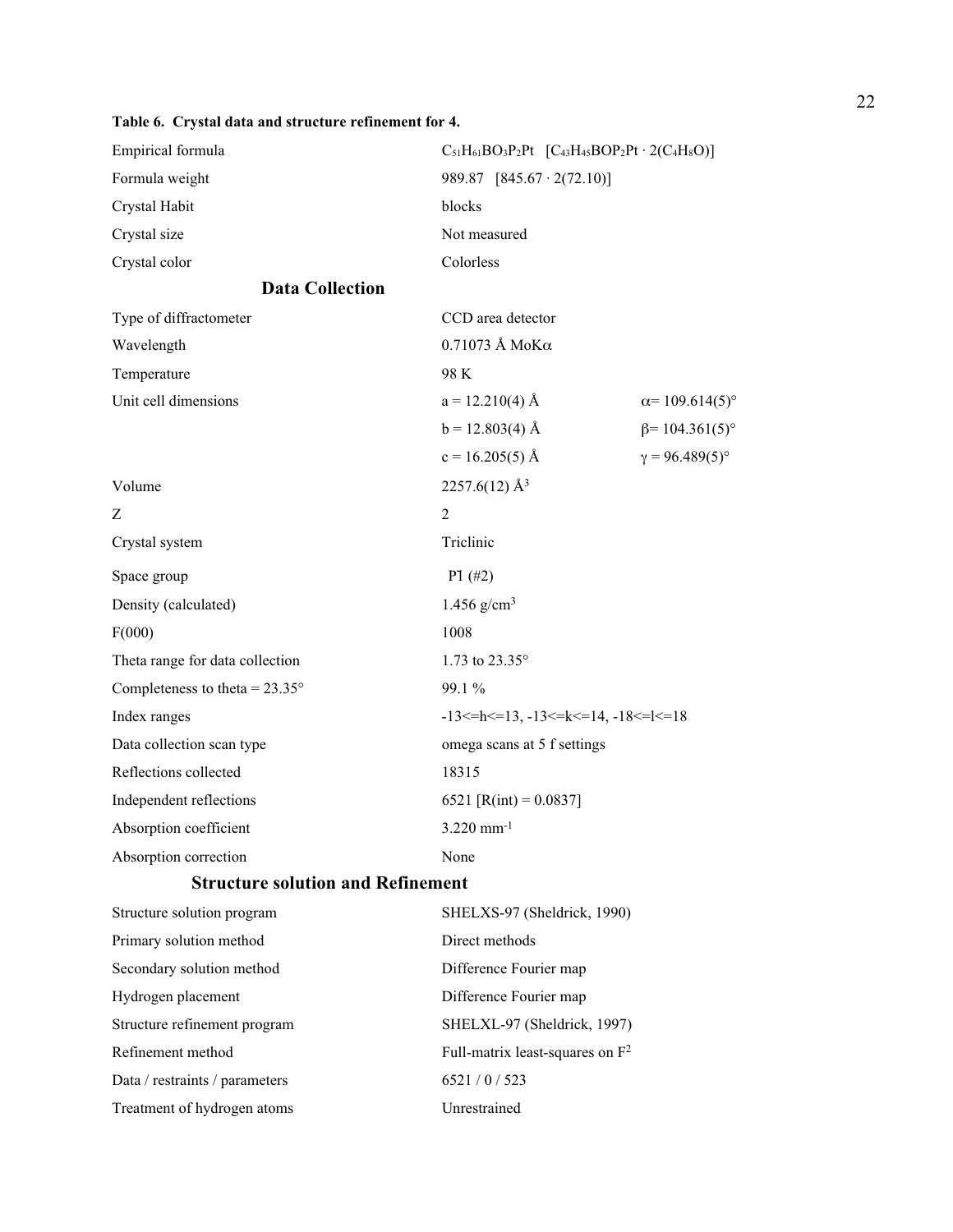| Goodness-of-fit on $F^2$         | 1.404                          |
|----------------------------------|--------------------------------|
| Final R indices $[1>2\sigma(1)]$ | $R1 = 0.043$ , wR2 = 0.083     |
| R indices (all data)             | $R1 = 0.057$ , wR2 = 0.087     |
| Largest diff, peak and hole      | 1.48 and $-1.82$ e. $\AA^{-3}$ |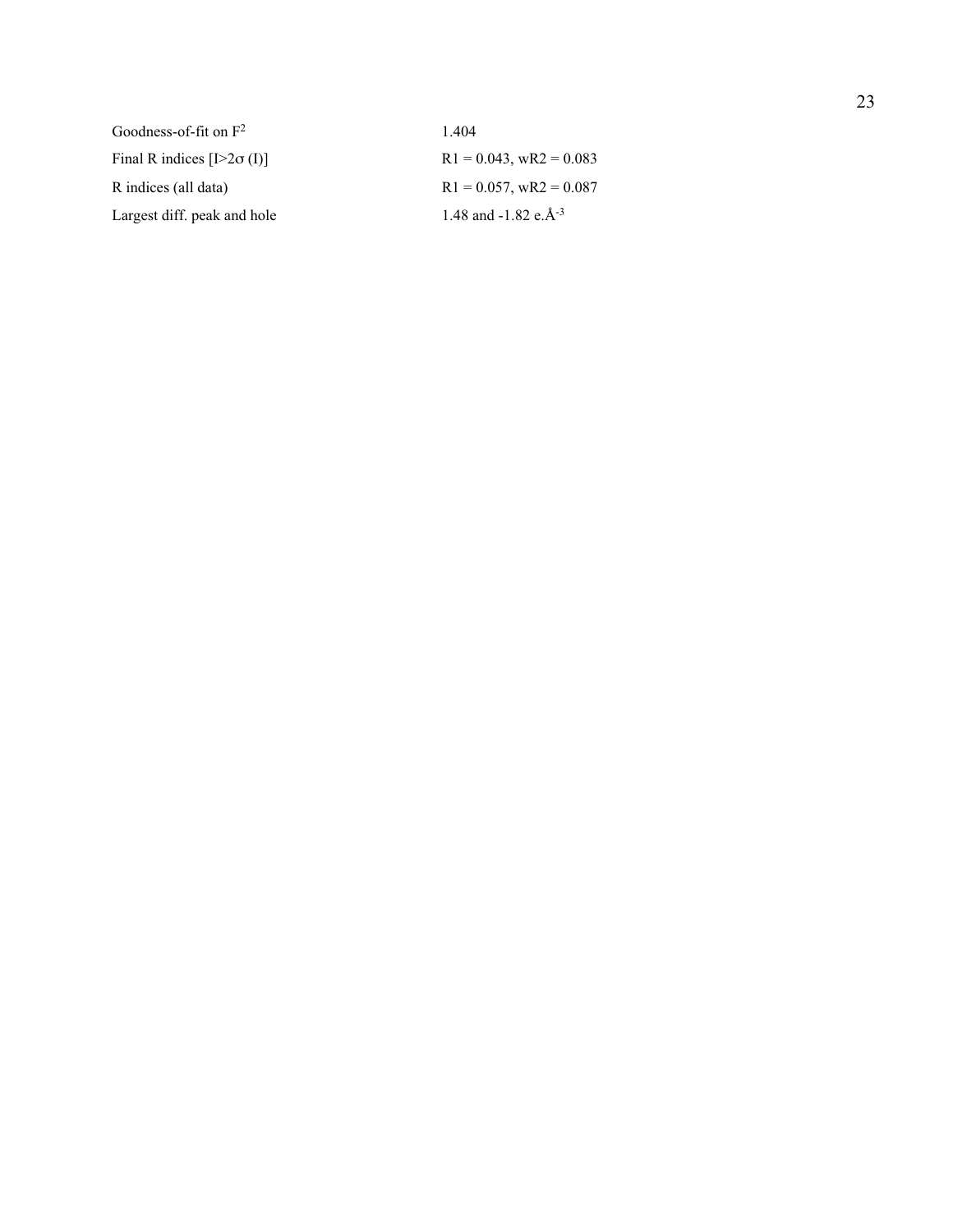|       | $\mathbf X$ | y           | Z         | $\bar{U}$ (eq) |
|-------|-------------|-------------|-----------|----------------|
| Pt(1) | 951(1)      | 2561(1)     | 3443(1)   | 23(1)          |
| P(1)  | 2157(2)     | 1516(2)     | 3993(1)   | 27(1)          |
| P(2)  | 1879(2)     | 2653(2)     | 2463(1)   | 25(1)          |
| B     | 3874(7)     | 1653(7)     | 3039(6)   | 25(2)          |
| C(1)  | 4246(6)     | 415(7)      | 2756(5)   | 27(2)          |
| C(2)  | 5125(6)     | 201(6)      | 3379(5)   | 25(2)          |
| C(3)  | 5491(6)     | $-822(6)$   | 3149(5)   | 25(2)          |
| C(4)  | 5002(6)     | $-1647(7)$  | 2289(5)   | 29(2)          |
| C(5)  | 4160(6)     | $-1452(7)$  | 1661(5)   | 32(2)          |
| C(6)  | 3792(6)     | $-432(7)$   | 1895(5)   | 28(2)          |
| C(7)  | 4990(6)     | 2584(7)     | 3109(5)   | 28(2)          |
| C(8)  | 5513(6)     | 3595(7)     | 3830(5)   | 28(2)          |
| C(9)  | 6463(6)     | 4336(7)     | 3850(5)   | 33(2)          |
| C(10) | 6920(7)     | 4044(8)     | 3109(6)   | 38(2)          |
| C(11) | 6407(6)     | 3031(7)     | 2374(6)   | 34(2)          |
| C(12) | 5476(6)     | 2314(6)     | 2377(5)   | 29(2)          |
| C(13) | 3639(6)     | 2009(6)     | 4055(5)   | 29(2)          |
| C(14) | 2717(6)     | 1600(6)     | 2211(5)   | 25(2)          |
| C(15) | 2155(6)     | 1726(6)     | 5165(5)   | 23(2)          |
| C(16) | 2796(6)     | 2714(6)     | 5877(5)   | 28(2)          |
| C(17) | 2737(6)     | 2952(6)     | 6762(5)   | 29(2)          |
| C(18) | 2020(6)     | 2195(7)     | 6952(5)   | 28(2)          |
| C(19) | 1387(6)     | 1201(7)     | 6240(5)   | 30(2)          |
| C(20) | 1448(5)     | 970(6)      | 5355(5)   | 25(2)          |
| C(21) | 1802(7)     | $-13(6)$    | 3418(5)   | 29(2)          |
| C(22) | 2538(7)     | $-668(8)$   | 3691(6)   | 44(2)          |
| C(23) | 2267(11)    | $-1824(10)$ | 3255(8)   | 62(3)          |
| C(24) | 1235(11)    | $-2349(8)$  | 2549(8)   | 61(3)          |
| C(25) | 472(8)      | $-1726(8)$  | 2271(6)   | 44(2)          |
| C(26) | 776(7)      | $-576(7)$   | 2700(5)   | 31(2)          |
| C(27) | 2812(5)     | 4001(6)     | 2761(5)   | 25(2)          |
| C(28) | 2909(6)     | 4912(6)     | 3563(5)   | 29(2)          |
| C(29) | 3608(6)     | 5951(7)     | 3780(6)   | 36(2)          |
| C(30) | 4238(6)     | 6102(7)     | 3201(6)   | 39(2)          |
| C(31) | 4162(6)     | 5196(7)     | 2415(6)   | 37(2)          |
| C(32) | 3458(6)     | 4142(7)     | 2186(5)   | 30(2)          |
| C(33) | 803(6)      | 2432(7)     | 1381(5)   | 26(2)          |
| C(34) | $-2(7)$     | 1402(7)     | 918(5)    | 36(2)          |
| C(35) | $-855(8)$   | 1214(7)     | 112(5)    | 42(2)          |
| C(36) | $-926(7)$   | 2047(8)     | $-238(5)$ | 42(2)          |
| C(37) | $-166(7)$   | 3051(9)     | 196(6)    | 58(3)          |
| C(38) | 699(6)      | 3262(8)     | 1009(7)   | 55(3)          |
| C(39) | $-72(6)$    | 3622(6)     | 3059(5)   | 31(2)          |
| O     | $-120(4)$   | 2397(4)     | 4299(3)   | 25(1)          |
| C(40) | 24(6)       | 3279(7)     | 5172(5)   | 35(2)          |
| C(41) | $-1165(6)$  | 3350(7)     | 5249(6)   | 43(2)          |
| C(42) | $-1883(7)$  | 2214(7)     | 4614(5)   | 40(2)          |
| C(43) | $-1349(6)$  | 1909(7)     | 3839(6)   | 39(2)          |
| O(3)  | 6617(14)    | 4739(13)    | 2(9)      | 240(8)         |
| C(45) | 6910(30)    | 4620(20)    | 873(10)   | 390(30)        |
| C(46) | 8190(15)    | 5051(14)    | 1279(8)   | 132(6)         |
| C(47) | 8382(7)     | 5731(10)    | 844(6)    | 77(4)          |
| C(48) | 7535(15)    | 5320(20)    | 77(17)    | 350(20)        |

**Table 7. Atomic coordinates ( x 104) and equivalent isotropic displacement parameters (Å2x 103) for 4. U(eq) is defined as one third of the trace of the orthogonalized Uij tensor.**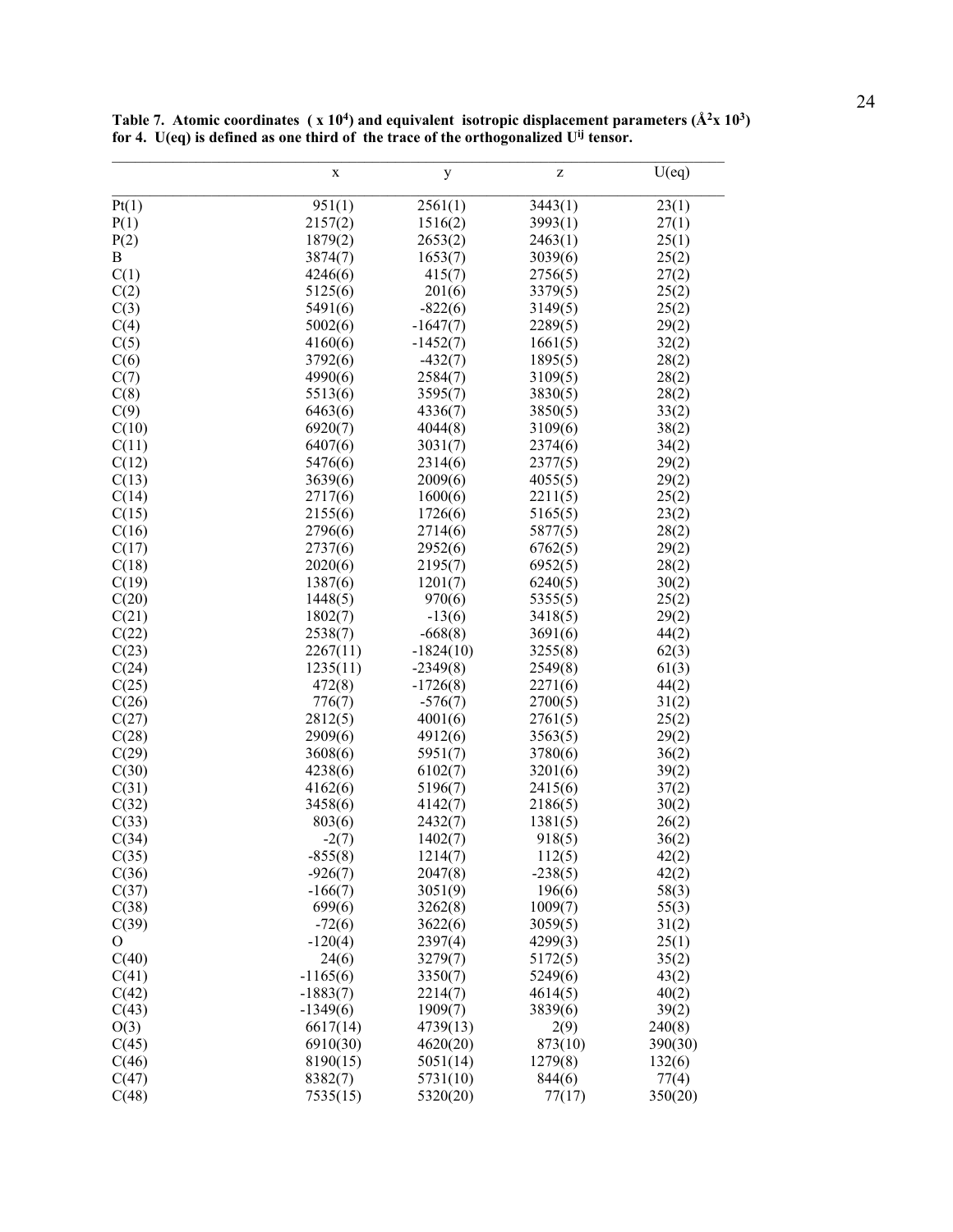| O(2)  | 7751(12) | 8518(13) | 573(12)  | 175(6)  |  |
|-------|----------|----------|----------|---------|--|
| C(50) | 7951(8)  | 9440(11) | 1367(7)  | 59(3)   |  |
| C(51) | 6966(18) | 9908(10) | 1265(12) | 124(7)  |  |
| C(52) | 6187(9)  | 9130(20) | 414(10)  | 173(11) |  |
| C(53) | 6600(20) | 8250(11) | 105(11)  | 204(12) |  |
|       |          |          |          |         |  |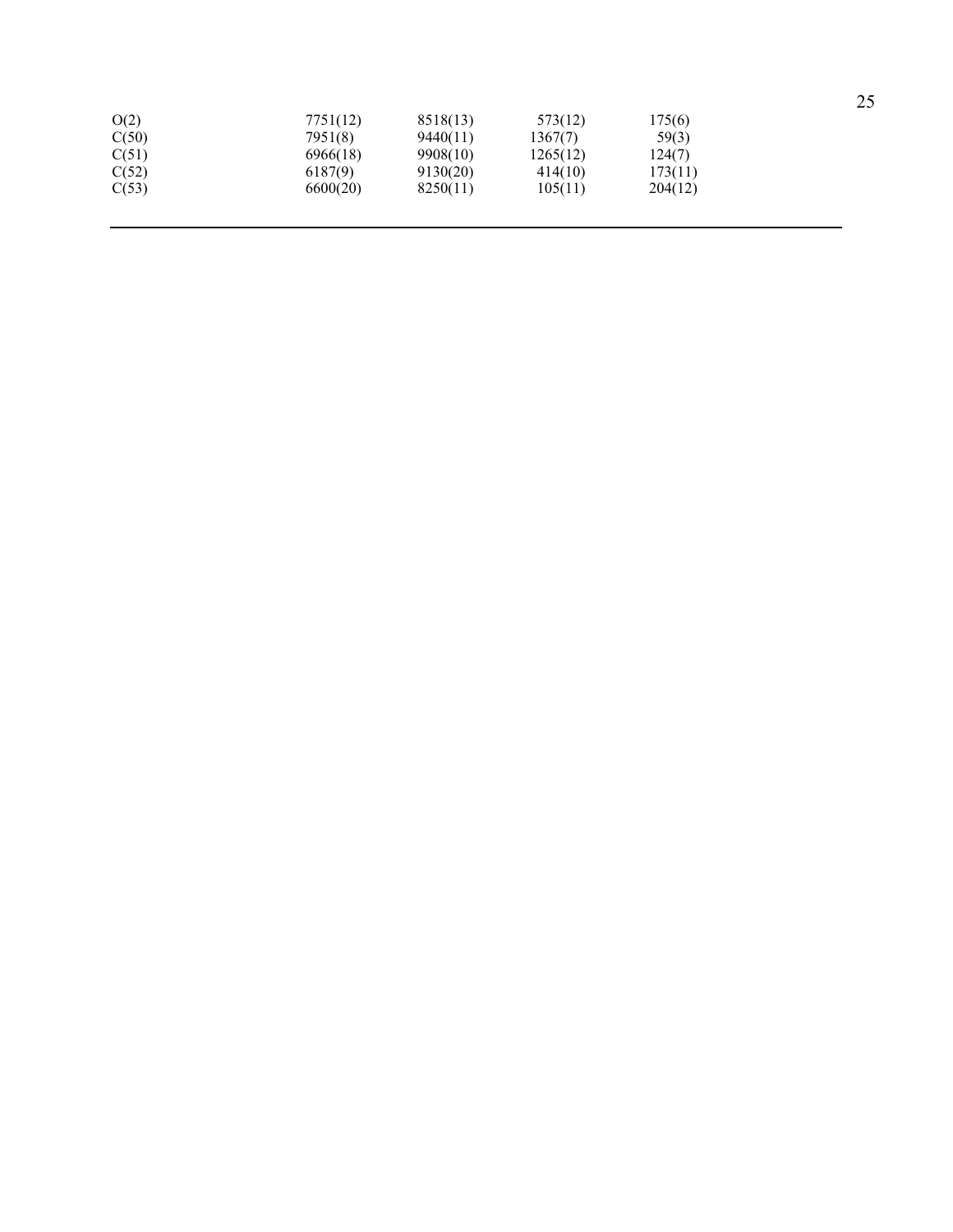**Table 8. Bond lengths [Å] and angles [°] for 4.**

| $Pt(1)-C(39)$                      | 2.087(6)             | $C(24)-C(25)$                         | 1.381(13)            |
|------------------------------------|----------------------|---------------------------------------|----------------------|
| $Pt(1)-O$                          | 2.170(4)             | $C(24)$ -H $(24)$                     | 0.9300               |
| $Pt(1)-P(2)$                       | 2.1927(16)           | $C(25)-C(26)$                         | 1.360(10)            |
| $Pt(1)-P(1)$                       | 2.3130(19)           | $C(25)$ -H $(25)$                     | 0.9300               |
| $P(1)-C(21)$                       | 1.809(8)             | $C(26)$ -H $(26)$                     | 0.9300               |
| $P(1)-C(13)$                       | 1.814(6)             | $C(27) - C(28)$                       | 1.392(10)            |
| $P(1)-C(15)$                       | 1.827(7)             | $C(27)-C(32)$                         | 1.403(8)             |
| $P(2)-C(14)$                       | 1.784(7)             | $C(28)-C(29)$                         | 1.379(9)             |
| $P(2)-C(27)$                       | 1.798(7)             | $C(28)$ -H $(28)$                     | 0.9300               |
| $P(2)-C(33)$                       | 1.823(7)             | $C(29) - C(30)$                       | 1.400(9)             |
| $B-C(1)$                           | 1.646(11)            | $C(29) - H(29)$                       | 0.9300               |
| $B-C(7)$                           | 1.660(10)            | $C(30)-C(31)$                         | 1.379(11)            |
| $B-C(13)$                          | 1.661(9)             | $C(30) - H(30)$                       | 0.9300               |
| $B-C(14)$                          | 1.667(10)            | $C(31)-C(32)$                         | 1.393(10)            |
| $C(1)-C(6)$                        | 1.376(10)            | $C(31) - H(31)$                       | 0.9300               |
| $C(1)-C(2)$                        | 1.401(9)             | $C(32)$ -H $(32)$                     | 0.9300               |
| $C(2) - C(3)$                      | 1.393(9)             | $C(33)-C(38)$                         | 1.389(10)            |
| $C(2)$ -H $(2)$                    | 0.9300               | $C(33)-C(34)$                         | 1.394(10)            |
| $C(3)-C(4)$                        | 1.368(10)            | $C(34)-C(35)$                         | 1.379(10)            |
| $C(3)-H(3)$                        | 0.9300               | $C(34)$ -H $(34)$                     | 0.9300               |
| $C(4)-C(5)$                        | 1.365(9)             | $C(35)-C(36)$                         | 1.368(10)            |
| $C(4)-H(4)$                        | 0.9300               | $C(35)$ -H $(35)$                     | 0.9300               |
| $C(5)-C(6)$                        | 1.392(10)            | $C(36)-C(37)$                         | 1.344(11)            |
| $C(5)-H(5)$                        | 0.9300               | $C(36) - H(36)$                       | 0.9300               |
| $C(6)-H(6)$                        | 0.9300               | $C(37) - C(38)$                       | 1.388(11)            |
| $C(7)$ - $C(8)$                    | 1.370(10)            | $C(37) - H(37)$                       | 0.9300               |
| $C(7)$ - $C(12)$                   | 1.414(9)             | $C(38) - H(38)$                       | 0.9300               |
| $C(8) - C(9)$                      | 1.400(9)             | $C(39)$ -H(39A)                       | 0.9600               |
|                                    | 0.9300               | $C(39) - H(39B)$                      | 0.9600               |
| $C(8)-H(8)$                        |                      |                                       | 0.9600               |
| $C(9) - C(10)$                     | 1.404(9)<br>0.9300   | $C(39)$ -H $(39C)$                    |                      |
| $C(9)-H(9)$                        |                      | $O-C(40)$                             | 1.438(8)             |
| $C(10)-C(11)$<br>$C(10)$ -H $(10)$ | 1.379(11)<br>0.9300  | $O-C(43)$<br>$C(40) - C(41)$          | 1.456(8)<br>1.498(9) |
| $C(11)-C(12)$                      | 1.380(9)             | $C(40)$ -H(40A)                       | 0.9700               |
|                                    | 0.9300               |                                       | 0.9700               |
| $C(11)$ -H $(11)$                  | 0.9300               | $C(40)$ -H $(40B)$                    |                      |
| $C(12)$ -H $(12)$                  | 0.9700               | $C(41) - C(42)$                       | 1.484(10)<br>0.9700  |
| $C(13)$ -H(13A)                    | 0.9700               | $C(41)$ -H $(41A)$<br>$C(41)$ -H(41B) | 0.9700               |
| $C(13)$ -H(13B)                    | 0.9700               | $C(42) - C(43)$                       |                      |
| $C(14)$ -H $(14A)$                 | 0.9700               |                                       | 1.512(9)<br>0.9700   |
| $C(14)$ -H $(14B)$                 |                      | $C(42)$ -H(42A)                       |                      |
| $C(15)-C(16)$                      | 1.376(9)<br>1.385(8) | $C(42)$ -H $(42B)$                    | 0.9700               |
| $C(15)-C(20)$                      | 1.385(9)             | $C(43)$ -H(43A)                       | 0.9700<br>0.9700     |
| $C(16)-C(17)$                      | 0.9300               | $C(43)$ -H $(43B)$                    |                      |
| $C(16)$ -H $(16)$                  | 1.394(9)             | $O(3)-C(48)$                          | 1.230(16)            |
| $C(17)-C(18)$                      | 0.9300               | $O(3)-C(45)$                          | 1.430(19)            |
| $C(17)$ -H $(17)$                  |                      | $C(45)-C(46)$                         | 1.50(3)<br>0.9700    |
| $C(18)-C(19)$                      | 1.378(10)            | $C(45)$ -H(45A)                       |                      |
| $C(18)$ -H $(18)$                  | 0.9300               | $C(45)$ -H $(45B)$                    | 0.9700               |
| $C(19)-C(20)$                      | 1.387(9)             | $C(46) - C(47)$<br>$C(46)$ -H(46A)    | 1.325(14)            |
| $C(19)$ -H $(19)$                  | 0.9300<br>0.9300     |                                       | 0.9700               |
| $C(20)$ -H $(20)$                  |                      | $C(46)$ -H $(46B)$                    | 0.9700               |
| $C(21)-C(22)$                      | 1.389(10)            | $C(47) - C(48)$                       | 1.30(2)              |
| $C(21)-C(26)$                      | 1.397(10)            | $C(47)$ -H(47A)                       | 0.9700               |
| $C(22) - C(23)$                    | 1.368(12)            | $C(47)$ -H $(47B)$                    | 0.9700               |
| $C(22)$ -H $(22)$                  | 0.9300               | $C(48)$ -H(48A)                       | 0.9700               |
| $C(23)-C(24)$                      | 1.387(13)            | $C(48)$ -H $(48B)$                    | 0.9700               |
| $C(23)$ -H $(23)$                  | 0.9300               | $O(2)$ -C(53)                         | 1.36(2)              |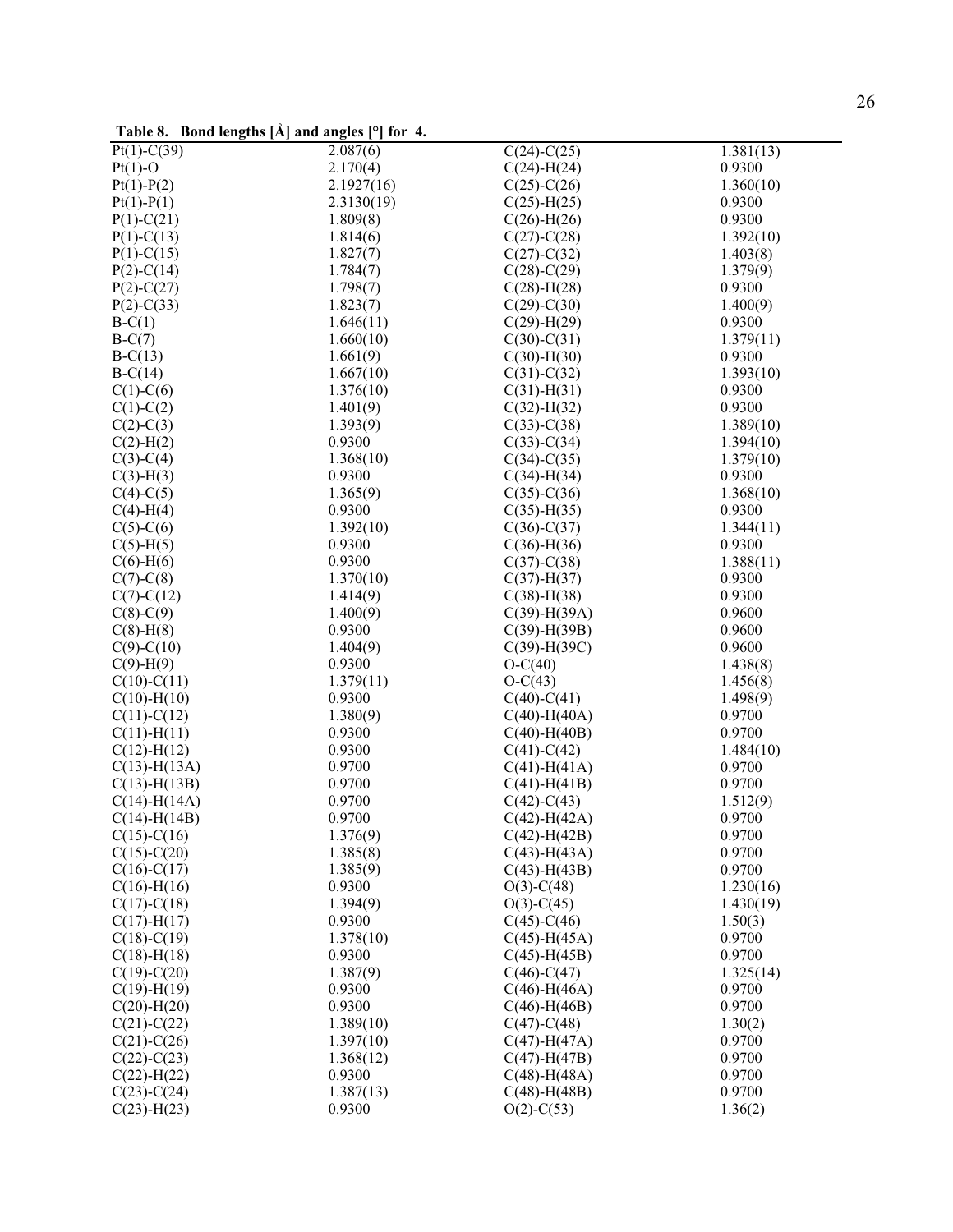| $O(2)$ -C $(50)$       | 1.367(15)         | $C(7)$ -C(8)-C(9)                               | 122.8(7)          |
|------------------------|-------------------|-------------------------------------------------|-------------------|
| $C(50)-C(51)$          | 1.402(17)         | $C(7)$ -C(8)-H(8)                               | 118.6             |
| $C(50)$ -H $(50A)$     | 0.9700            | $C(9)$ -C(8)-H(8)                               | 118.6             |
| $C(50)$ -H $(50B)$     | 0.9700            | $C(8)-C(9)-C(10)$                               | 119.6(7)          |
| $C(51) - C(52)$        | 1.417(19)         | $C(8)-C(9)-H(9)$                                | 120.2             |
| $C(51)$ -H(51A)        | 0.9700            | $C(10)-C(9)-H(9)$                               | 120.2             |
| $C(51)$ -H $(51B)$     | 0.9700            | $C(11)-C(10)-C(9)$                              | 118.7(7)          |
| $C(52) - C(53)$        | 1.29(2)           | $C(11)-C(10)-H(10)$                             | 120.7             |
| $C(52)$ -H(52A)        | 0.9700            | $C(9) - C(10) - H(10)$                          | 120.7             |
| $C(52)$ -H(52B)        | 0.9700            | $C(10)-C(11)-C(12)$                             | 120.4(7)          |
| $C(53)$ -H(53A)        | 0.9700            | $C(10)-C(11)-H(11)$                             | 119.8             |
| $C(53)$ -H(53B)        | 0.9700            | $C(12)-C(11)-H(11)$                             | 119.8             |
|                        |                   | $C(11)-C(12)-C(7)$                              | 122.4(7)          |
| $C(39) - Pt(1) - O$    | 87.39(19)         | $C(11)-C(12)-H(12)$                             | 118.8             |
| $C(39) - Pt(1) - P(2)$ | 89.90(17)         | $C(7)$ - $C(12)$ - $H(12)$                      | 118.8             |
| $O-Pt(1)-P(2)$         | 174.44(14)        | $B-C(13)-P(1)$                                  | 114.2(5)          |
| $C(39) - Pt(1) - P(1)$ | 174.9(2)          | $B-C(13) - H(13A)$                              | 108.7             |
| $O-Pt(1)-P(1)$         | 91.17(12)         | $P(1)-C(13)-H(13A)$                             | 108.7             |
| $P(2) - Pt(1) - P(1)$  | 91.93(6)          | $B-C(13) - H(13B)$                              | 108.7             |
| $C(21)$ -P(1)-C(13)    | 107.5(3)          | $P(1)-C(13)-H(13B)$                             | 108.7             |
| $C(21) - P(1) - C(15)$ | 103.1(3)          | $H(13A)-C(13)-H(13B)$                           | 107.6             |
| $C(13) - P(1) - C(15)$ | 106.9(3)          | $B-C(14)-P(2)$                                  | 118.8(5)          |
| $C(21) - P(1) - Pt(1)$ | 118.8(3)          | $B-C(14)-H(14A)$                                | 107.6             |
| $C(13) - P(1) - Pt(1)$ | 111.0(2)          | $P(2) - C(14) - H(14A)$                         | 107.6             |
| $C(15)-P(1)-Pt(1)$     | 108.8(2)          | $B-C(14)-H(14B)$                                | 107.6             |
| $C(14)-P(2)-C(27)$     | 107.0(3)          | $P(2) - C(14) - H(14B)$                         | 107.6             |
| $C(14)-P(2)-C(33)$     | 106.7(3)          | $H(14A)-C(14)-H(14B)$                           | 107.0             |
| $C(27) - P(2) - C(33)$ | 104.6(3)          | $C(16)-C(15)-C(20)$                             | 118.3(6)          |
| $C(14)-P(2)-Pt(1)$     | 114.5(2)          | $C(16)-C(15)-P(1)$                              | 119.2(5)          |
| $C(27) - P(2) - P(t)$  | 115.6(2)          | $C(20)-C(15)-P(1)$                              | 122.2(6)          |
| $C(33) - P(2) - Pt(1)$ | 107.61(19)        | $C(15)-C(16)-C(17)$                             | 121.0(6)          |
| $C(1)$ -B-C(7)         | 106.0(5)          | $C(15)-C(16)-H(16)$                             | 119.5             |
| $C(1)$ -B-C(13)        | 110.4(5)          | $C(17)-C(16)-H(16)$                             | 119.5             |
| $C(7)$ -B-C(13)        | 109.4(6)          | $C(16)-C(17)-C(18)$                             | 120.6(7)          |
| $C(1)$ -B-C(14)        | 109.2(6)          | $C(16)-C(17)-H(17)$                             | 119.7             |
| $C(7)$ -B-C(14)        | 109.5(5)          | $C(18)-C(17)-H(17)$                             | 119.7             |
| $C(13)$ -B-C(14)       | 112.1(5)          | $C(19)-C(18)-C(17)$                             | 118.3(7)          |
| $C(6)-C(1)-C(2)$       | 116.0(7)          | $C(19)-C(18)-H(18)$                             | 120.9             |
| $C(6)-C(1)-B$          | 123.4(6)          | $C(17)-C(18)-H(18)$                             | 120.9             |
| $C(2)-C(1)-B$          | 120.5(7)          | $C(18)-C(19)-C(20)$                             | 120.7(6)          |
| $C(3)-C(2)-C(1)$       | 121.9(7)          | $C(18)-C(19)-H(19)$                             | 119.6             |
| $C(3)-C(2)-H(2)$       | 119.0             | $C(20)$ -C(19)-H(19)                            | 119.6             |
| $C(1)$ -C(2)-H(2)      | 119.0             | $C(15)-C(20)-C(19)$                             | 121.0(7)          |
| $C(4)-C(3)-C(2)$       | 120.1(7)          | $C(15)-C(20)-H(20)$                             | 119.5             |
| $C(4)-C(3)-H(3)$       | 120.0             | $C(19)-C(20)-H(20)$                             | 119.5             |
| $C(2)$ -C(3)-H(3)      | 120.0             | $C(22) - C(21) - C(26)$                         | 117.8(8)          |
| $C(5)-C(4)-C(3)$       | 119.3(7)          | $C(22) - C(21) - P(1)$                          | 120.7(7)          |
| $C(5)-C(4)-H(4)$       | 120.4             | $C(26)-C(21)-P(1)$                              | 121.6(6)          |
| $C(3)-C(4)-H(4)$       | 120.4             | $C(23)-C(22)-C(21)$                             | 120.5(9)          |
| $C(4)-C(5)-C(6)$       | 120.5(7)<br>119.7 | $C(23)-C(22)-H(22)$                             | 119.7             |
| $C(4)-C(5)-H(5)$       |                   | $C(21)-C(22)-H(22)$                             | 119.7             |
| $C(6)-C(5)-H(5)$       | 119.7             | $C(22)$ -C(23)-C(24)<br>$C(22) - C(23) - H(23)$ | 119.7(9)<br>120.1 |
| $C(1)$ -C(6)-C(5)      | 122.2(7)<br>118.9 | $C(24)-C(23)-H(23)$                             | 120.1             |
| $C(1)$ -C(6)-H(6)      | 118.9             |                                                 | 121.3(10)         |
| $C(5)-C(6)-H(6)$       | 116.0(6)          | $C(25)-C(24)-C(23)$                             |                   |
| $C(8)-C(7)-C(12)$      |                   | $C(25)-C(24)-H(24)$                             | 119.3<br>119.3    |
| $C(8)-C(7)-B$          | 125.8(6)          | $C(23)-C(24)-H(24)$                             |                   |
| $C(12)-C(7)-B$         | 118.1(7)          | $C(26)$ -C $(25)$ -C $(24)$                     | 117.7(9)          |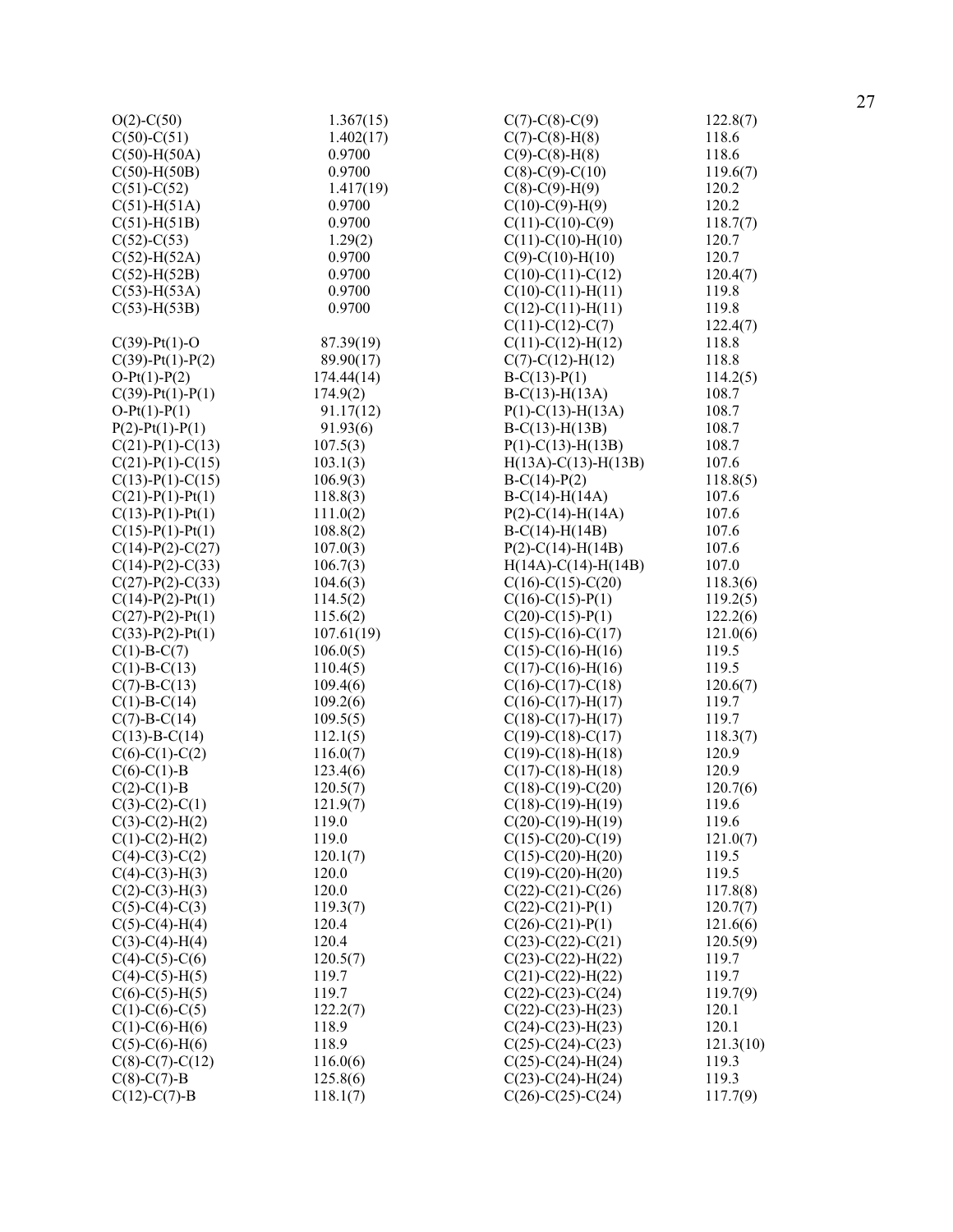| $C(26)-C(25)-H(25)$          | 121.1             | $C(40)$ - $C(41)$ - $H(41A)$ | 111.0     |
|------------------------------|-------------------|------------------------------|-----------|
| $C(24)-C(25)-H(25)$          | 121.1             | $C(42)$ -C $(41)$ -H $(41B)$ | 111.0     |
| $C(25)-C(26)-C(21)$          | 122.8(8)          | $C(40) - C(41) - H(41B)$     | 111.0     |
| $C(25)-C(26)-H(26)$          | 118.6             | $H(41A)-C(41)-H(41B)$        | 109.0     |
| $C(21)$ -C(26)-H(26)         | 118.6             | $C(41)$ -C(42)-C(43)         | 102.9(5)  |
| $C(28) - C(27) - C(32)$      | 119.3(6)          | $C(41)$ -C(42)-H(42A)        | 111.2     |
| $C(28)-C(27)-P(2)$           | 120.7(5)          | $C(43)-C(42)-H(42A)$         | 111.2     |
| $C(32)-C(27)-P(2)$           | 120.0(6)          | $C(41)$ -C(42)-H(42B)        | 111.2     |
| $C(29)$ -C $(28)$ -C $(27)$  | 120.5(6)          | $C(43)$ - $C(42)$ -H $(42B)$ | 111.2     |
| $C(29)$ -C $(28)$ -H $(28)$  | 119.7             | $H(42A)-C(42)-H(42B)$        | 109.1     |
| $C(27)$ -C(28)-H(28)         | 119.7             | $O-C(43) - C(42)$            | 103.9(6)  |
| $C(28)$ -C(29)-C(30)         | 120.4(7)          | $O-C(43)$ -H $(43A)$         | 111.0     |
| $C(28)-C(29)-H(29)$          | 119.8             | $C(42)$ -C(43)-H(43A)        | 111.0     |
| $C(30)-C(29)-H(29)$          | 119.8             | $O-C(43) - H(43B)$           | 111.0     |
| $C(31)-C(30)-C(29)$          | 119.2(7)          | $C(42)$ - $C(43)$ -H $(43B)$ | 111.0     |
| $C(31)-C(30)-H(30)$          | 120.4             | $H(43A)-C(43)-H(43B)$        | 109.0     |
| $C(29)$ -C(30)-H(30)         | 120.4             | $C(48)-O(3)-C(45)$           | 100.0(17) |
| $C(30)-C(31)-C(32)$          | 121.0(6)          | $O(3)$ -C(45)-C(46)          | 105.5(14) |
| $C(30)-C(31)-H(31)$          | 119.5             | $O(3)$ -C(45)-H(45A)         | 110.7     |
| $C(32)-C(31)-H(31)$          | 119.5             | $C(46)$ -C(45)-H(45A)        | 110.6     |
| $C(31)-C(32)-C(27)$          | 119.6(7)          | $O(3)$ -C(45)-H(45B)         | 110.6     |
| $C(31)-C(32)-H(32)$          | 120.2             | $C(46) - C(45) - H(45B)$     | 110.7     |
| $C(27)$ -C(32)-H(32)         | 120.2             | $H(45A) - C(45) - H(45B)$    | 108.8     |
| $C(38)-C(33)-C(34)$          | 117.5(7)          | $C(47)$ -C $(46)$ -C $(45)$  | 101.2(12) |
| $C(38)-C(33)-P(2)$           | 123.4(7)          | $C(47)$ -C(46)-H(46A)        | 111.5     |
| $C(34)-C(33)-P(2)$           | 119.0(5)          | $C(45)$ -C $(46)$ -H $(46A)$ | 111.5     |
| $C(35)-C(34)-C(33)$          | 120.9(7)          | $C(47)$ -C $(46)$ -H $(46B)$ | 111.5     |
| $C(35)-C(34)-H(34)$          | 119.5             | $C(45)$ -C $(46)$ -H $(46B)$ | 111.6     |
| $C(33)-C(34)-H(34)$          | 119.5             | $H(46A) - C(46) - H(46B)$    | 109.3     |
| $C(36)-C(35)-C(34)$          | 120.0(8)          | $C(48)$ -C $(47)$ -C $(46)$  | 104.3(11) |
| $C(36)-C(35)-H(35)$          | 120.0             | $C(48)$ -C(47)-H(47A)        | 110.9     |
| $C(34)-C(35)-H(35)$          | 120.0             | $C(46)$ -C $(47)$ -H $(47A)$ | 110.9     |
| $C(37)$ -C(36)-C(35)         | 120.4(8)          | $C(48)$ -C $(47)$ -H $(47B)$ | 110.8     |
| $C(37)$ -C $(36)$ -H $(36)$  | 119.8             | $C(46) - C(47) - H(47B)$     | 110.9     |
| $C(35)-C(36)-H(36)$          | 119.8             | $H(47A) - C(47) - H(47B)$    | 108.9     |
| $C(36)-C(37)-C(38)$          | 120.7(7)          | $O(3)-C(48)-C(47)$           | 121.6(16) |
| $C(36)-C(37)-H(37)$          | 119.6             | $O(3)$ -C(48)-H(48A)         | 106.8     |
| $C(38)-C(37)-H(37)$          | 119.6             | $C(47)$ -C(48)-H(48A)        | 106.9     |
| $C(37) - C(38) - C(33)$      | 120.5(8)          | $O(3)$ -C(48)-H(48B)         | 107.0     |
| $C(37)$ -C $(38)$ -H $(38)$  | 119.8             | $C(47)$ -C $(48)$ -H $(48B)$ | 107.0     |
| $C(33)-C(38)-H(38)$          | 119.8             | $H(48A)-C(48)-H(48B)$        | 106.7     |
| $Pt(1)-C(39)-H(39A)$         | 109.5             | $C(53)-O(2)-C(50)$           | 108.4(12) |
| $Pt(1)-C(39)-H(39B)$         | 109.5             | $O(2)$ -C(50)-C(51)          | 106.6(11) |
| $H(39A)-C(39)-H(39B)$        | 109.5             | $O(2)$ -C(50)-H(50A)         | 110.4     |
| $Pt(1)-C(39)-H(39C)$         | 109.5             | $C(51) - C(50) - H(50A)$     | 110.4     |
| $H(39A)-C(39)-H(39C)$        | 109.5             | $O(2)$ -C(50)-H(50B)         | 110.4     |
|                              | 109.5             | $C(51)$ - $C(50)$ - $H(50B)$ | 110.4     |
| $H(39B) - C(39) - H(39C)$    |                   |                              |           |
| $C(40)-O-C(43)$              | 109.0(5)          | $H(50A)-C(50)-H(50B)$        | 108.6     |
| $C(40)-O-Pt(1)$              | 121.7(4)          | $C(50)-C(51)-C(52)$          | 104.0(11) |
| $C(43)-O-Pt(1)$              | 117.2(4)          | $C(50)$ - $C(51)$ - $H(51A)$ | 111.0     |
| $O-C(40)-C(41)$              | 106.8(6)<br>110.4 | $C(52)-C(51)-H(51A)$         | 110.9     |
| $O-C(40)$ -H $(40A)$         |                   | $C(50)-C(51)-H(51B)$         | 111.0     |
| $C(41)$ -C(40)-H(40A)        | 110.4             | $C(52)-C(51)-H(51B)$         | 111.0     |
| $O-C(40) - H(40B)$           | 110.4             | $H(51A)-C(51)-H(51B)$        | 109.0     |
| $C(41)$ - $C(40)$ - $H(40B)$ | 110.4             | $C(53)-C(52)-C(51)$          | 110.1(12) |
| $H(40A)-C(40)-H(40B)$        | 108.6             | $C(53)-C(52)-H(52A)$         | 109.6     |
| $C(42)$ -C $(41)$ -C $(40)$  | 103.8(6)          | $C(51)-C(52)-H(52A)$         | 109.6     |
| $C(42)$ -C(41)-H(41A)        | 111.0             | $C(53)-C(52)-H(52B)$         | 109.6     |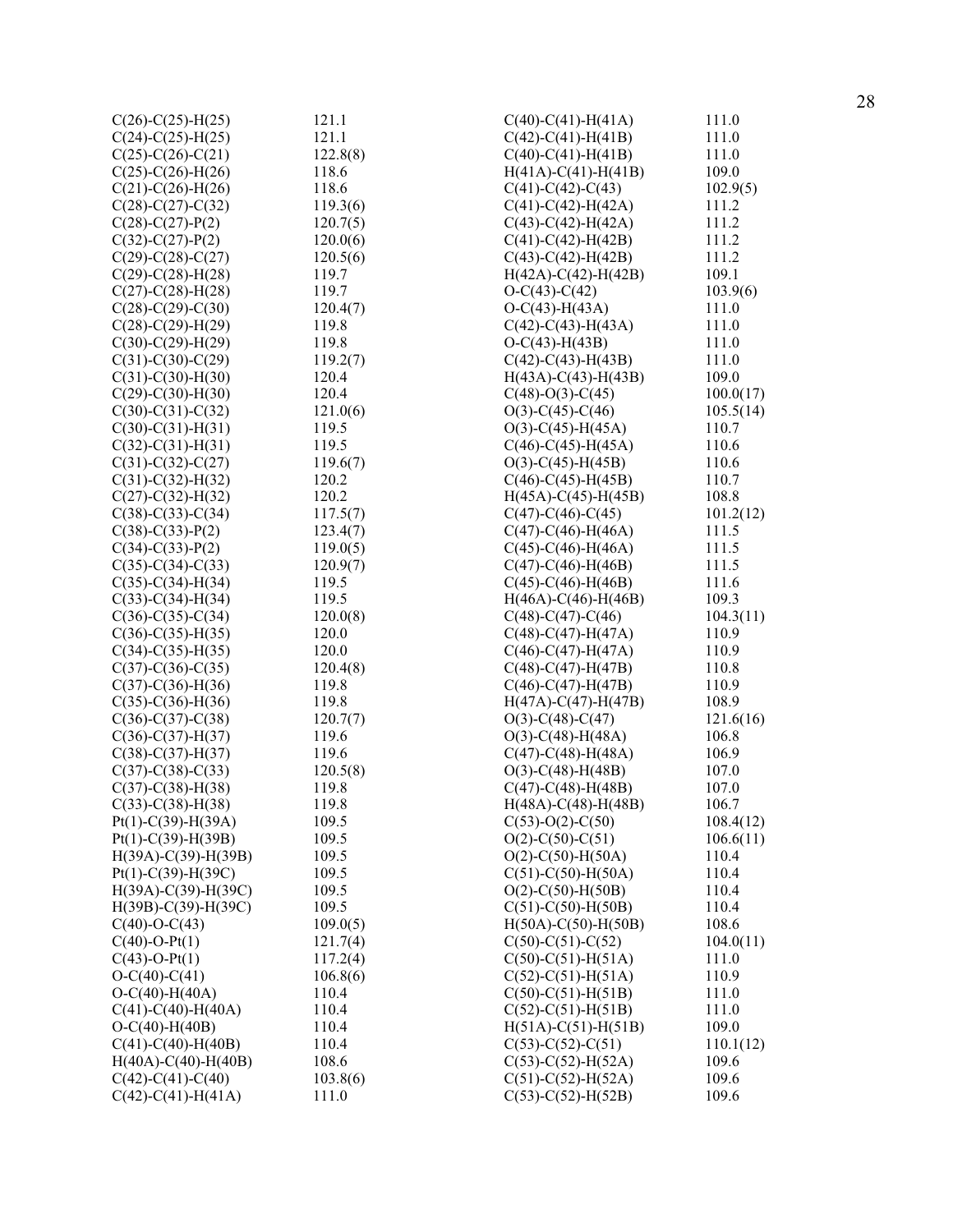| $C(51)$ - $C(52)$ -H $(52B)$ | 109.7     | $O(2)$ -C(53)-H(53A)      | 110.2 |
|------------------------------|-----------|---------------------------|-------|
| $H(52A) - C(52) - H(52B)$    | 108.2     | $C(52)$ -C(53)-H(53B)     | 110.2 |
| $C(52) - C(53) - O(2)$       | 107.5(14) | $O(2)$ -C(53)-H(53B)      | 110.2 |
| $C(52)$ -C(53)-H(53A)        | 10.2      | $H(53A) - C(53) - H(53B)$ | 108.5 |
|                              |           |                           |       |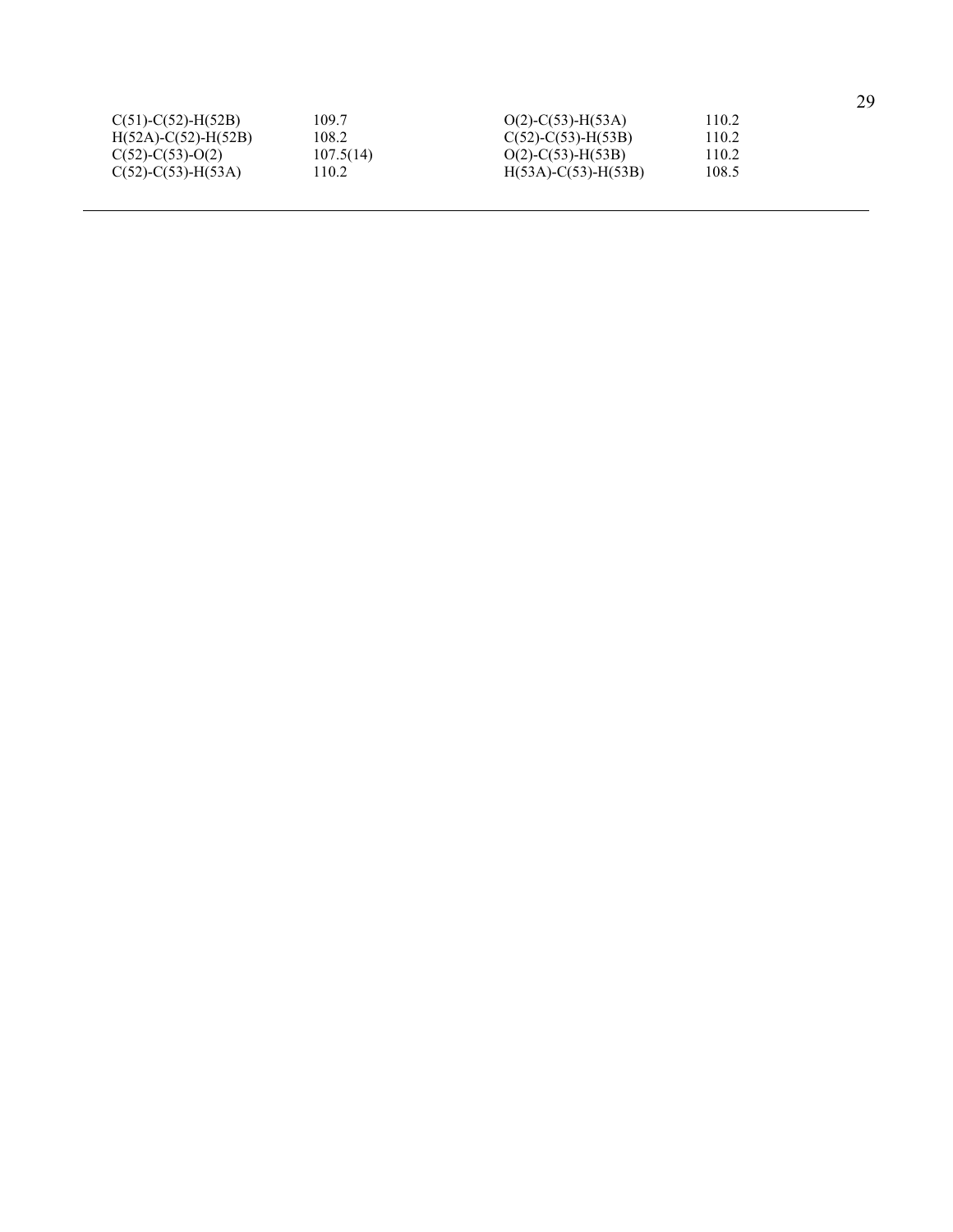\_\_\_\_\_\_\_\_\_\_\_\_\_\_\_\_\_\_\_\_\_\_\_\_\_\_\_\_\_\_\_\_\_\_\_\_\_\_\_\_\_\_\_\_\_\_\_\_\_\_\_\_\_\_\_\_\_\_\_\_\_\_\_\_\_\_\_\_\_\_\_\_\_\_\_\_\_\_  $U^{11}$   $U^{22}$   $U^{33}$   $U^{23}$   $U^{13}$   $U^{12}$ \_\_\_\_\_\_\_\_\_\_\_\_\_\_\_\_\_\_\_\_\_\_\_\_\_\_\_\_\_\_\_\_\_\_\_\_\_\_\_\_\_\_\_\_\_\_\_\_\_\_\_\_\_\_\_\_\_\_\_\_\_\_\_\_\_\_\_\_\_\_\_\_\_\_\_\_\_\_ Pt(1)  $17(1)$   $33(1)$   $36(1)$   $24(1)$   $18(1)$   $14(1)$  $P(1)$  23(1) 43(1) 37(1) 31(1) 22(1) 21(1)  $P(2)$  18(1) 36(1) 37(1) 26(1) 17(1) 14(1) B  $25(5)$   $34(6)$   $34(5)$   $24(5)$   $19(4)$   $14(4)$ C(1)  $20(4)$   $45(5)$   $33(5)$   $30(4)$   $18(4)$   $11(4)$  $C(2)$  22(4) 38(5) 29(4) 19(4) 21(4) 11(4) C(3)  $22(4)$   $29(5)$   $33(5)$   $19(4)$   $13(4)$   $11(4)$ C(4)  $24(4)$   $33(5)$   $44(5)$   $22(5)$   $19(4)$   $15(4)$  $C(5)$  21(4) 42(6) 33(5) 16(4) 8(4) 4(4)  $C(6)$  21(4) 43(6) 37(5) 26(5) 18(4) 16(4)  $C(7)$  27(4) 41(6) 43(5) 36(5) 19(4) 29(4)  $C(8)$  35(4) 34(5) 38(5) 26(5) 24(4) 24(4)  $C(9)$  36(5) 34(5) 43(5) 26(4) 17(4) 18(4)  $C(10)$  32(5) 58(7) 61(6) 51(6) 28(5) 31(5)  $C(11)$  29(4) 48(6) 46(5) 29(5) 24(4) 20(4)  $C(12)$  24(4) 38(5) 40(5) 24(4) 20(4) 13(4) C(13) 24(4)  $46(5)$  37(5) 29(4) 19(4) 19(4)  $C(14)$  20(4) 34(5) 40(5) 26(4) 19(4) 14(4) C(15)  $19(4)$   $28(5)$   $35(5)$   $21(4)$   $16(4)$   $13(4)$  $C(16)$  23(4) 29(5) 50(5) 29(5) 22(4) 17(4)  $C(17)$  23(4) 32(5) 38(5) 18(4) 8(4) 13(4)  $C(18)$  22(4) 42(6) 28(4) 22(4) 11(4) 6(4)  $C(19)$  20(4) 44(6) 35(5) 22(4) 16(4) 4(4)  $C(20)$  15(4) 34(5) 32(4) 16(4) 11(3) 7(4)  $C(21)$  42(5) 37(5) 34(5) 27(4) 33(4) 24(4)  $C(22)$  53(6) 56(7) 67(6) 47(6) 49(5) 39(5)  $C(23)$  99(9) 65(9) 96(9) 69(7) 80(8) 65(7)  $C(24)$  107(9) 40(7) 76(8) 30(6) 78(8) 34(7)  $C(25)$  59(6) 39(6) 55(6) 23(5) 42(5) 13(5)  $C(26)$  45(5) 29(6) 36(5) 15(4) 32(5) 11(4)  $C(27)$  16(4) 31(5) 41(5) 28(4) 14(4) 10(4)  $C(28)$  24(4) 32(5) 55(5) 37(5) 24(4) 16(4)  $C(29)$  32(4) 45(6) 55(5) 33(5) 25(4) 26(4)  $C(30)$  28(4) 43(6) 72(6) 41(5) 28(5) 21(4) C(31) 24(4) 54(6) 69(6) 51(6) 29(4) 26(4)  $C(32)$  25(4) 48(6) 40(5) 35(4) 17(4) 19(4)  $C(33)$  24(4) 46(6) 34(4) 30(4) 24(4) 28(4) C(34) 58(6)  $20(5)$  32(5) 9(4) 14(4) 20(5) C(35) 64(6) 36(6) 20(4) 8(4) 4(4) 21(5)  $C(36)$  22(4) 84(7) 41(5) 40(6) 17(4) 28(5)  $C(37)$  21(5) 109(9) 87(7) 89(7) 14(5) 19(6)  $C(38)$  18(4) 78(7) 101(7) 75(7) 17(5) 11(5)  $C(39)$  19(4) 48(5) 57(5) 42(5) 29(4) 21(4) O 25(3)  $37(3)$  26(3)  $17(3)$   $17(2)$   $17(2)$  $C(40)$  38(5) 43(5) 42(5) 25(5) 25(4) 21(4) C(41)  $34(5)$   $47(6)$   $54(6)$   $11(5)$   $32(5)$   $11(5)$  $C(42)$  34(5) 44(6) 58(6) 23(5) 34(4) 14(4)  $C(43)$  22(4) 45(6) 70(6) 35(5) 27(4) 10(4)  $O(3)$  272(18) 265(16) 153(11) 96(11) 45(12) -63(14)  $C(45)$   $480(50)$   $450(40)$   $41(10)$   $79(16)$   $-23(16)$   $-330(40)$  $C(46)$  208(17) 184(16) 62(9) 70(10) 59(11) 152(15)  $C(47)$  13(4) 166(11) 51(6) 81(7) -18(4) -42(6)  $C(48)$  114(14) 540(40) 450(40) 460(40) -80(19) -160(20)  $O(2)$  177(12) 261(16) 228(14) 172(14) 143(12) 155(12)  $C(50)$   $37(5)$   $94(9)$   $50(7)$   $43(6)$   $12(5)$   $-9(6)$  $C(51)$  234(19) 55(8) 180(16) 67(10) 178(16) 73(11)  $C(52)$  35(7) 480(30) 87(11) 175(18) 44(7) 82(13)  $C(53)$  300(30) 44(9) 122(13) -9(8) -140(15) 65(13)

 **Table 9. Anisotropic displacement parameters (Å 2x 10 3) for 4. The anisotropic** displacement factor exponent takes the form:  $-2\pi^2$ [ h<sup>2</sup> a<sup>\*2</sup>U<sup>11</sup> + ... + 2 h k a\* b\* U<sup>12</sup> ]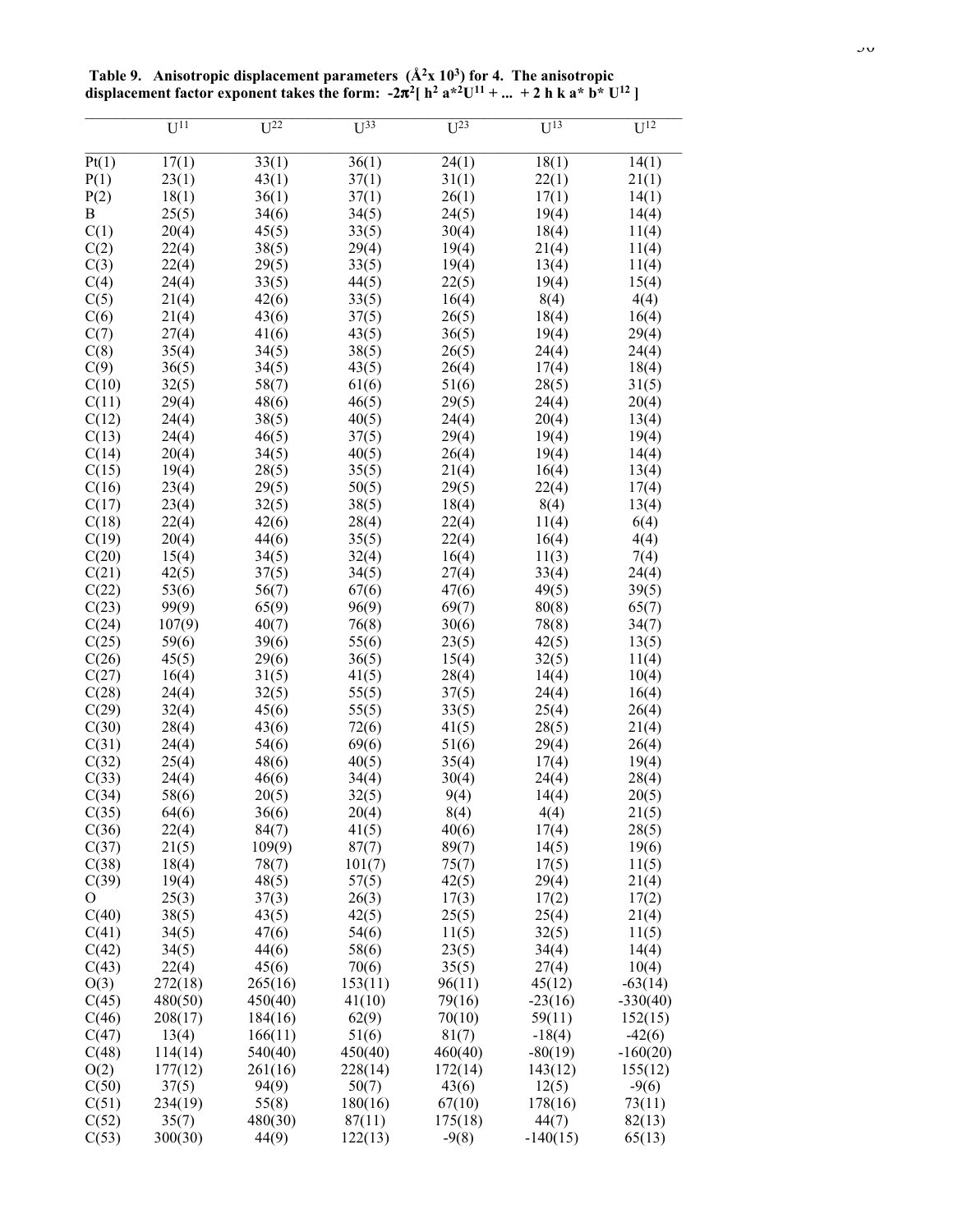$J_1$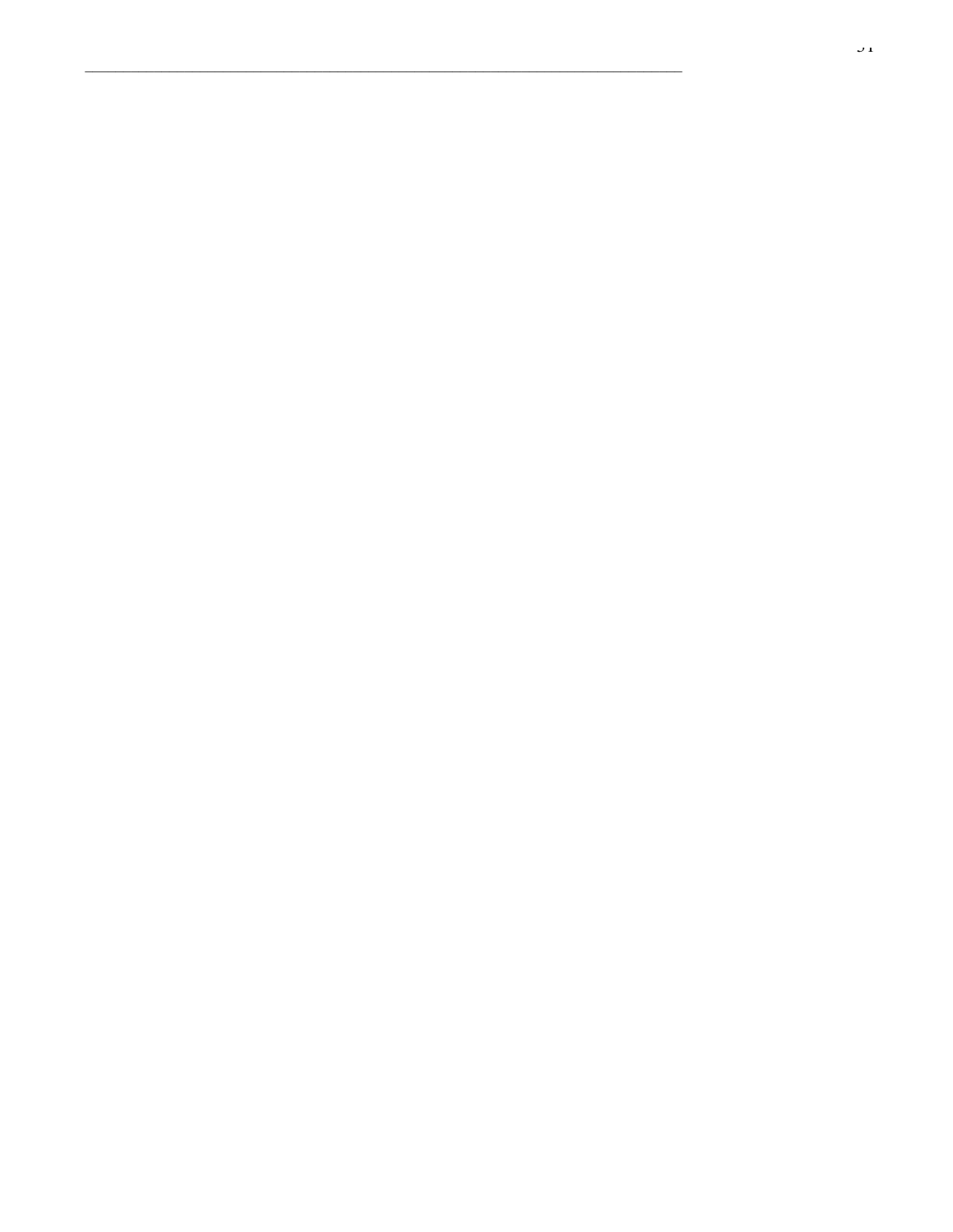|        | $\mathbf X$ | y       | Z      | $\overline{U}$ (eq) |
|--------|-------------|---------|--------|---------------------|
| H(2)   | 5475        | 758     | 3964   | 30                  |
| H(3)   | 6069        | $-943$  | 3581   | 30                  |
| H(4)   | 5241        | $-2332$ | 2134   | 35                  |
| H(5)   | 3830        | $-2005$ | 1073   | 38                  |
| H(6)   | 3219        | $-318$  | 1454   | 34                  |
| H(8)   | 5224        | 3799    | 4328   | 34                  |
| H(9)   | 6790        | 5018    | 4351   | 39                  |
| H(10)  | 7555        | 4523    | 3113   | 46                  |
| H(11)  | 6689        | 2831    | 1872   | 41                  |
|        | 5157        | 1628    | 1880   | 35                  |
| H(12)  |             |         |        |                     |
| H(13A) | 3845        | 2829    | 4360   | 35                  |
| H(13B) | 4147        | 1700    | 4431   | 35                  |
| H(14A) | 2205        | 864     | 2001   | 30                  |
| H(14B) | 2974        | 1631    | 1698   | 30                  |
| H(16)  | 3275        | 3231    | 5762   | 33                  |
| H(17)  | 3182        | 3622    | 7235   | 35                  |
| H(18)  | 1970        | 2358    | 7544   | 34                  |
| H(19)  | 913         | 678     | 6354   | 36                  |
| H(20)  | 1008        | 298     | 4882   | 30                  |
| H(22)  | 3220        | $-318$  | 4174   | 53                  |
| H(23)  | 2772        | $-2257$ | 3430   | 75                  |
| H(24)  | 1053        | $-3135$ | 2257   | 73                  |
| H(25)  | $-226$      | $-2081$ | 1806   | 53                  |
| H(26)  | 280         | $-146$  | 2507   | 37                  |
| H(28)  | 2500        | 4818    | 3956   | 34                  |
| H(29)  | 3660        | 6555    | 4315   | 44                  |
| H(30)  | 4702        | 6805    | 3344   | 46                  |
| H(31)  | 4587        | 5290    | 2032   | 44                  |
| H(32)  | 3417        | 3536    | 1656   | 36                  |
| H(34)  | 37          | 835     | 1155   | 43                  |
| H(35)  | $-1381$     | 520     | $-192$ | 50                  |
| H(36)  | $-1504$     | 1919    | $-780$ | 50                  |
| H(37)  | $-220$      | 3610    | $-50$  | 70                  |
| H(38)  | 1212        | 3963    | 1306   | 66                  |
| H(39A) | $-264$      | 4091    | 3581   | 37                  |
| H(39B) | $-769$      | 3169    | 2580   | 37                  |
| H(39C) | 348         | 4094    | 2838   | 37                  |
| H(40A) | 422         | 3998    | 5203   | 42                  |
| H(40B) | 475         | 3098    | 5669   | 42                  |
| H(41A) | $-1176$     | 3500    | 5874   | 52                  |
| H(41B) | $-1438$     | 3942    | 5061   | 52                  |
|        | $-2687$     | 2248    | 4393   | 47                  |
| H(42A) | $-1833$     |         |        |                     |
| H(42B) |             | 1670    | 4911   | 47                  |
| H(43A) | $-1486$     | 1092    | 3528   | 47                  |
| H(43B) | $-1661$     | 2236    | 3395   | 47                  |
| H(45A) | 6695        | 3834    | 794    | 463                 |
| H(45B) | 6509        | 5067    | 1267   | 463                 |
| H(46A) | 8411        | 5465    | 1939   | 158                 |
| H(46B) | 8599        | 4438    | 1149   | 158                 |
| H(47A) | 8373        | 6507    | 1201   | 92                  |
| H(47B) | 9123        | 5714    | 727    | 92                  |
| H(48A) | 7346        | 5965    | $-78$  | 417                 |
| H(48B) | 7836        | 4876    | $-395$ | 417                 |
| H(50A) | 8631        | 9990    | 1462   | 70                  |
| H(50B) | 8075        | 9212    | 1891   | 70                  |
| H(51A) | 7148        | 10657   | 1249   | 149                 |
| H(51B) | 6643        | 9965    | 1765   | 149                 |
| H(52A) | 5449        | 8907    | 496    | 208                 |